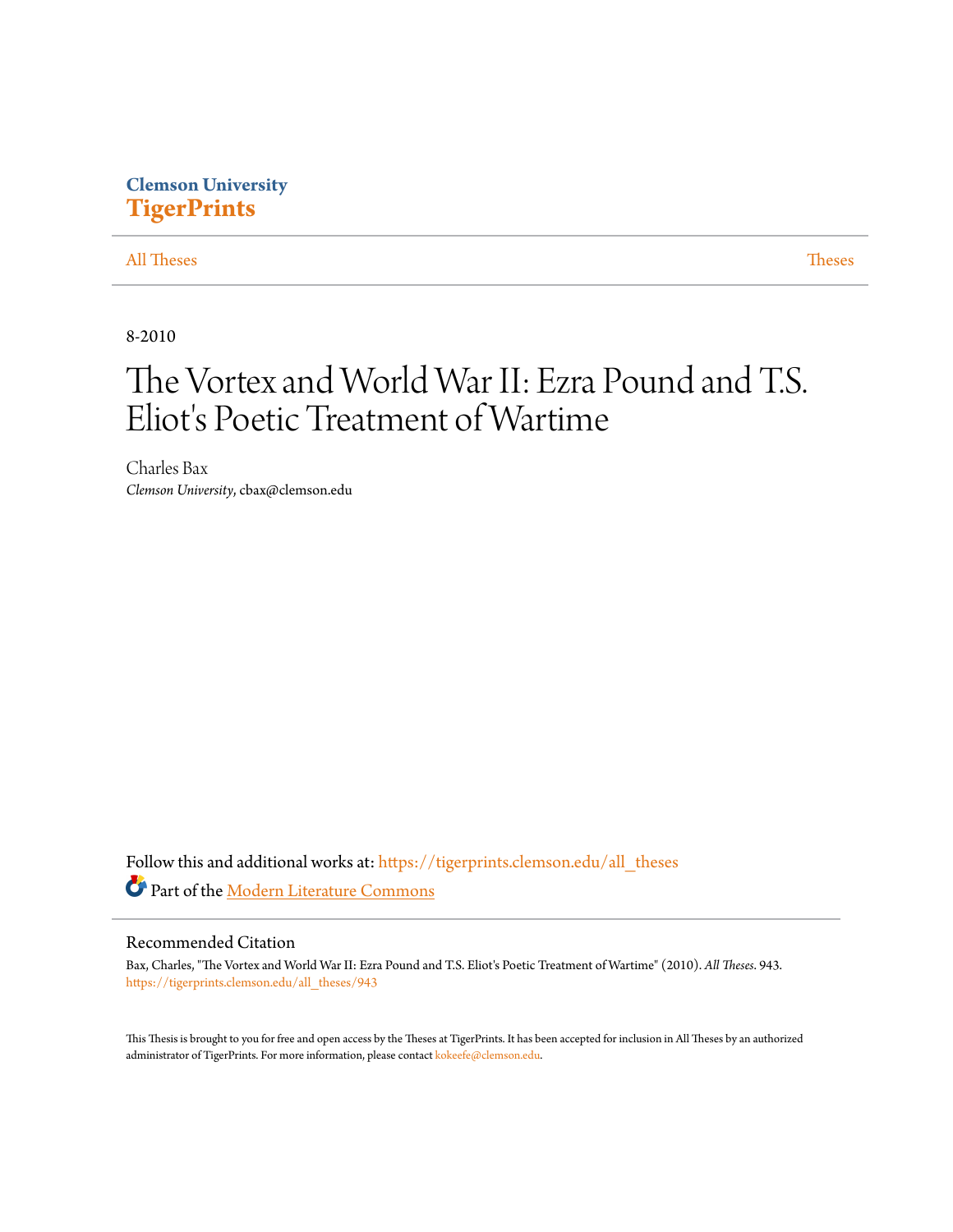## THE VORTEX OF WORLD WAR II: EZRA POUND AND T.S ELIOT'S POETIC TREATMENT OF WARTIME

A Thesis Presented to the Graduate School of Clemson University

In Partial Fulfillment of the Requirements for the Degree Master of Arts English

> by Charles Boyd Bax August 2010

Accepted by: Dr. Catherine Paul, Committee Chair Dr. Wayne Chapman Dr. Cameron Bushnell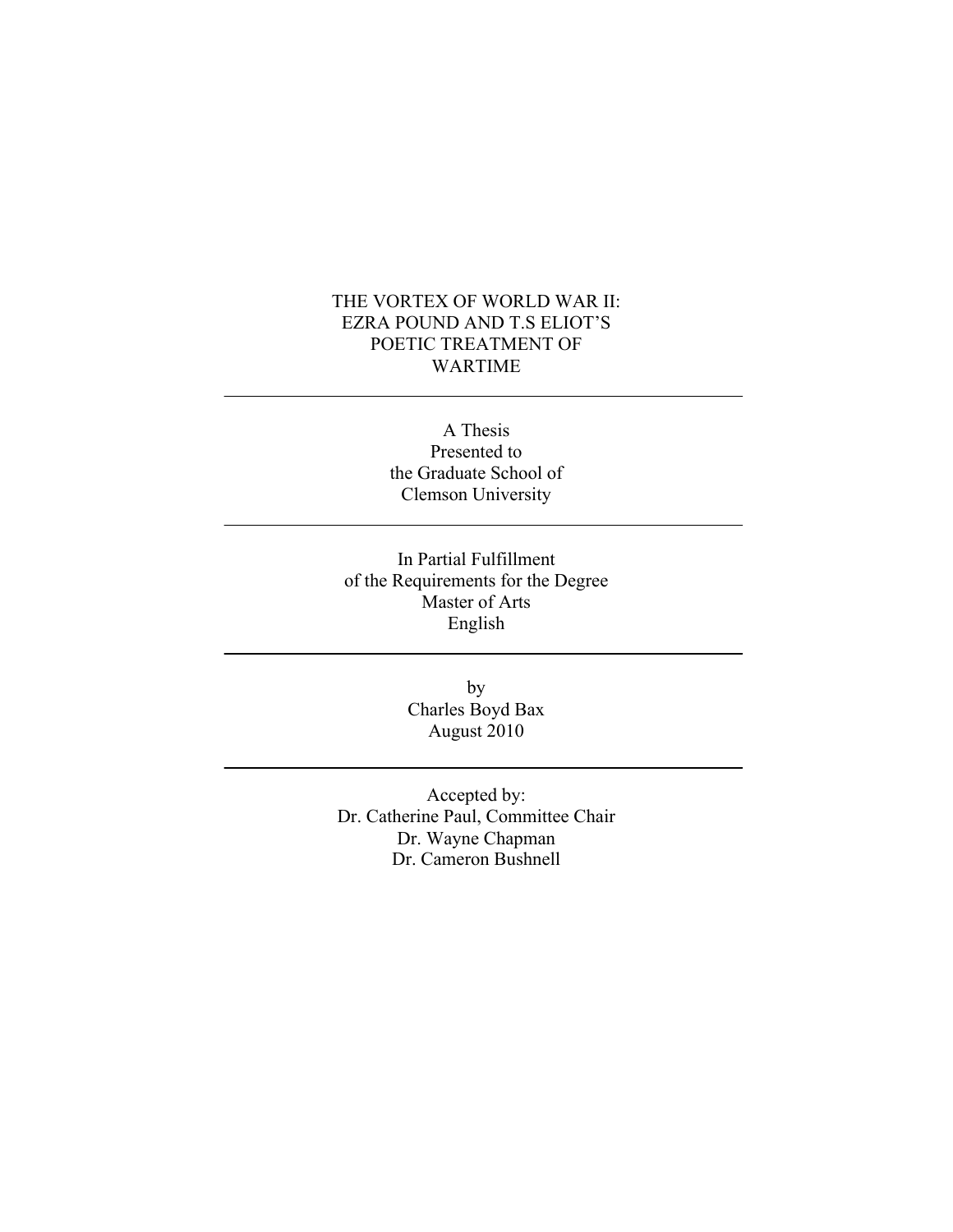### ABSTRACT

This thesis is an examination of the poetry written by Ezra Pound and T.S. Eliot during World War II. The works that I focus on are Pound's The Pisan Cantos and Eliot's Four Quartets. I will go about this examination by applying the vortex, as a literary term and critical tool, to these two works of poetry. The structure of the vortex is a swirling outer turbine held together by a calm center. The vortex was coined as a literary term during the British avant-garde movement, Vorticism. Ezra Pound was a prominent participant in this movement that occurred in the early twentieth century. After Vorticism ended, Pound continued to write about the vortex as a literary term. Eliot, though never a Vorticist, was familiar with the concept of the vortex and directly uses the term in Four Quartets. The application of the vortex will show how Pound and Eliot organized their social, political, and artistic situations at the time of World War II.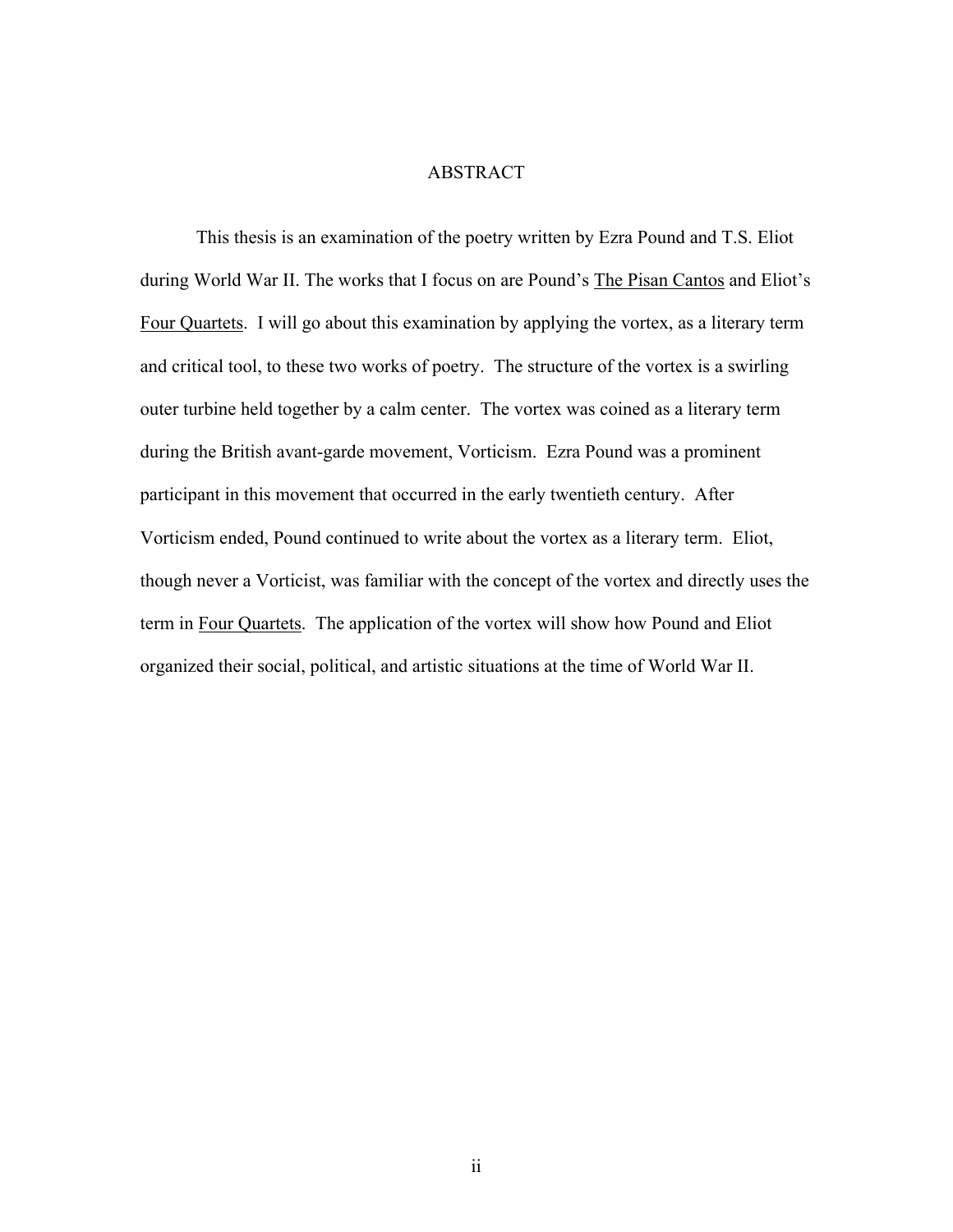## DEDICATION

Thanks to Dr. Catherine Paul for her guidance and support throughout the thesis writing process. Thanks to Dr. Wayne Chapman for always offering new avenues for further research. Thanks to Dr. Cameron Bushnell for providing a new perspective on this thesis.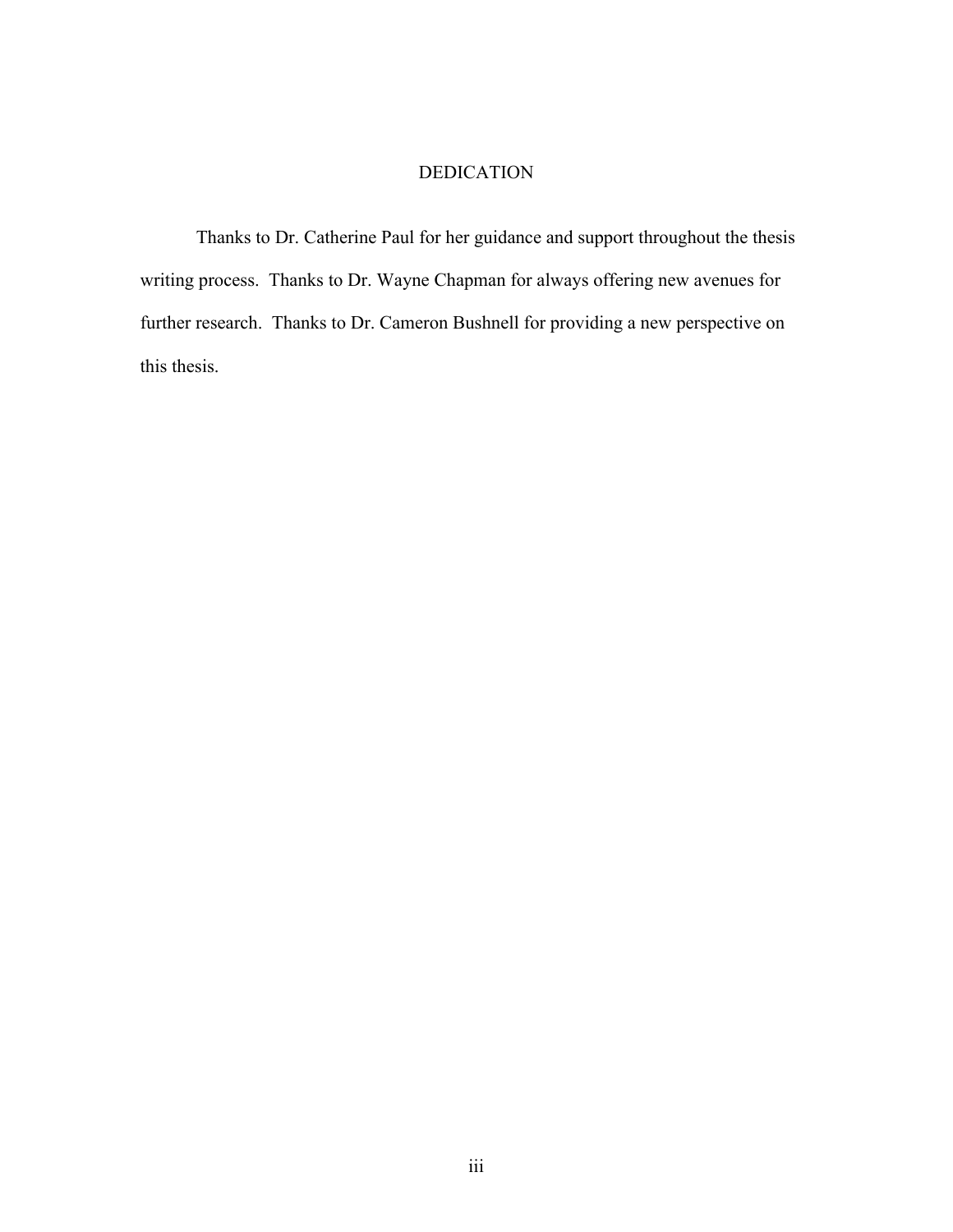# TABLE OF CONTENTS

|                |                                                  | Page |
|----------------|--------------------------------------------------|------|
|                |                                                  |      |
|                |                                                  |      |
|                |                                                  |      |
| <b>CHAPTER</b> |                                                  |      |
| $\mathbf{I}$   |                                                  |      |
| $\Pi$ .        |                                                  |      |
| III.           | EZRA POUND'S REAQUISITION OF THE CENTER OF THE   |      |
| $IV_{-}$       | FAITH AND CHAOS IN T.S. ELIOT'S FOUR QUARTETS 41 |      |
| $V_{-}$        |                                                  |      |
|                |                                                  | 64   |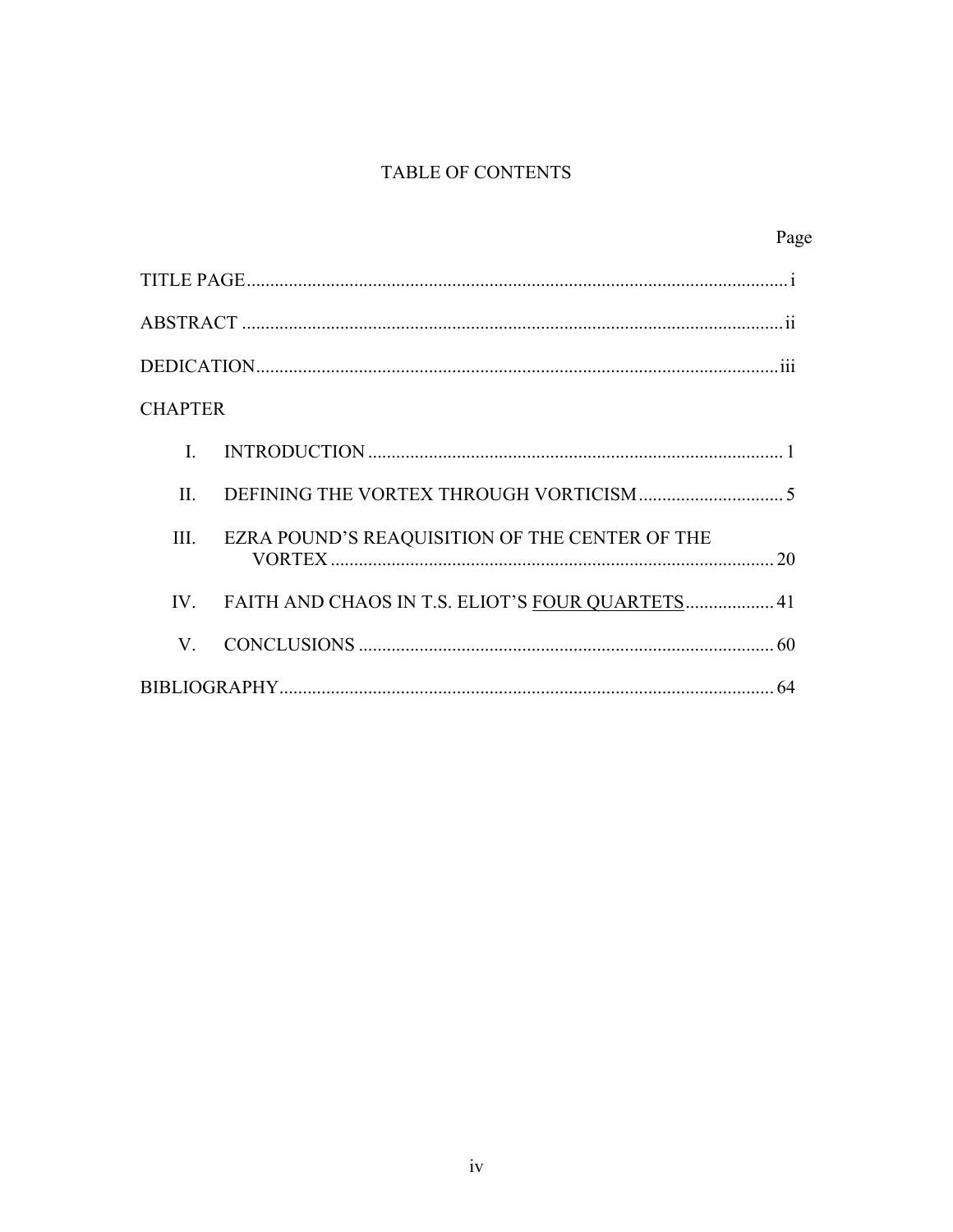## CHAPTER ONE

### **INTRODUCTION**

World War II was a time of chaos and confusion resulting in a social climate of fear and uncertainty and a political climate dictated by the conflicting ideologies of world powers. As poets living in prominent countries of the European theater of World War II, Ezra Pound and T.S. Eliot were deeply immersed in the circumstances of the war. T.S. Eliot served as a fire-warden during the German air raids on London, and Ezra Pound broadcast his political views from a radio station in Italy called Radio Rome (Kaplan 43). The fascist propaganda that Pound advocated on his radio program eventually led to his arrest and brief imprisonment for treason (Sieburth x). The poetry that they wrote during this time period, Four Quartets by Eliot and The Pisan Cantos by Pound, represents their experiences with the War and how they defined themselves in a time of such extreme conflict. Their poetry also portrays the disorientation and moral confusion present in a time of war. In order for the reader to organize the chaos of this poetry into a manageable structure, it is useful to examine a British avant-garde movement of the early twentieth century. By extracting the vortex, used as a literary term, from the Vorticist movement, readers can use it as a critical tool to organize the occasionally overwhelming complexities of Four Quartets and The Pisan Cantos.

The literal definition of the vortex is a chaotic swirling of air or water held together by a calm center. Pound and his Vorticist contemporaries defined the vortex as the swirling chaos of the present organized around the calm position of clarity that the artist occupied. Though not all of the components of Vorticism will be relevant to the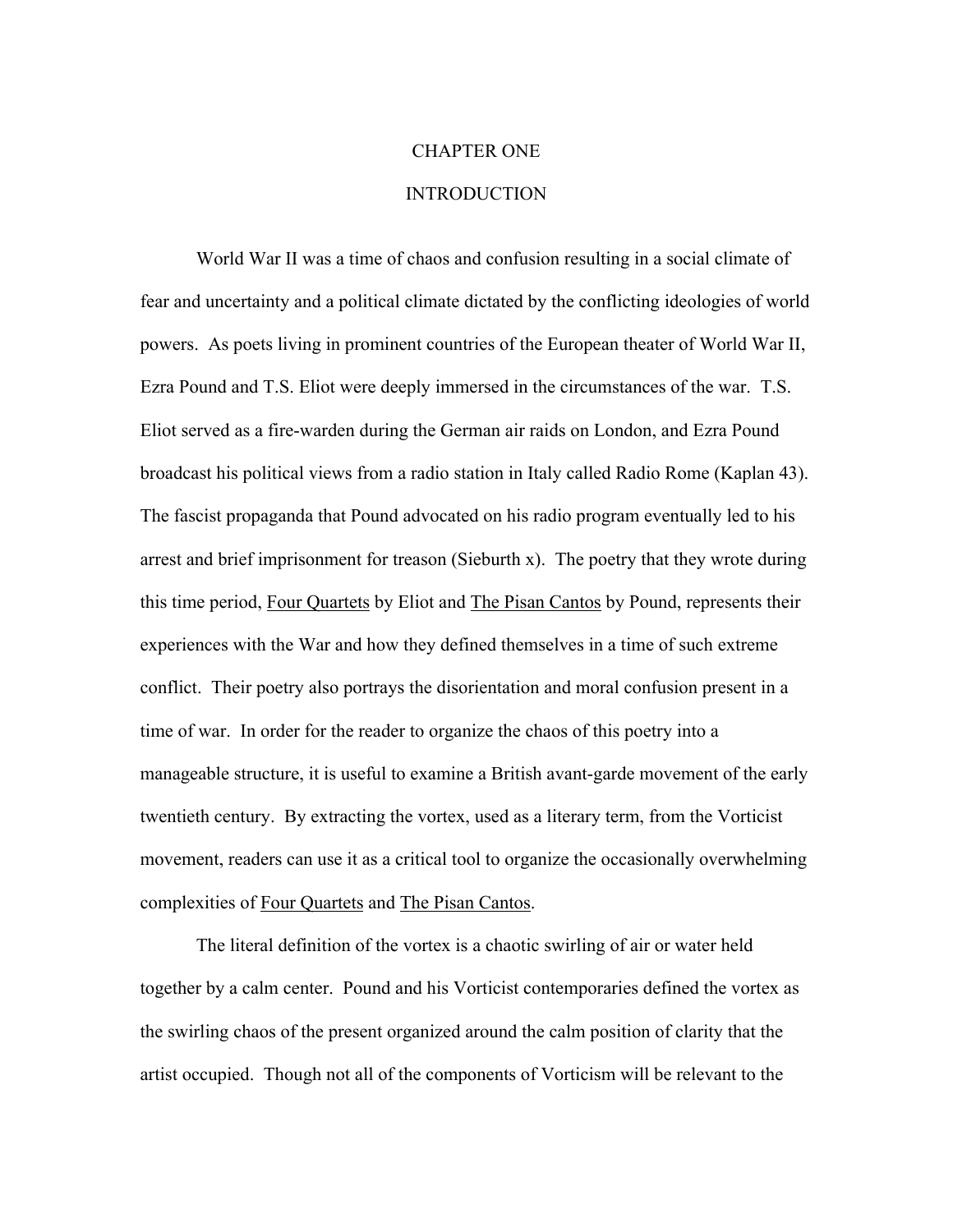discussion of The Pisan Cantos and Four Quartets, it is important to have an understanding of the essential aspects of the movement that created the vortex as a literary term. Through an examination of Vorticism's origins and specific articles from the Vorticist publication, Blast, the essential components of the vortex that allow for its continuing usefulness as a critical tool can be separated from the less accessible components that limited the sustainability of Vorticism as a movement.

One crucial difference between Pound and his fellow Vorticists was his consideration of the past and future. While many of the other Vorticists ignored them completely, Pound found parts of the past relevant and inseparable from the present. These relevant parts of the past interact with the present to create a future. Eliot, who was never considered a Vorticist and never considered himself to be allied with the Vorticists, placed a similar importance on the past in his earlier critical work. In "Tradition and the Individual Talent" (1919), which later appeared in The Sacred Wood (1920), Eliot expresses his belief that great art contains both novelty and a sense of history. In his opinion, in order to create sustainable art, the artist needs to be able to marry the past and the present. The necessity of discussing the causes and consequences of World War II makes it important to use a vortex that does not ignore the past and the future when discussing The Pisan Cantos and Four Quartets.

The vortex is useful to these poems because of the confusion of the present in times of war. As the largest war in history, this is especially true for World War II. The proximity of violence and destruction as well as the differing of doctrines of the global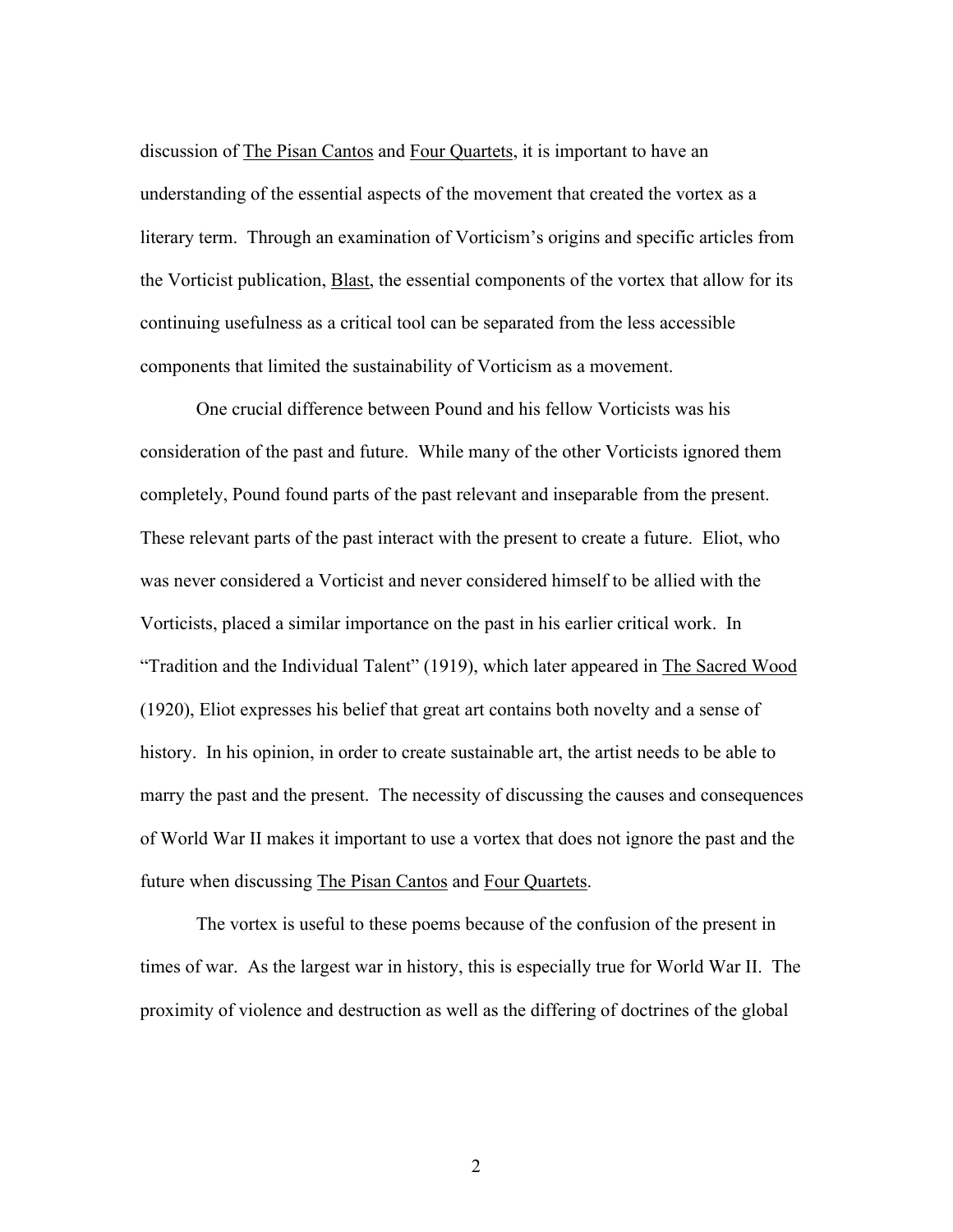powers struggling for dominance have to be taken into consideration. These confusions were prominent parts of both Pound and Eliot's respective situations.

Pound composed The Pisan Cantos while imprisoned after World War II at the Disciplinary Training Center near Pisa, Italy. During the war, and even after the U.S.'s entrance into the war, Pound believed he was performing his duty by expressing his opinions over Radio Rome, despite the fact that his ideas were considered treasonous by the U.S. government. He thought that through his knowledge of Eastern culture, he could provide valuable input that would aid in the resolution of the war (Sieburth x). Because of his belief in the righteousness of his actions, the harsh nature of his imprisonment created significant confusions for Pound. The Pisan Cantos were the vessel that Pound used to work through these confusions. His imprisonment removed him from his artistic position at the center of the vortex. In order to master the chaos once again, Pound had to redefine it.

Pound accessed the theories of his late friend Henri Gaudier-Brzeska to gain clarity on the vortex and the variations of its use. Gaudier-Brzeska was a sculptor, as well as a member of the Vorticist movement and a contributor to the Vorticist publication Blast. He used different vortices to define the driving forces behind different cultures throughout history. One of the vortices he used to accomplish this is the vortex of destruction. This is an important vortex for the analysis of both Pound and Eliot's later definitions of the present. The vortex of destruction organizes Pound's consideration of the technologies that enabled more efficient and widespread warfare, such as the invention of the atom bomb that was dropped on Hiroshima to ultimately end World War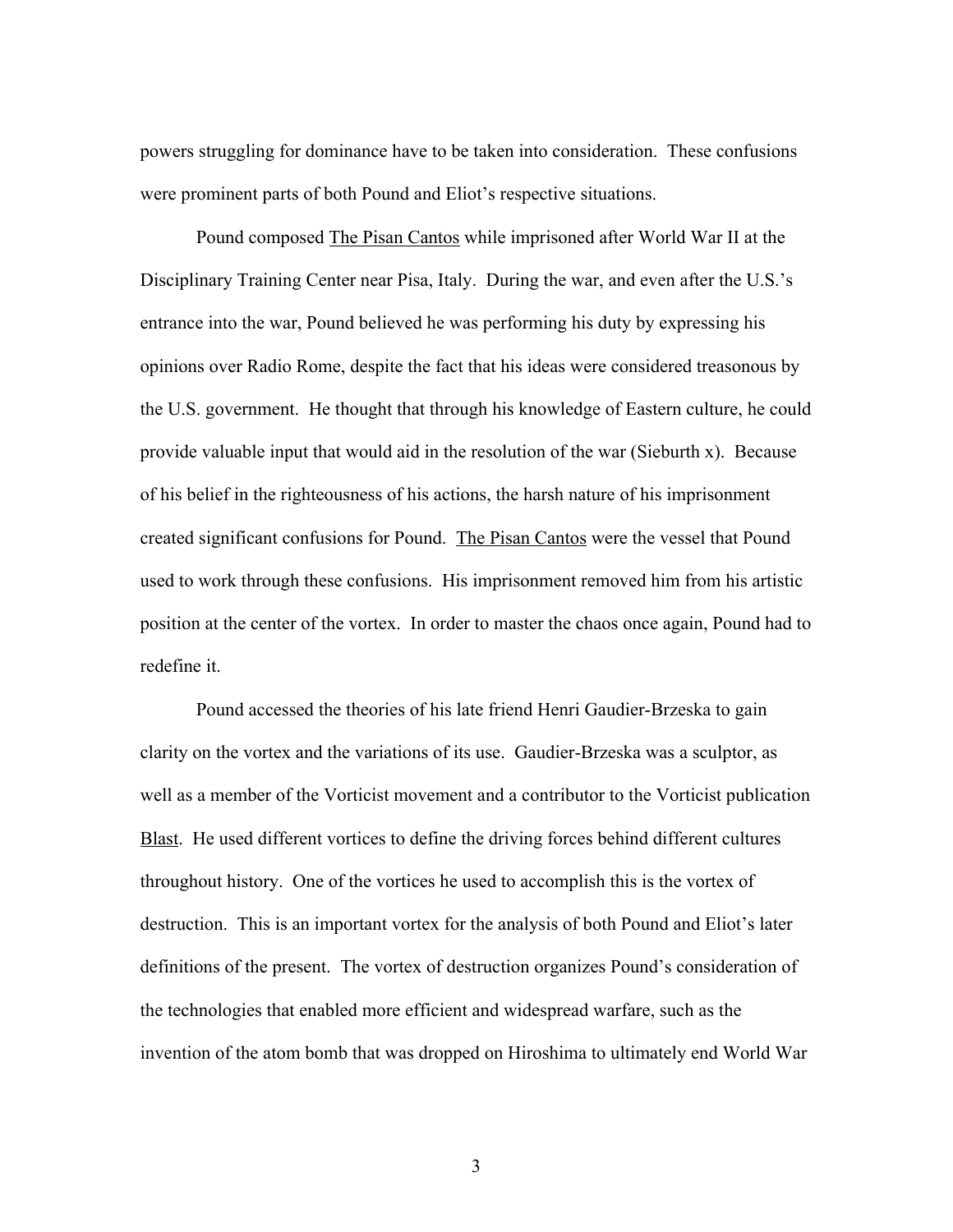II. His consideration of this technology delves into the consequences for future generations of the existence of this powerful weapon.

Eliot's composition of Four Quartets spans a much larger period of World War II than Pound's composition of The Pisan Cantos. Starting in the years leading up to the war, "Burnt Norton," the first of the four poem series, was published in 1936. The last poem, "Little Gidding," was completed in 1942. During this time, Eliot saw the global circumstances leading up to the war, the beginning of the war, and experienced first-hand the violence and destruction during the German bombings of London. This is the experience that most poignantly evoked Gaudier-Brzeska's vortex of destruction for Eliot and made him question the extent of humanity's capacity for self-destruction.

Despite the prominence of violence and destruction during World War II, themes of hope and ideas that humanity can overcome the atrocities of war are interwoven into both The Pisan Cantos and Four Quartets. The vortex provides an instrument for the reader to discern the core beliefs that allow Pound and Eliot's art to continue as well as to organize the chaos of war represented in their poetry around these beliefs. Pound organizes the chaos around the clarity of art and Eliot organizes the chaos around artistic and spiritual faith. The vortex as a chaotic yet energized structure is a critical tool that can be used to find the core meaning in art that fully depicts the turmoil of its historical context.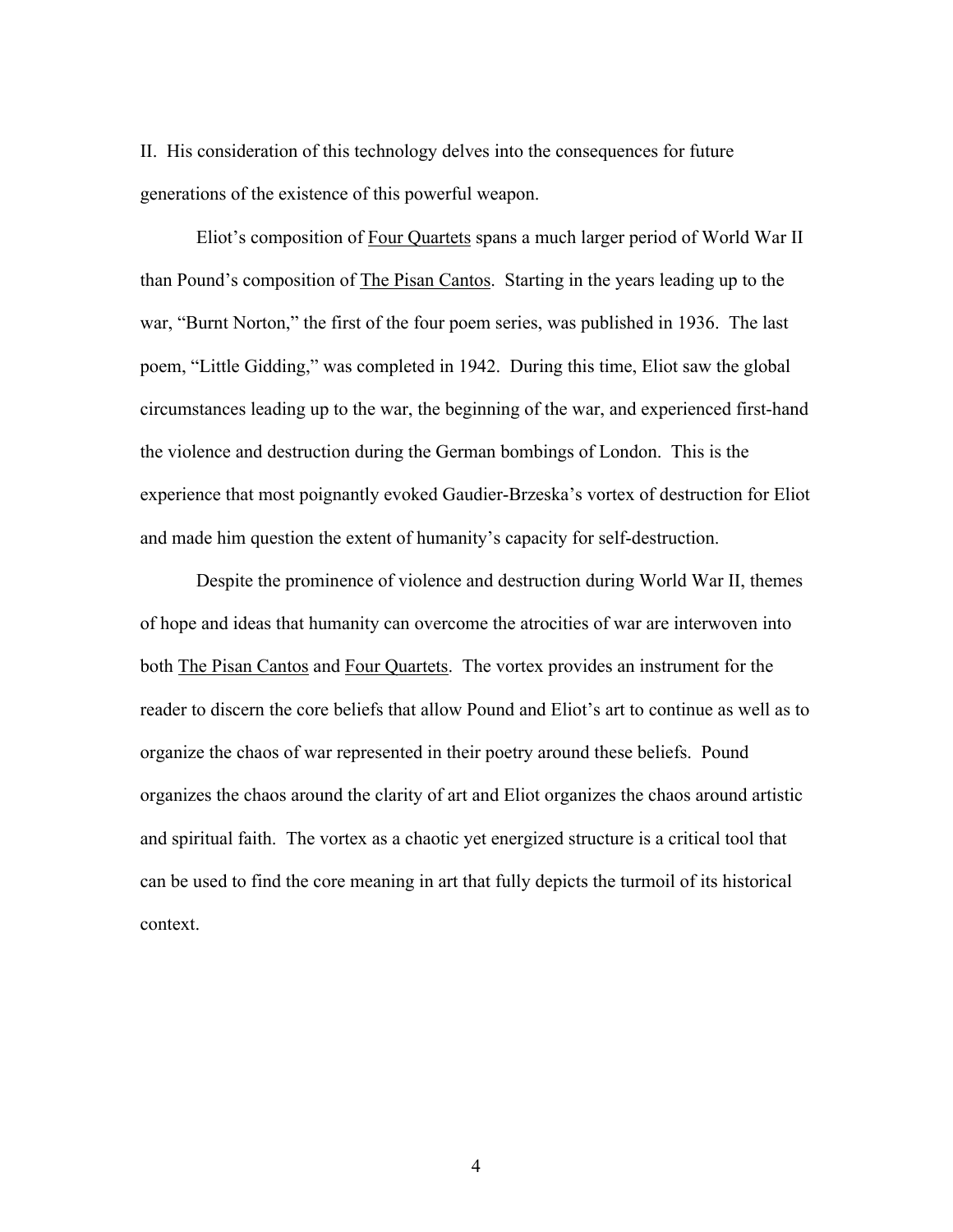#### CHAPTER TWO

### THE TITLE OF CHAPTER TWO WILL GO ON THIS LINE

The vortex, as a literary term that will aid in the examination of The Pisan Cantos and Four Quartets in the following chapters, initially came out of the Vorticist movement of the British avant-garde. Vorticism was aggressive and confrontational from its origin to its end. Existing as a British artistic movement, Vorticism mirrored the social and political climates of its nation of origin. The unrest of this time resulted from a shaky economic situation, discontent with labor laws, an aggressive and often violent women's movement, and the tumultuous relationship between Great Britain and Ireland. The volatility of this situation threatened civil war in the years leading up to World War I (Edwards 14). This social upheaval was reflected in the atmosphere of the artistic world in the early twentieth century. Artists were aggressively dividing themselves by ideologies and artistic form.

Wyndham Lewis and the others who would be identified as Vorticists clashed most harshly with the Bloomsbury Group. The Bloomsbury Group, which included such notable authors as Virginia Woolf, E. M. Forster, and Roger Fry, was a group of English authors who maintained friendships throughout their lives (Rosenbaum ix). Several of the authors met while enrolled at Cambridge University and continued their connection beyond their collegiate years. The artists who made up the Bloomsbury Group had an appreciation for the nineteenth century and were inspired by the Arts and Crafts movement of William Morris (Edwards 15). The Vorticists came from a different social class than the Bloomsbury Group, helping fuel the differing artistic and social outlooks of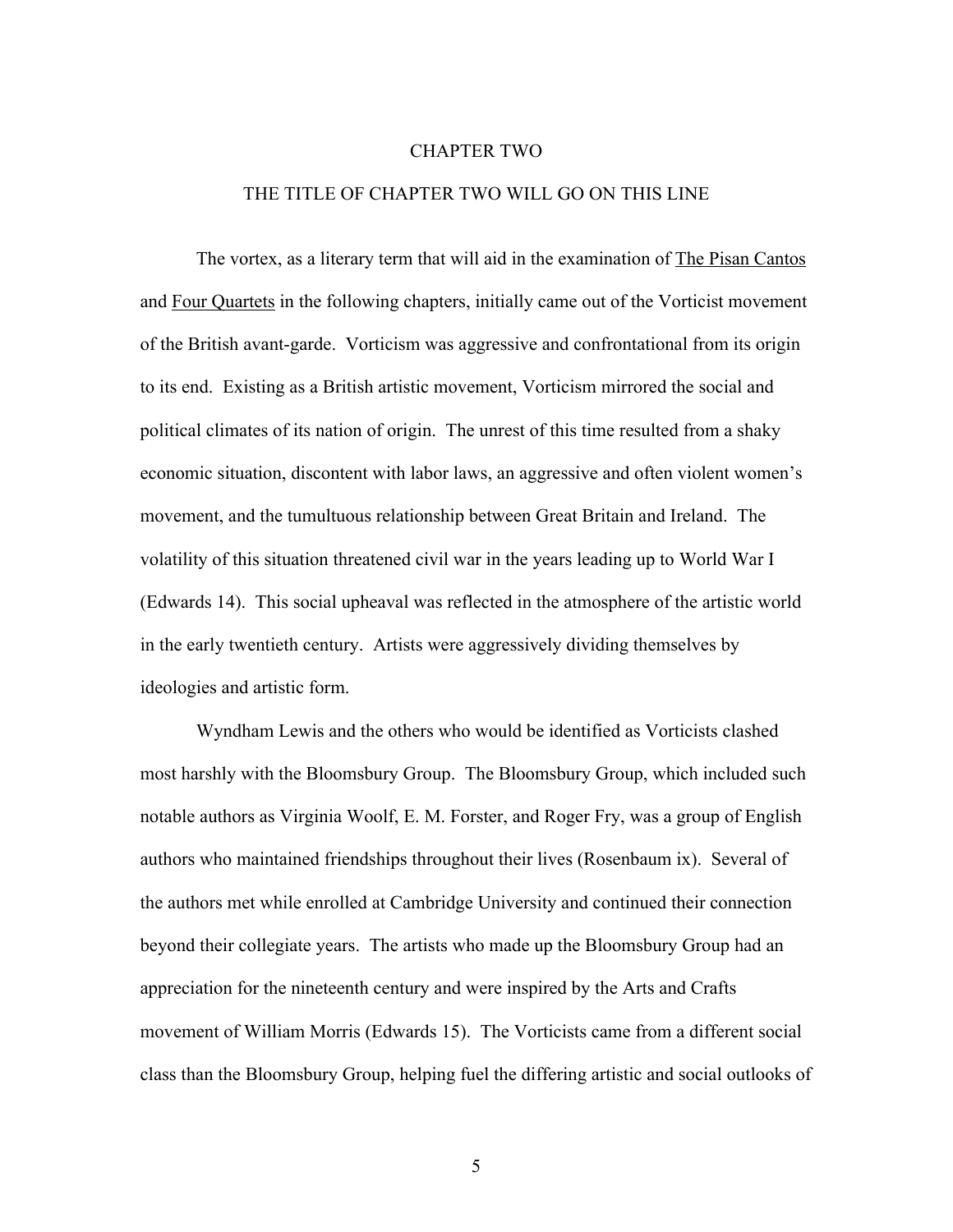the two groups. The socially comfortable, middle-class standings of the Bloomsbury Group contrasted with those of the Vorticists, who were largely composed of immigrants and those from lower classes (Edwards 15). While the Bloomsbury Group tended to be more liberal and uphold pacifist beliefs, the Vorticists were staunch supporters of the military. The new English artists replaced the traditional idyllic countryside of previous artistic generations with the energy and versatility of the urban café. These avant-garde artists gathered at the cafés to assemble "a crowd of dirtyish, bearded, slouch-hatted individuals" (Wees 38). Many Bloomsburyites practiced conscientious objection that led to their arrest. To the contrary, the Vorticists advocated war, several members of the movement even volunteered for service. They found value in both the awareness of life brought on by the proximity of death as well as war's ability to thin out, or purge, society. The argument between Wyndham Lewis and Bloomsburyite Roger Fry, which resulted in the departure of Lewis and several of his contemporaries from the Omega Workshop (a company created to let artists incorporate their ideas into design), marked the culmination of the rift between these two groups (Edwards 15).

With their rejection of both past artistic movements and movements that concentrated on the past, the artists that would come to be known as the Vorticists needed a current example of how to create a movement. They found this example in Filippo Tommaso Marinetti and the Italian Futurists. Marinetti laid out the parameters of his movement In "The Futurist Manifesto" of 1909. He dictated that: "Courage, audacity, and revolt will be the essential elements of our poetry" (21). He wanted to create poetry that shocked the reader and rebelled against tradition. This "[p]oetry must be conceived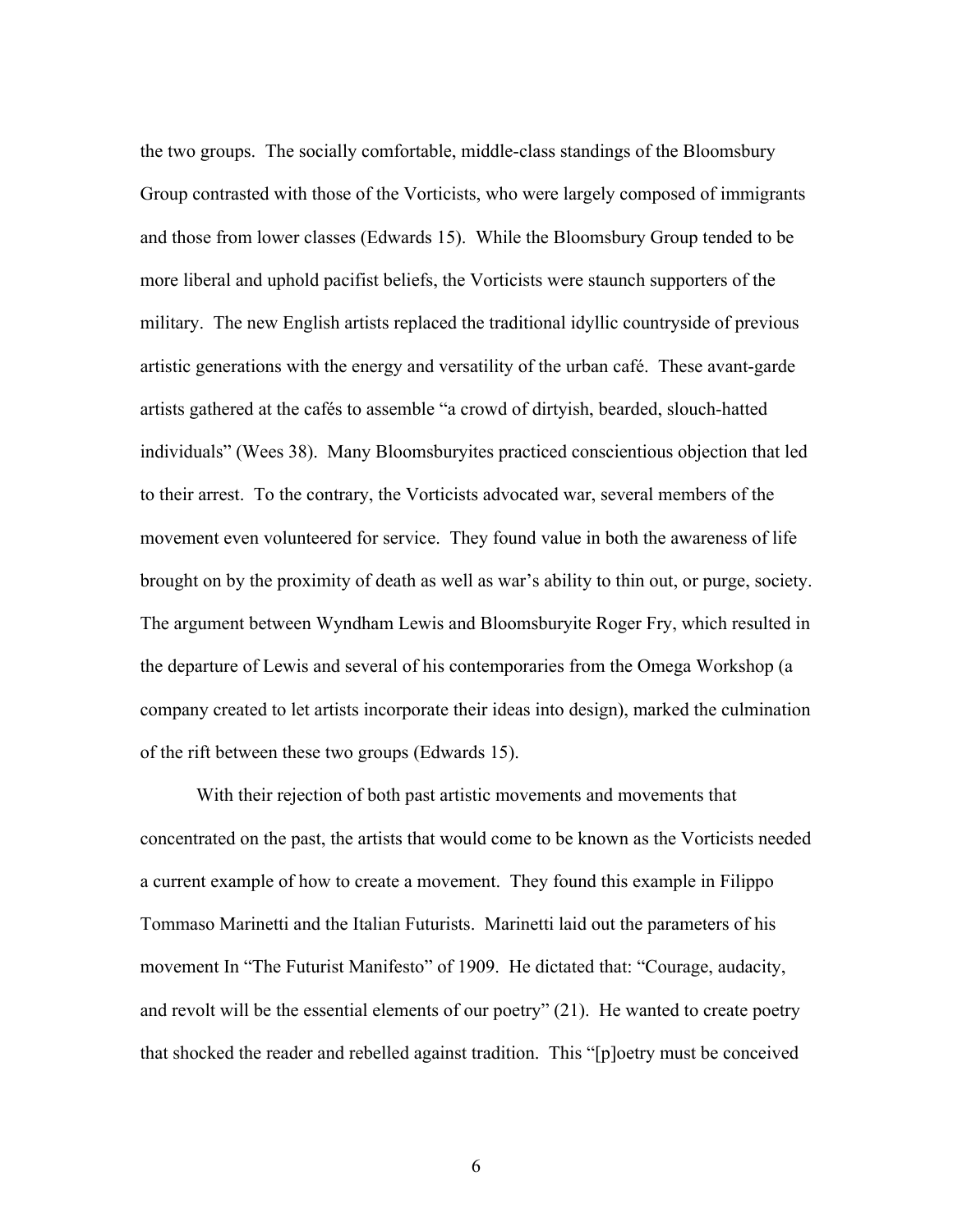as a violent attack on unknown forces, to reduce and prostrate them before man" (21). The Futurists aggressively wanted to wrestle the world into submission. Ultimately, Futurism wanted to create art that invigorated the artist. This need to feel alive led to Futurisms obsession with speed. The Futurists felt that automobiles, locomotives, and airplanes exemplified the speed of the modern age.

Futurism also advocated war as a manner of reinforcing the experience of life. "We will glorify war -- the world's only hygiene -- militarism, patriotism, the destructive gesture of freedom-bringers, beautiful ideas worth dying for" (Marinetti 23). The prospect of death puts life into perspective; it reminds the populace of what it means to be alive. It also acts as a cleansing agent. It eradicates outdated regimes and ideas. This idealization of war became a prominent belief of the Vorticists as well.

The world community was growing through advances in communications technologies. Marinetti believed considerations of the past were obsolete due to the commonly accessible ability to consider different parts of the contemporary world society (Wees 89). Modern society was inundated with the present. Considerations of the past did nothing more than waste time that could be spent exploring the glory of the present. Studying the art of the past did nothing to remind people that they were alive. Marinetti declared: "Museums: cemeteries! … Public dormitories where you sleep for ever side by side with beings you hate or do not know" (22). Museums contained dead art that was no longer relevant to the present -- art forced into context with art of opposing movements and eras. Marinetti did not exclude Futurism from becoming an irrelevant part of the past. He postulated that: "[w]hen we are forty, other younger and stronger men will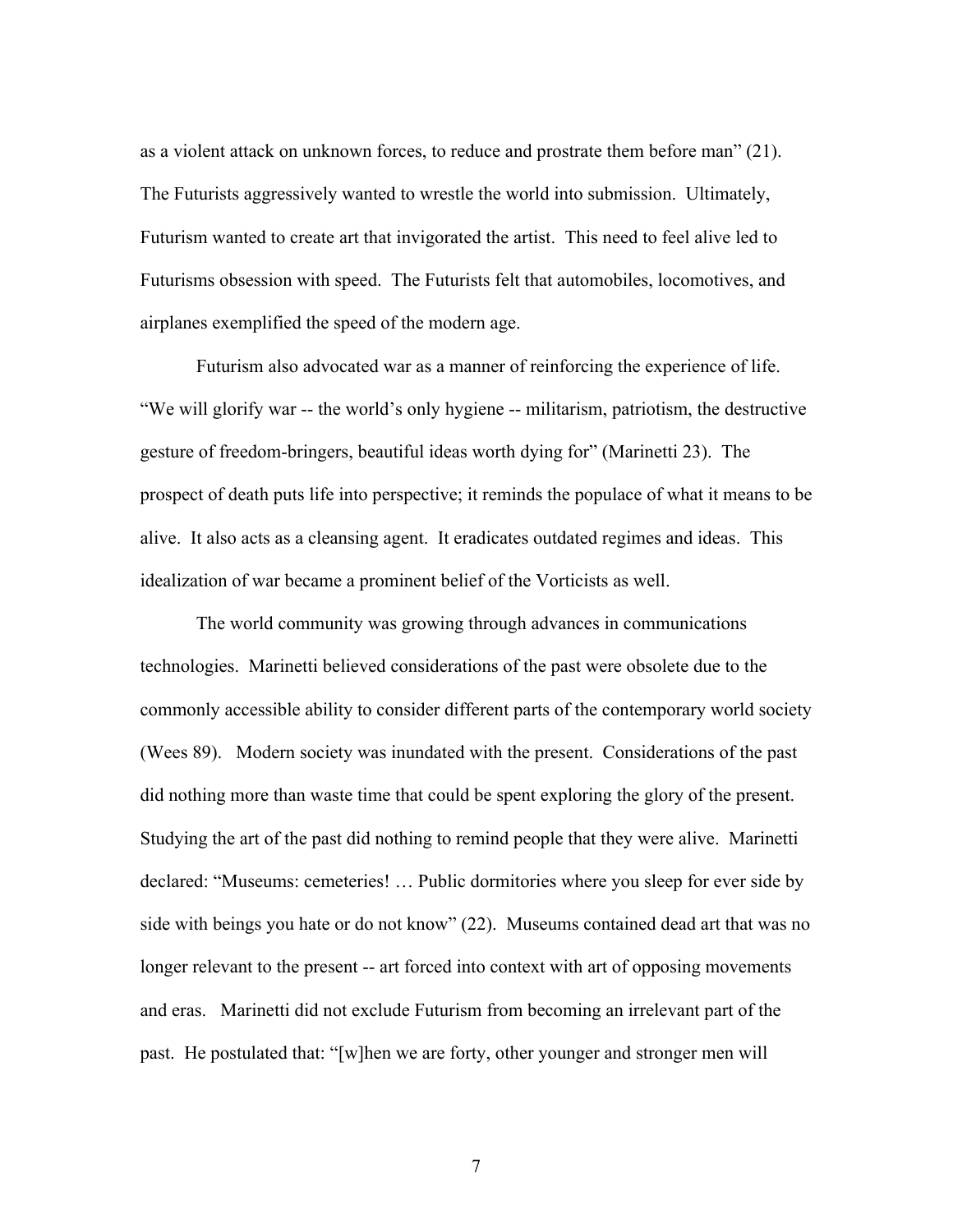probably throw us in the wastebasket like useless manuscripts -- we want it to happen!" (23). Futurism demanded the regular turnover of artistic movements in order to maintain a society of artists that could accurately depict the present. Futurism's self-proclaimed brevity of existence became more definitive of Vorticism than Futurism. The Futurist movement would be reborn in the Russian Futurist movement, but Vorticism never firmly reestablished itself after Blast.

The Futurists concentrated on the speed of modern society. They were fascinated with how to depict motion. In Dynamism of a Dog on a Leash, painter Giacomo Balla depicted a dog in motion by drawing it with many blurred feet and tails (Wees 90-91). They also tried to exemplify the speed of the age in poetry. The poems used a driving, mechanical rhythm and truncated words and sentences to express expediency. With the lack of punctuation and the abundance of onomatopoeia, this type of poetry often came across as nonsensical. To resolve this issue, the Futurists combined words with images to make a poetic-visual fusion (Wees 89). Futurist works attempted to be a "conflation of music and noise, drama and theatrical gesture, narrative and exposition" (Perloff 92). Eliminating segregation between artistic mediums created an artistic motion and speed through its disorienting effect. The most influential artistic fusion created by the Futurists, and an essential component of Pound's The Pisan Cantos, more than thirty years later, was the typographic revolution that they created as a visual poetry. "Italian Futurism's real achievement in this general area of enhanced 'expressiveness' lay in the development of typography's potential in new directions" (White 12). These typographic developments would become an important part of the Vorticist publication Blast.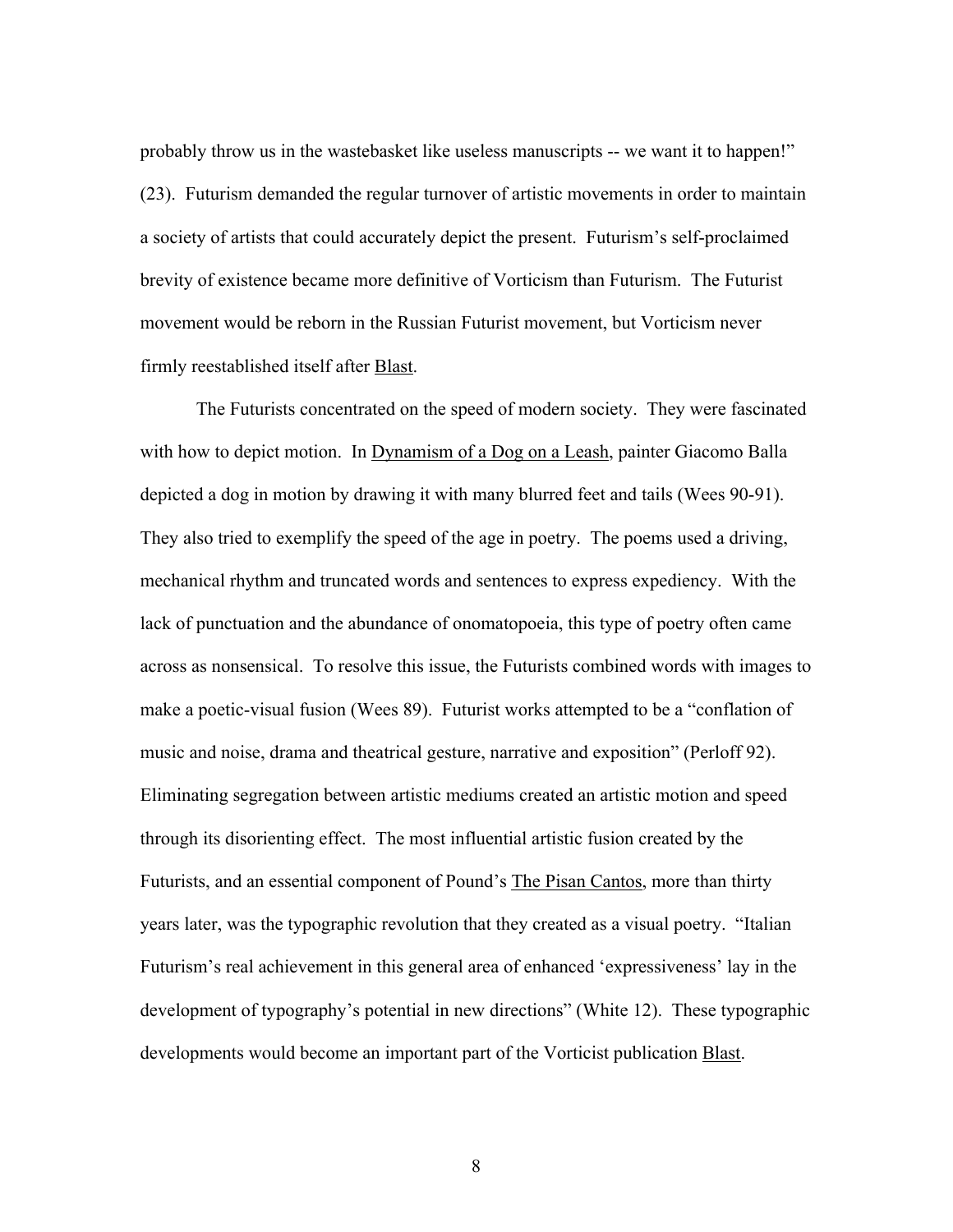Wyndham Lewis was intrigued by the Futurists at first, as well as inspired by Marinetti's aggressive promotion of both himself and his movement. Lewis was even commissioned to create a couple of Futurist works along with C. R. W. Nevinson, the only English artist to be considered a Futurist (Munton 177). Ezra Pound was also influenced by Marinetti's charismatic leadership style. While Pound was an influential member of the Vorticist movement, he also was the driving force behind the poetic Imagist movement. Pound's penchant for promoting revolutionary movements is what would ultimately lead to his arrest and the composition of **The Pisan Cantos** at the end of World War II.

Lewis broke with the ideals of Marinetti and Futurism before Vorticism fully took form, but he took some of the movement's foundations and built the British avant-garde around them. Both the Futurist and Vorticist schools of thought concentrated solely on the modern and defined art and society by the machine, but while Futurism reveled in the interactions with technology, Vorticism observed the present from an emotionally uninvolved third-party perspective (Munton 177). Futurism saw itself as taking part in the machine age, acting as the artistic equivalent of the revolutionizing technology. Vorticism was more interested in capturing and abstracting the machine age and its effects on society. Lewis's divergence from Marinetti was inevitable despite some common ideals. On his visit to London in the spring of 1914, Marinetti said that London was "not yet completely futurist" and that it needed "more electric light, more noise, and the traffic must be much quicker" (Wees 103). The antagonistic charisma and independence of both men ensured that their paths would eventually diverge. Marinetti's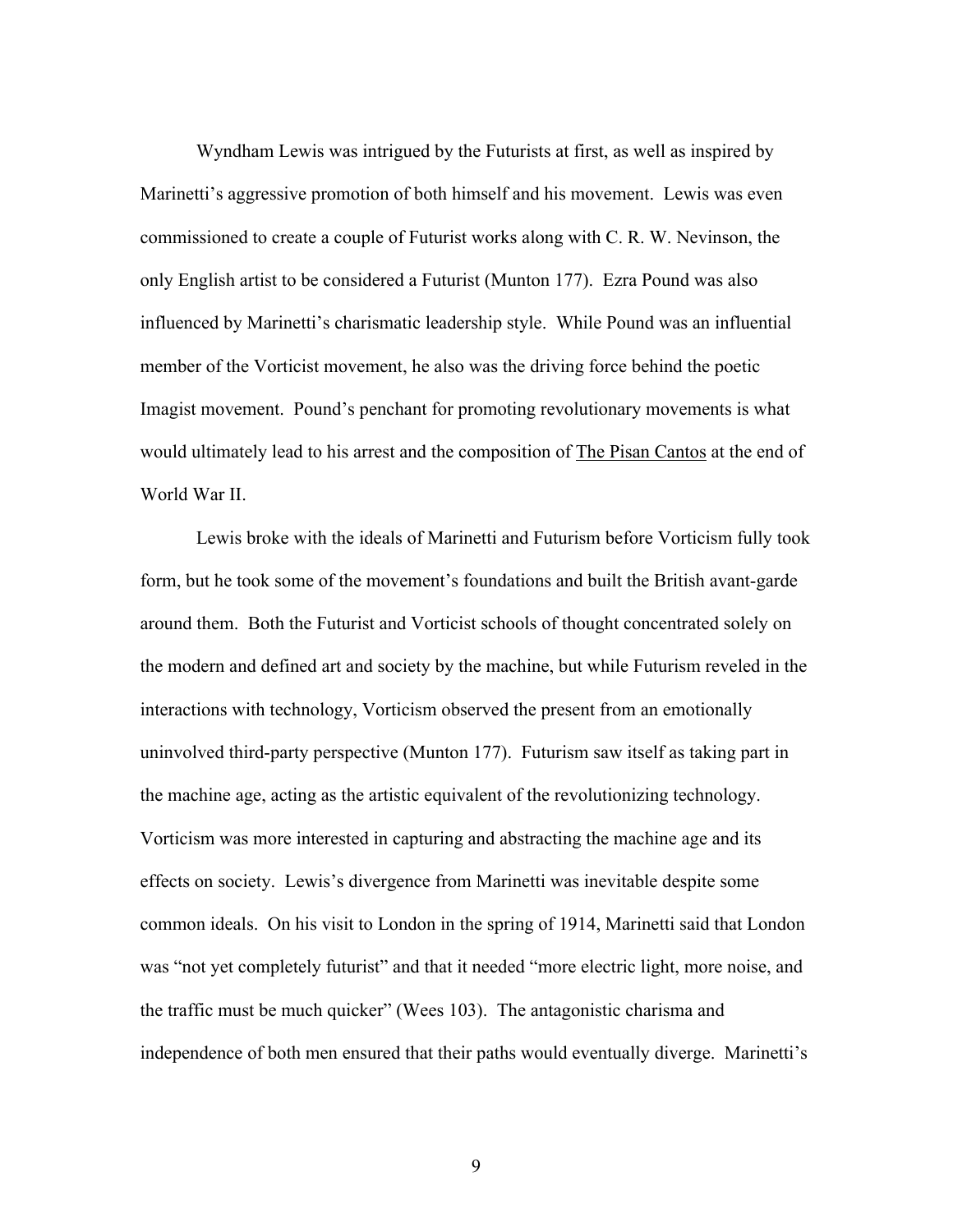desire to take credit for ultimately instigating all new forms of English art did not agree with the Vorticists. During the beginning of Vorticism, the movement ran parallel to Futurism, but due to Marinetti's boisterous nature, Lewis and his contemporaries attacked Futurism for its lack of specificity in later years. Futurism's obsession with the machine and speed caused it to lose sight of the individual components that made up contemporary society.

Vorticism was named after the vortex, a term Pound was the first to employ as a paradigm for artistic creation. Literally, the vortex is a turbine of chaotic swirling energy held together by a calm center, similar to the structure of a tornado. Vorticism's guidelines, or lack of guidelines, were established in Blast, edited by Lewis and signed by the eleven primary members of the movement. In the two manifestos at the beginning of Blast, Lewis set the position of the Vorticists through the negotiation of dualities. "Lewis" upsets expectations by both Blasting and Blessing the same cultural entities" (Munton 178). Lewis begins his manifesto by blasting England, citing the country's obsession with Victorianism and its dismissal climate as flaws (Lewis 11). Later in the manifesto, he blesses England for its ships and its seafarers, praising the country's vibrant trade industry (22). In this manner, Vorticism does not completely accept or completely reject ideas, but rather finds the most fruitful exploration of meaning to be the consideration of extremes. Eliot will later use the negotiation of extremes to define time in Four Quartets.

Blast defied expectations in many ways. Starting with the magazine's cover, the formatting of the type size and font was revolutionary. The simplicity of the bold, diagonal letters of the title across the solid pink cover is striking. The text of Blast,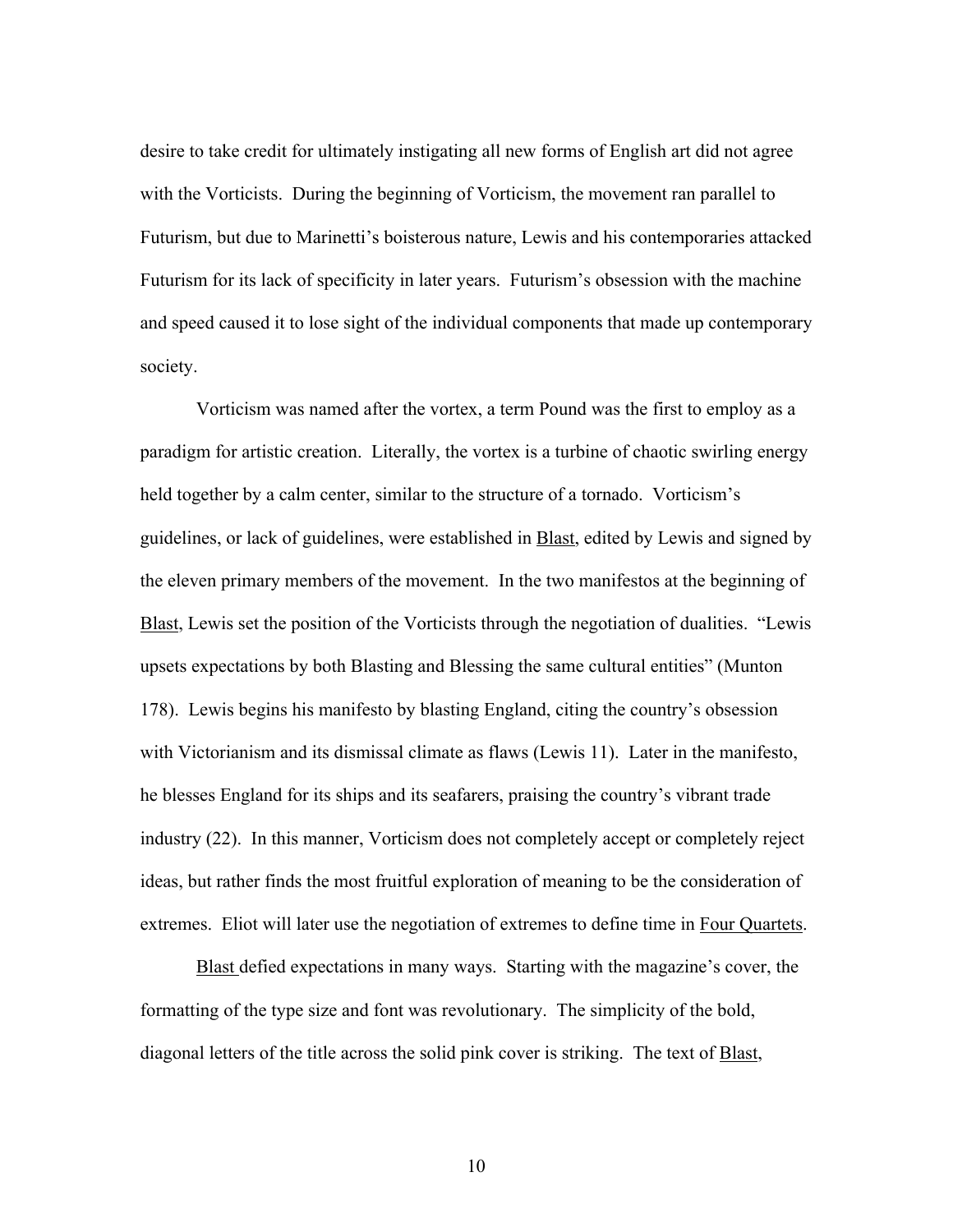particularly in the manifestos, continues to defy expectations, reading vertically at times as well as horizontally at others and changing size and capitalization frequently. In this manner, the text can be examined in form as well as content, expanding on the Futurist idea of marrying word and image.

Vorticism, adhering to the consideration of dualities, dismisses the Victorianism of the preceding generation and rejects the broad scope of Futurism. Instead it concentrates on the intricacies of the present. The movement's "content is the real world of work and the streets, of dress, dance, and the body in motion, of the new city and its architecture, of industry ports, and real and imaginary machines" (Munton 177). The Vorticist movement was largely concentrated in the visual arts. The artists who powered this movement created images of machinery replacing or distorting the body in order to represent the dominant theme at this time. Representing the body as affected by the machine age allowed the Vorticists to "get deeply enough immersed in material life to experience the shaping power amongst its vibrations" (Munton 179). These artists concentrated on how the circumstances of life defined contemporary society and culture. This will be an important concept in chapters two and three when looking at how Pound and Eliot define their circumstances during World War II through their complete immersion in their respective situations. Vorticist paintings and sculptures attempted to capture the instant expression of these vibrations, creating a freeze frame of a potential energy that is almost uncontainable.

Lewis defines the vortex in the part of his "Vortices and Notes" entitled "Our Vortex." Here Lewis addresses how the vortex resolves the problems of the past and the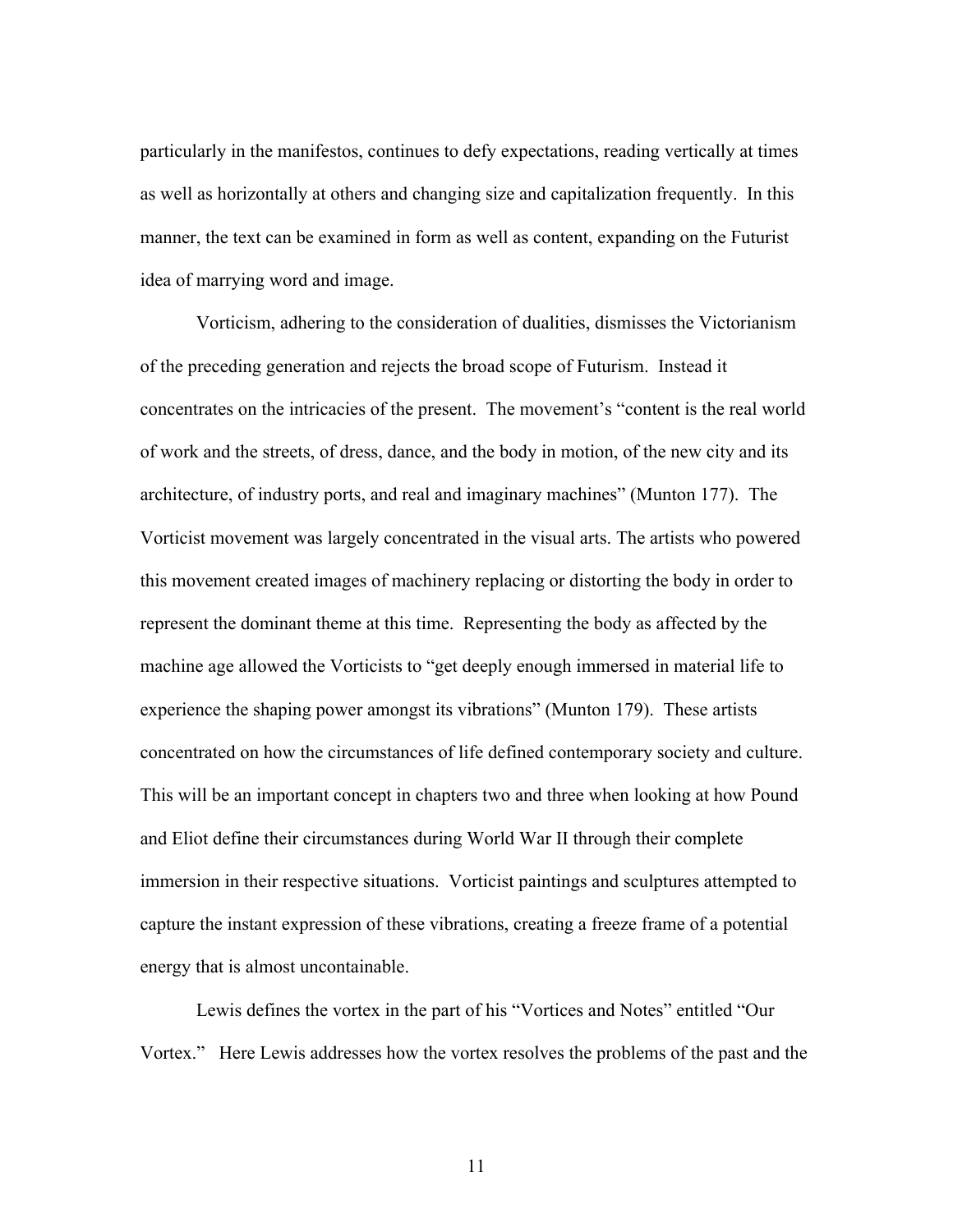future. "Our vortex is not afraid of the Past: it has forgotten it completely. Our vortex regards the Future as as sentimental as the Past" (Lewis 147). The vortex eliminates any distortion of the past by completely removing it from the mind. It examines the present as it happens without any consideration of how previous events shaped it. By ignoring the past the vortex eradicates sentimentality related to memory and associations of fondness or regret. The future must also be disregarded due to its sentimentality. Speculations of events to come are inextricable from feelings of hope and fear. To remove emotion from art, speculation must also be removed.

Lewis claimed that the "vortex does not deal in reactive Action only, nor identify the Present with numbing displays of vitality" (Lewis 147). When the present is considered as a result of the past it becomes merely a "reactive Action," devaluing and obscuring the intricacies of the current situation. Disregarding "numbing displays of vitality" is a direct attack on Futurism. Futurism lacks the insight of Vorticism, according to Lewis and his companions, due to its concentration on the speed and mechanization of society. Taking such a broad view while ignoring the components that create this speed prevents artists from creating adequate representations through the disorienting scope of their examination. The vortex does not make this mistake; it is more comprehensive through its consideration of individual aspects of the present. Rather than being caught up in speed of the mechanical age, "the Vorticists sought the very centre of the hurricane, the quiet eye of the storm, from which point they could concentrate on the chaos raging around them, and control it" (Edwards 17). The control gained from this detached point of view is what allowed the Vorticists to create the art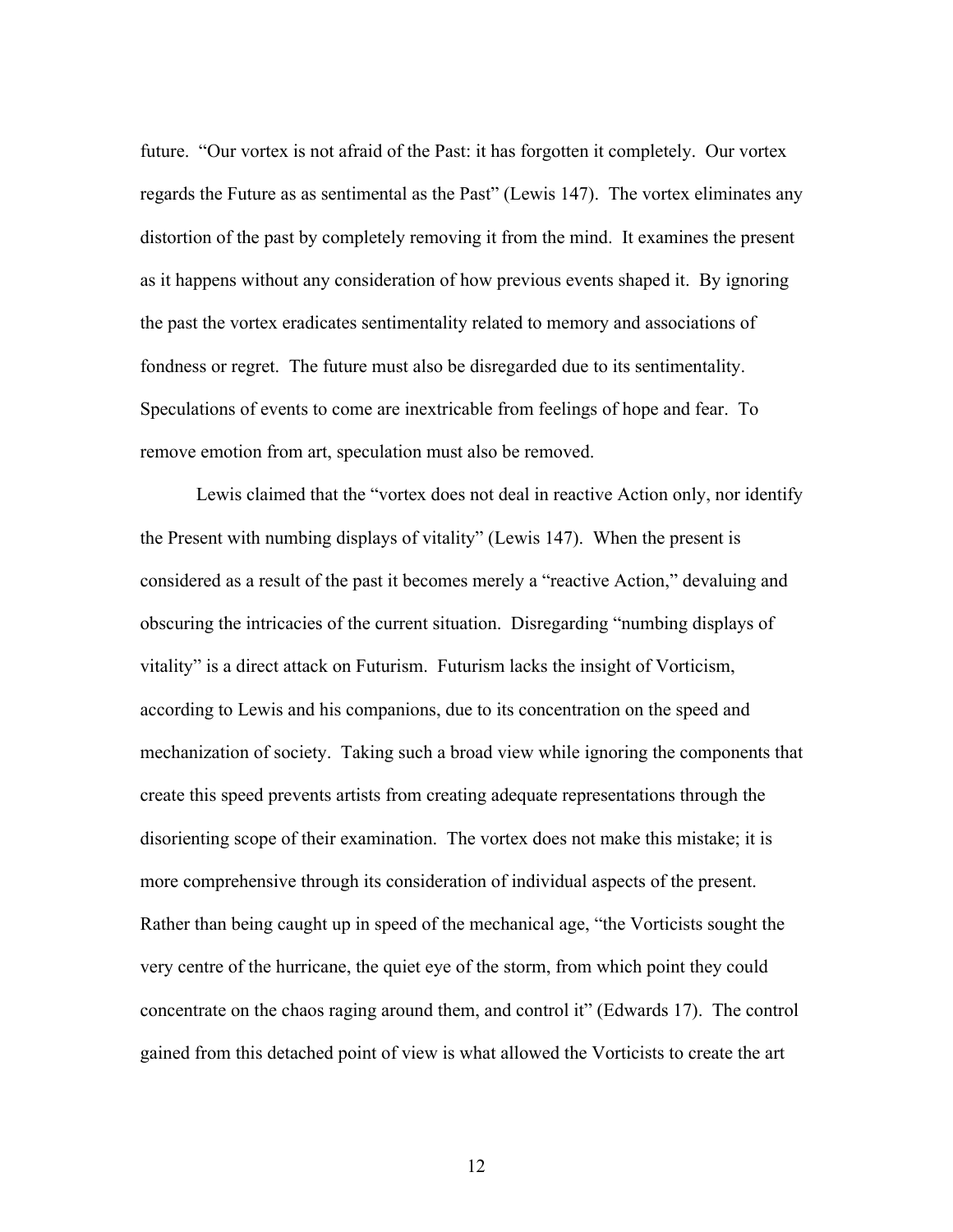that they felt needed to exist. Lewis relates the past and the future to life. An individual's experience is largely defined by their fixation on the past and speculation about the future. This is the chaos that most people are caught up in and what prevents them from achieving the eye of the hurricane. By eliminating the past and the future, the vortex allows the Vorticist to create artistic representations of the present.

The uncompromising nature of Lewis's vortex makes the Vorticist an aggressively dominant individual. "The Vorticist is not a Slave of Commotion, but its Master" (Lewis 148). The Vorticist masters commotion by placing him or herself at the center of the vortex where the stillness of the eye allows for an understanding of the chaos. This, in turn, enables the artist to represent the chaos through abstraction that truly represents the present. The Vorticist does not accomplish this through passivity, but rather aggressively takes action and lets "Life know its place in a Vorticist Universe!" (Lewis 148). This only occurs in a Vorticist Universe though. The artist has to ascribe to Vorticist thought for life to know its place. This control that the artist gains asserts the superiority of Vorticism and the vortex in comparison to a movement such as Futurism that tries to fight the chaos.

In his essay on the vortex in **Blast**, Ezra Pound defines the vortex as "the point of maximum energy" (Lewis 153). For the Vorticists this point is the present, or immediate experience. As energy radiates away from the present it loses purpose and meaning. Pound refers to movements that concentrate on the consequences of the present to depict the future as "CORPSES OF VORTICES" (Lewis 154). Contributing to Lewis's agenda of bashing the Futurists, Pound claims that "Marinetti is a Corpse" due to his adherence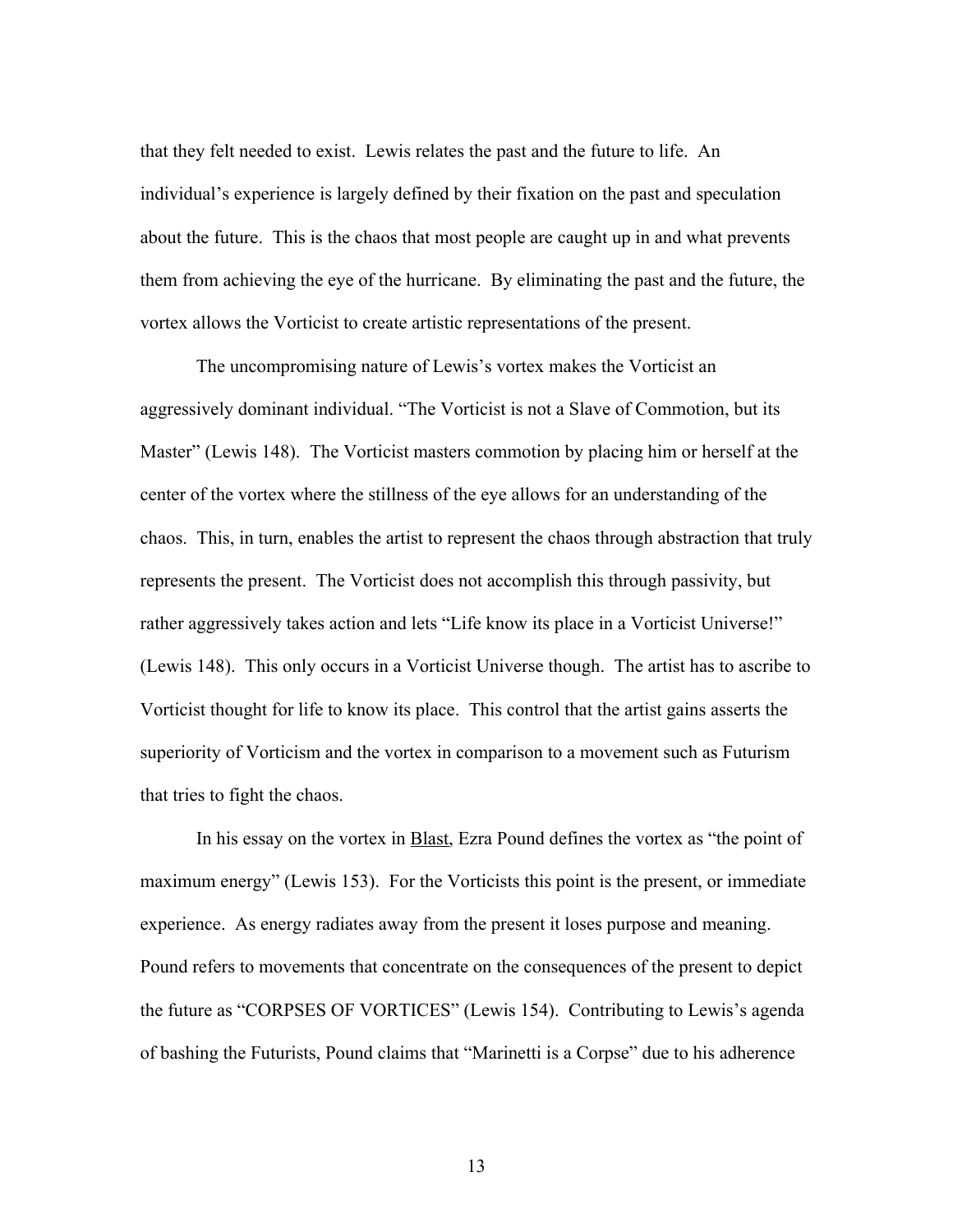to what the Vorticists considered a flawed movement. Art that concentrates in areas of speculation loses the drive that comes from the energy at the center of the vortex, and that art loses value by attempting to interpret the dead dispersal of the vortex. As will be discussed in Chapter 2, Pound had to battle against the fear and confusion of his imprisonment during his composition of The Pisan Cantos in order for his art to remain energized.

Pound, like Lewis, also defines the vortex as a type of control. By using the vortex, the artist is "DIRECTING a certain fluid force against circumstance, . . . CONCEIVING instead of merely observing and reflecting" (Lewis 153). Part of the control allowed by the vortex is a product of its efficiency. The vortex is the most appropriate medium of art: "[i]t is the picture that means a hundred poems, the music that means a hundred pictures, the most highly energized statement, the statement that has not yet SPENT itself its expression, but which is the most capable of expressing" (Lewis 153). The vortex provides the appropriate medium to create the most succinct expression with the greatest energy.

While Pound allied himself with the Vorticists, his views were not entirely congruent with them, which is why his definition of the vortex will be more relevant to his, as well as Eliot's, World War II poetry. Pound "struggles to be modern, speaks of 'primary form' in the arts" (Munton 179). Pound sees the past as an intricate part of the present. He defines the turbine as "[a]ll the energized past, all the past that is living and worthy to live" (Lewis 153). Unlike his fellow Vorticists, Pound could not exclude the past from the present. He saw the present as containing certain, prevalent, energized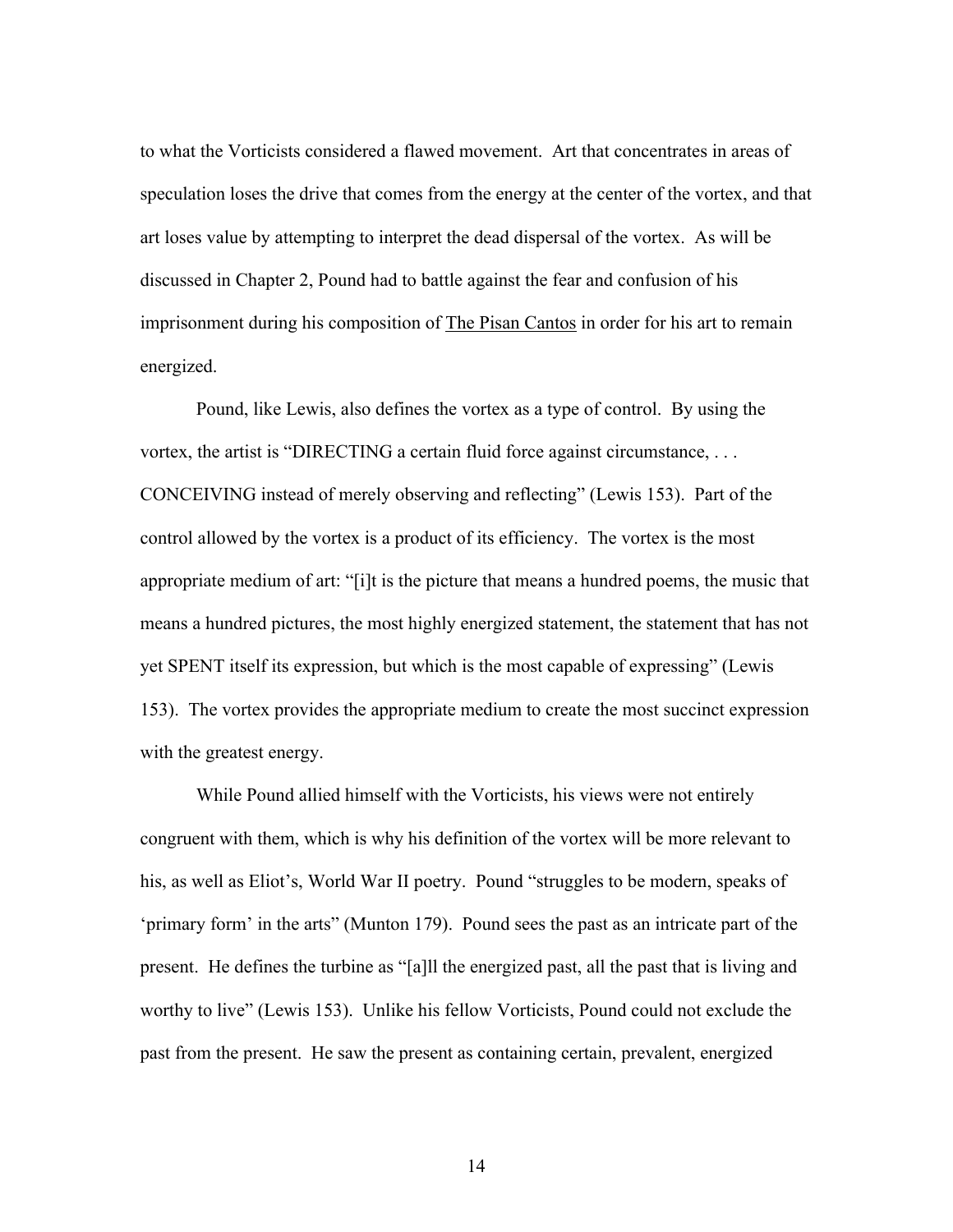parts of the past. Also unlike his fellow Vorticists, Pound did not refuse to consider the future. Though he did not speculate, as did the Futurists he condemned, he did examine the aspects of the present that would affect, or "energize" the future. The relevant parts of the past are "pregnant in the vortex, NOW" (Lewis 153). Even though Pound's main concentration was on the present, his vortex saw the future as the product or offspring of the past. How the past is interacting in the vortex with the present is what will create the future. He viewed living devoid of the past and future as hedonism, a trivial occupation that took the form of an un-energized "spool or cone" (Lewis 153). Though this is an attack on Futurism, these claims contradict Lewis's vortex as well. Rather than viewing the past and present as sentimental and anti-artistic, the consideration of the past and present was a utility and a responsibility for Pound and a tool that would eventually help him regain control of the vortex while he was imprisoned at Pisa.

In his consideration of the past, Pound was more allied with Eliot than his fellow Vorticists. In "Tradition and the Individual Talent" (1919), Eliot expresses his belief in the evolution of poetry. For poetry to be great, it has to contain the tradition of poetic history as well as add to it. Similar to Pound's idea of the past being "pregnant in the vortex, NOW," Eliot believed that relevant art was created through the fusion of innovation with the tradition of previous artistic generations. Innovation with no sense of history results in novelty, and a sense of history with no innovation results merely in repetition. While "novelty is better than repetition," neither should be the goal of the artist (Eliot, The Sacred Wood 49). The goal, according to Eliot, is that poetry contains "not only the pastness of the past, but its presence" (49). Eliot and Pound both believed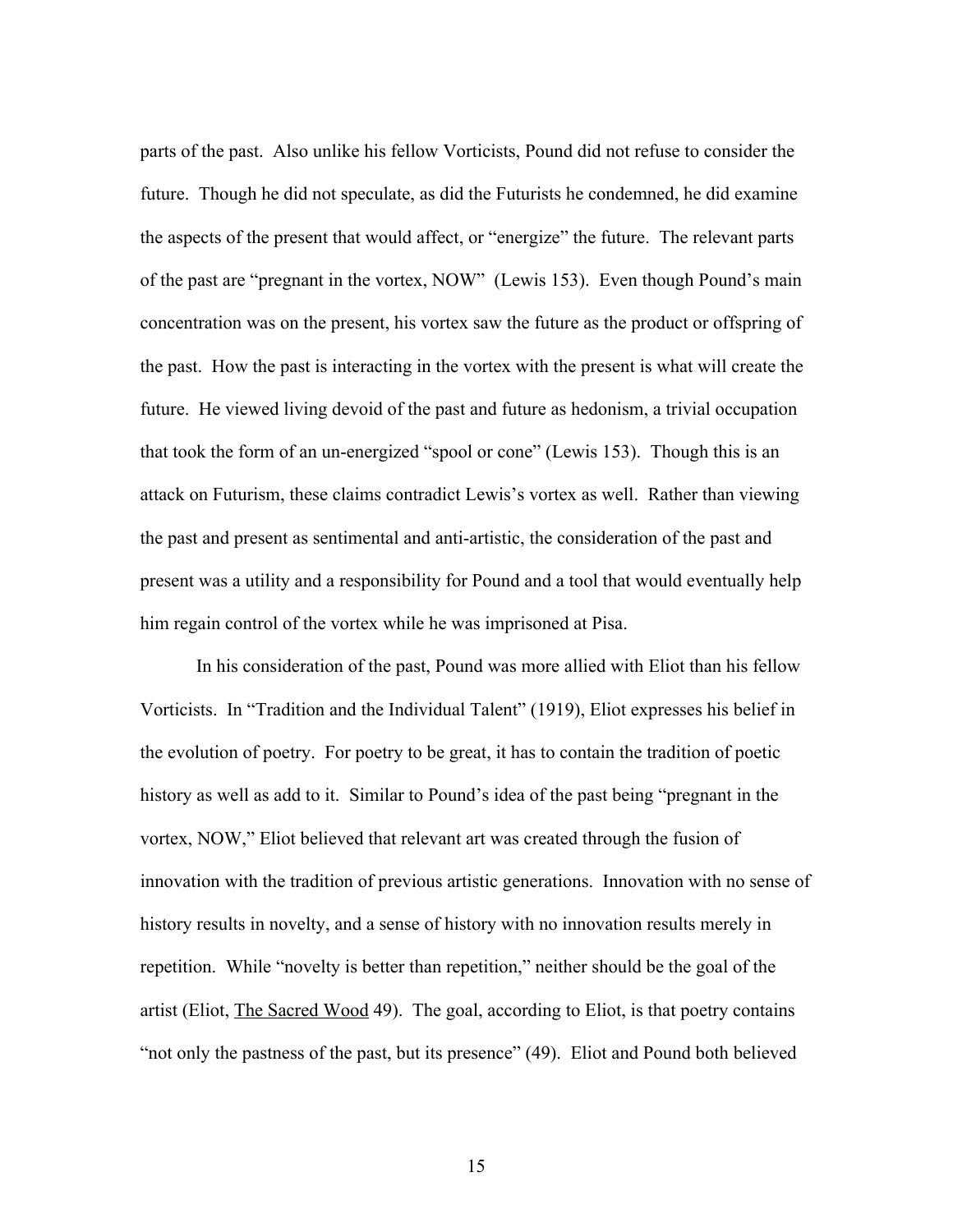that how the past is interacting with the present is an essential component of art, and this belief would play an important role in their composition of poetry during World War II.

According to Pound, the role of the Vorticist artist is not to create a representation of something else, but a work that exists on its own in its primary form. When the meaning of a work of art has been defused too many times, it begins to exist in "a state of flaccidity, of elaboration, of secondary applications" (Lewis 154). As the only solely literary figure among the Vorticists, Pound established "[t]he primary pigment of poetry [as] the IMAGE" (Lewis 154). The image of a poem cannot be a representation of something else, but has to stand by itself as the image of that poem. The image of a poem is the reader's instinctual interpretation of the poem. Throughout The Pisan Cantos, Pound aids the image the reader generates through his use of Chinese characters and typographic choices.

Pound greatly admired Henri Gaudier-Brzeska and would later draw heavily from his essay on the vortex that appeared in Blast. Gaudier-Brzeska wrote that "[t]he driving power was life in the absolute -- the plastic expression of the fruitful sphere" (Lewis 155). Gaudier-Brzeska's vortex examines a much vaster span of history than his contemporaries. "The sphere is thrown through space, it is the soul and object of the vortex" (Lewis 155). As a sculptor, Gaudier-Brzeska examined the structures of the dominant cultures throughout history to define his vortex. The defining structure of each culture shows what their driving force of life was. Religion inspires vertical structures reaching towards something higher, self-obsession inspires recreations of the self, and preoccupation with reproduction produces love charms. Some of these structures lacked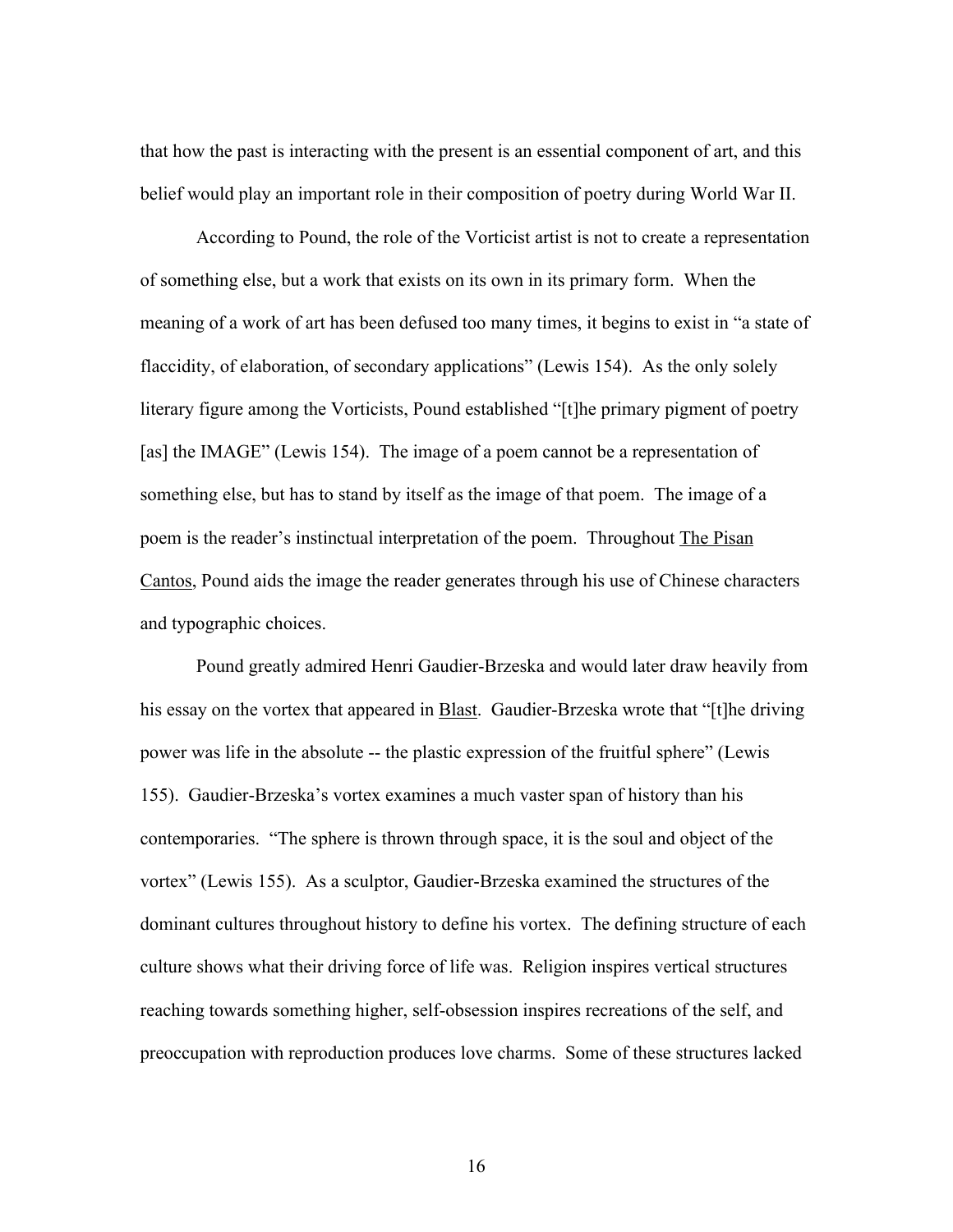the true meaning of the vortex. For the Greek who recreated his own image, "HIS SCULPTURE WAS DERIVATIVE his feeling for form secondary. The absence of direct energy lasted for a thousand years" (Lewis 156). The Greeks lacked Pound's primary pigment, the originality that gave art its value. Their structures were nothing more than a representation of something else, depriving them of their energy. In relation to his contemporary sculptors, Gaudier-Brzeska claimed "We have been influenced by what we liked most, each according to his own individuality" to "express our abstract thoughts of conscious superiority" (Lewis 158). While the preceding cultures created their vortices around the driving force of their lives, Gaudier-Brzeska and his contemporaries had the knowledge of all of these structures and cultures, and the perspective of the driving force of life as it moved through all cultures. With this outlook, "[w]ill and consciousness are [their] VORTEX" (Lewis 158). Gaudier-Brzeska's vortex exists on a higher plane of thought than the simplistic motivations of his predecessors and, like Pound and Eliot, includes the perspective of the relevant past.

Pound and Gaudier-Brzeska were both motivated almost completely by their artistic sensibilities. Eliot's conversion to Anglicanism during the time in between World War I and II provided him with a driving force beyond art. Eliot chronicles his conversion in the poem "Ash Wednesday," published in 1930. "Ash Wednesday" is a six-part poem that relates the spiritual journey of the speaker from being lost, unable to turn to either a higher power or worldly experience, to being conscious of both but choosing the higher power. Part I of the poem claims "that time is only time/ And place is always and only place/ And what is actual is actual for only one time/ And only for one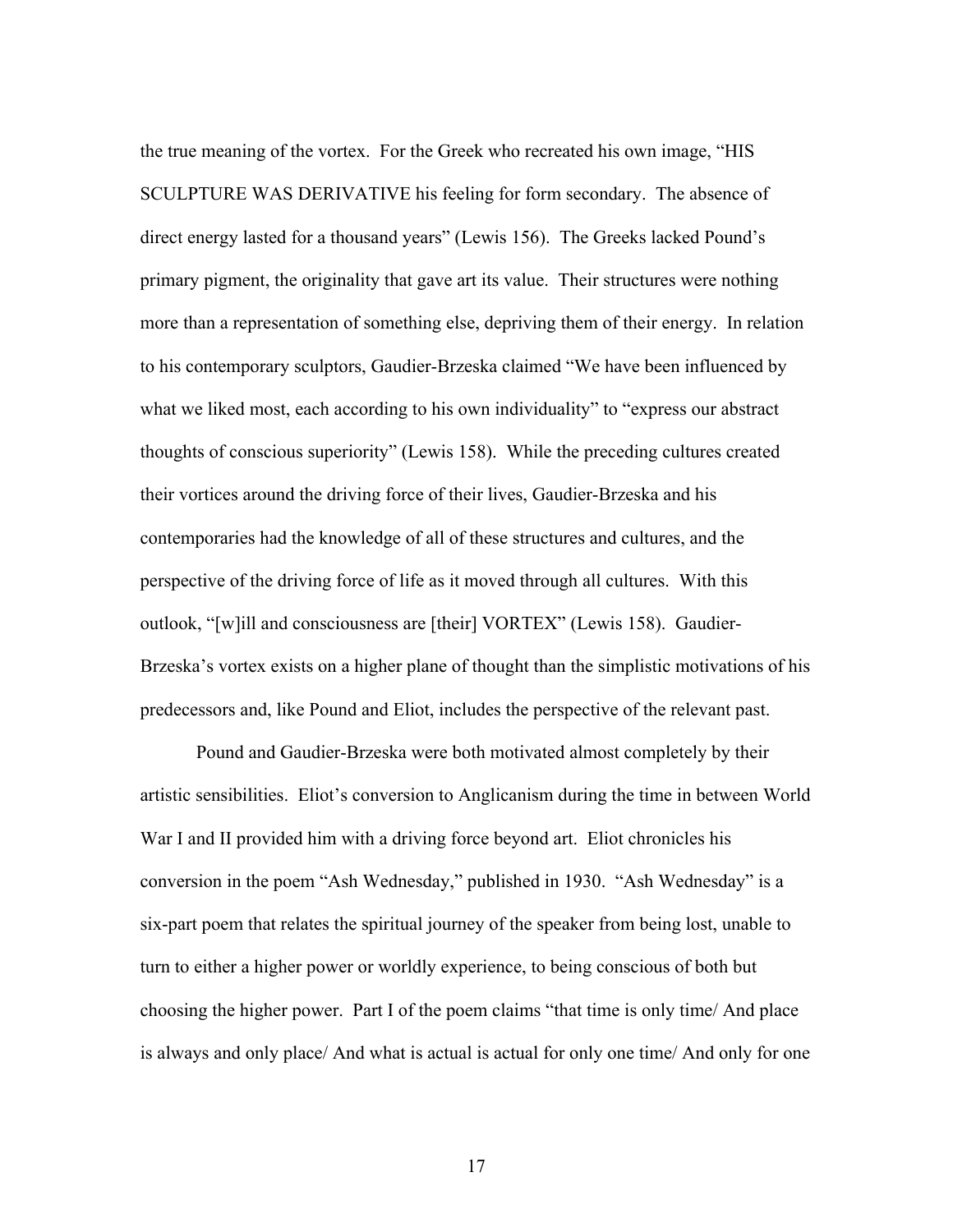place" (Eliot, The Complete Poems 60). The speaker is unable to discover any deeper truth than what is immediately perceivable. The superficial nature of existence is a source of despair for him. Eliot constructs his faith over the course of the six-part poem. By part V, Eliot no longer advocates the singular and fleeting nature of time and place. "The right time and the right place are not here/ No place of grace for those who avoid the face/ No time to rejoice for those who walk among the noise and deny the voice" (65). The speaker chooses the spiritual over the secular and warns the reader against choosing worldly experience over a focus on God. This becomes an important theme in Four Quartets: how to use faith to balance worldly action and spiritual concentration. Where the Vorticist masters the chaos through artistic creation, Eliot mastered the chaos by allowing faith to provide the calm center of the vortex and organize the commotion of worldly experience around it.

Vorticism ended during World War I. Such a time-specific movement rooted in the present and fueled by the youthful vigor of its members could not be sustained. The continuation of Vorticism would border on hypocrisy considering its refusal to consider the future. As a movement that advocated war, it could not hold up against the reality of World War I, especially considering the direct experience many of the Vorticists had with the global conflict. "The extreme means of expression of the modern movement were not applicable to the horrors of war" (Edwards 22). In an article entitled "Vortex" that appeared in Blast no. 2, Gaudier-Brzeska recounts an experience in which he found an enemy rifle and discovered he did not like its form. He says: "I broke the butt off and with my knife I carved in it a design, through which I tried to express a gentler order of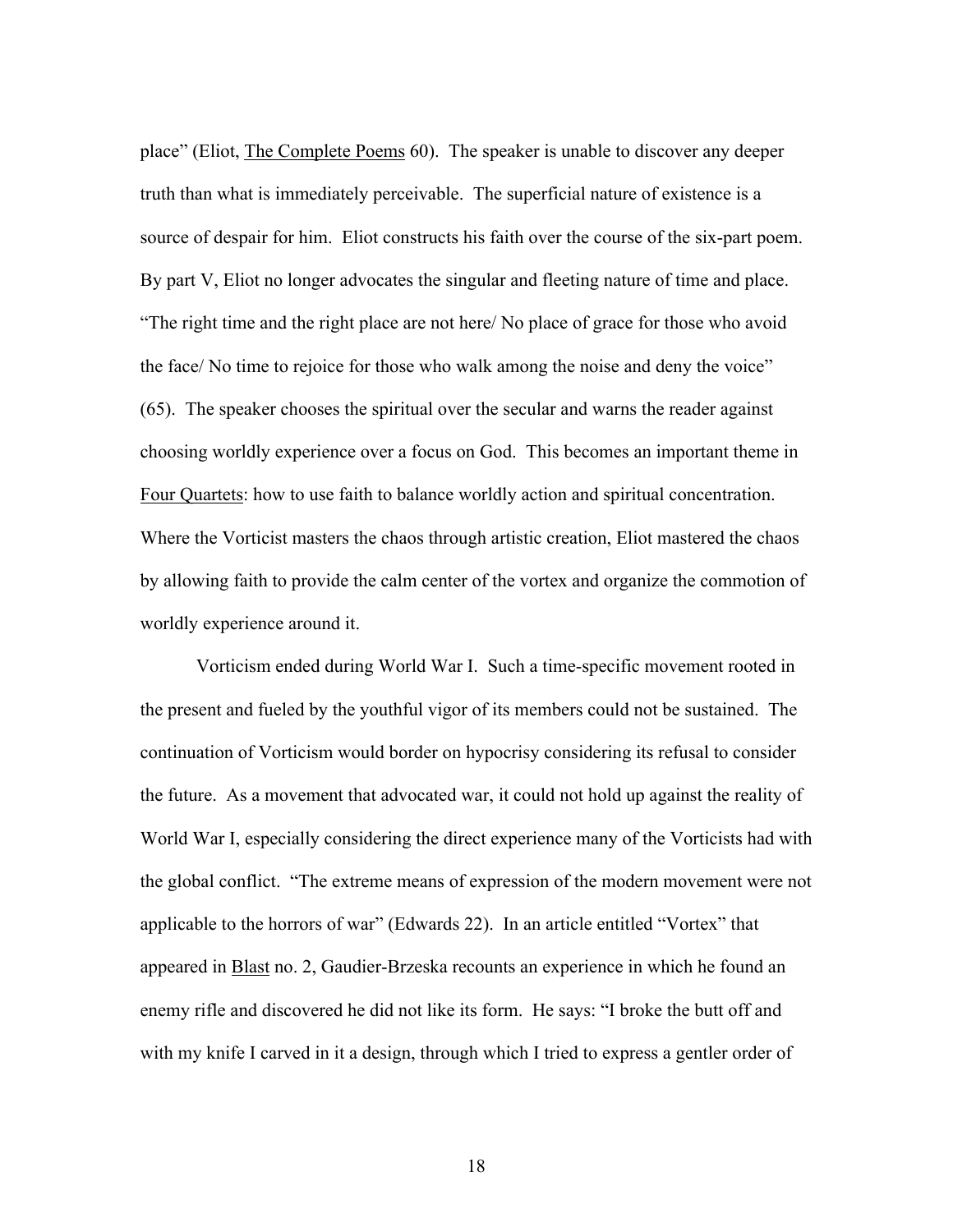feeling, which I preferred" (Edwards 22). Despite Vorticism's exultation of strength and aggression, the brutality of the war proved too excessive for even the Vorticists' artistic sensibilities.

Understanding that the past and future cannot be entirely dismissed while still concentrating on the present allowed Pound to keep his concept of the vortex relevant longer than the lifespan of the Vorticist movement. The sustained relevance of Pound's vortex is due to its versatility. After the end of Vorticism, Pound evolved his vortex into not only a method for composing art, but a critical tool, as well. The vortex was not a singular idea or philosophy, but a tool for organizing concepts, language, and art. He viewed the critical approach of trying to analyze a work in its entirety as a practice that would trivialize the value of a work by allowing its complexities to be lost in the search for an overarching meaning. The vortex allows for the concentration on and analysis of specific aspects of a work.

The density of The Pisan Cantos and Four Quartets is representative of the extreme chaos of World War II. As a critical tool, the vortex can break down these works, extracting the maximum meaning by working through parts of each work instead of attempting to take a single, comprehensive perspective. It provides a method to organize the chaos represented in the works to discover how Pound and Eliot defined the driving force of life in a time of global violence.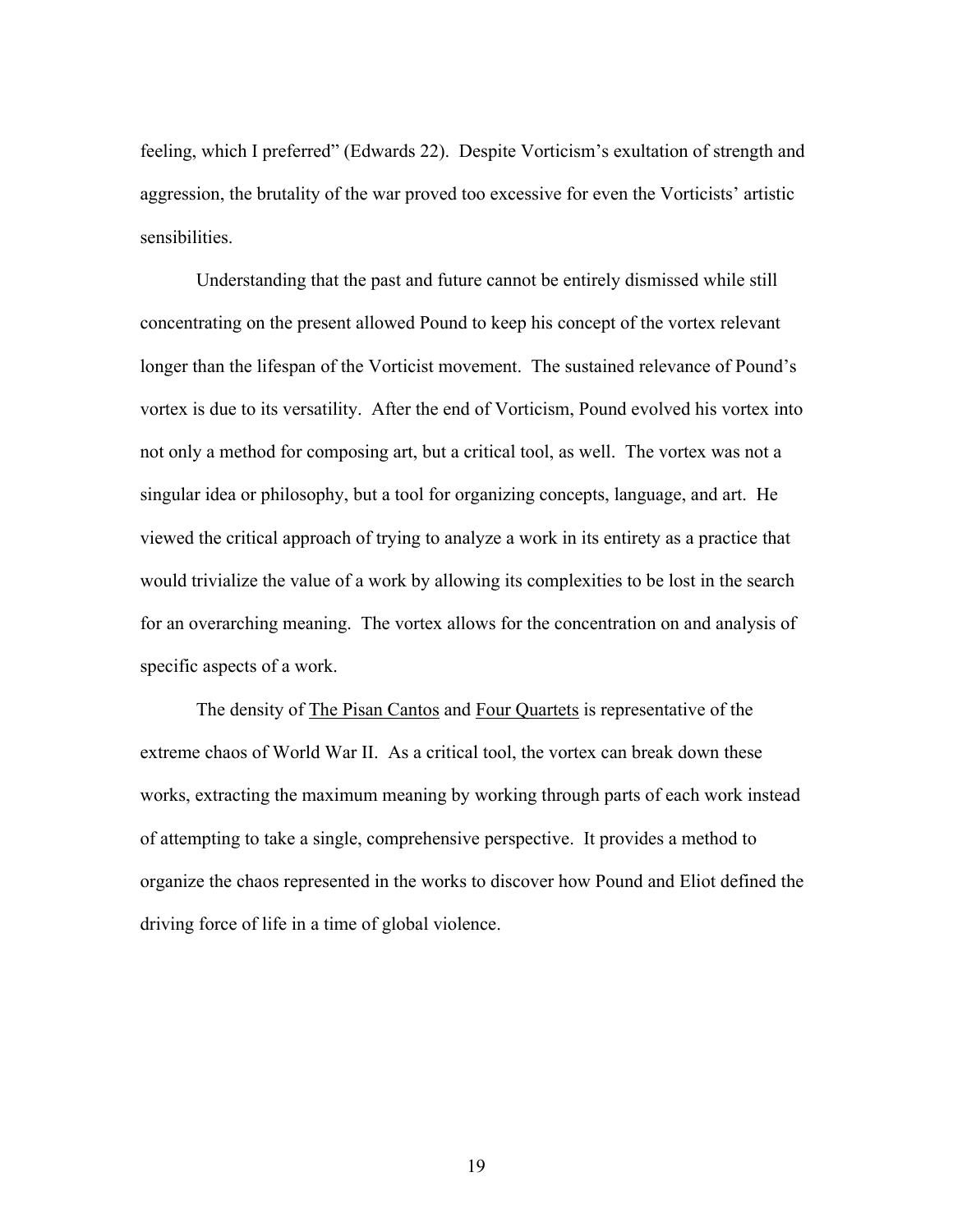# CHAPTER THREE EZRA POUND'S REAQUISITION OF THE CENTER OF THE VORTEX

Ezra Pound was taken prisoner on the third of May 1945 by Italian partisans at his home near Rapallo, Italy. The partisans eventually allowed him to surrender to American authorities (Sieburth ix). Pound was charged with treason for his broadcasts on Radio Rome in which he advocated fascism and expressed anti-American sentiments. These charges of treason eventually led to his imprisonment in the Disciplinary Training Center near Pisa (xii). After two and a half weeks in a six-square-foot cage exposed to the elements, Pound was moved to a tent in the medical facility (xiii). This is where Ezra Pound composed The Pisan Cantos.

Through The Pisan Cantos Pound explored his situation, his political, social and artistic philosophy, and memory. Pound recognized that his philosophies were controversial, but he viewed it as his duty to express his opinions for the betterment of both the United States and Europe. He could not understand why it was treasonous to express his political opinion when one of the fundamental values of America is freedom of speech. Condemnation of him by his country of birth, when he believed he was acting in its best interest, added greatly to the adversity of his situation. In order to save his life's work, he had to reevaluate his philosophies as well as the philosophies of his captors. Pound had conceptualized the vortex during an earlier period of artistic clarity in his life while surrounded by like-minded peers. The Pisan Cantos can be analyzed by using this structure that represented truth to Pound. Applying the vortex to the poetry he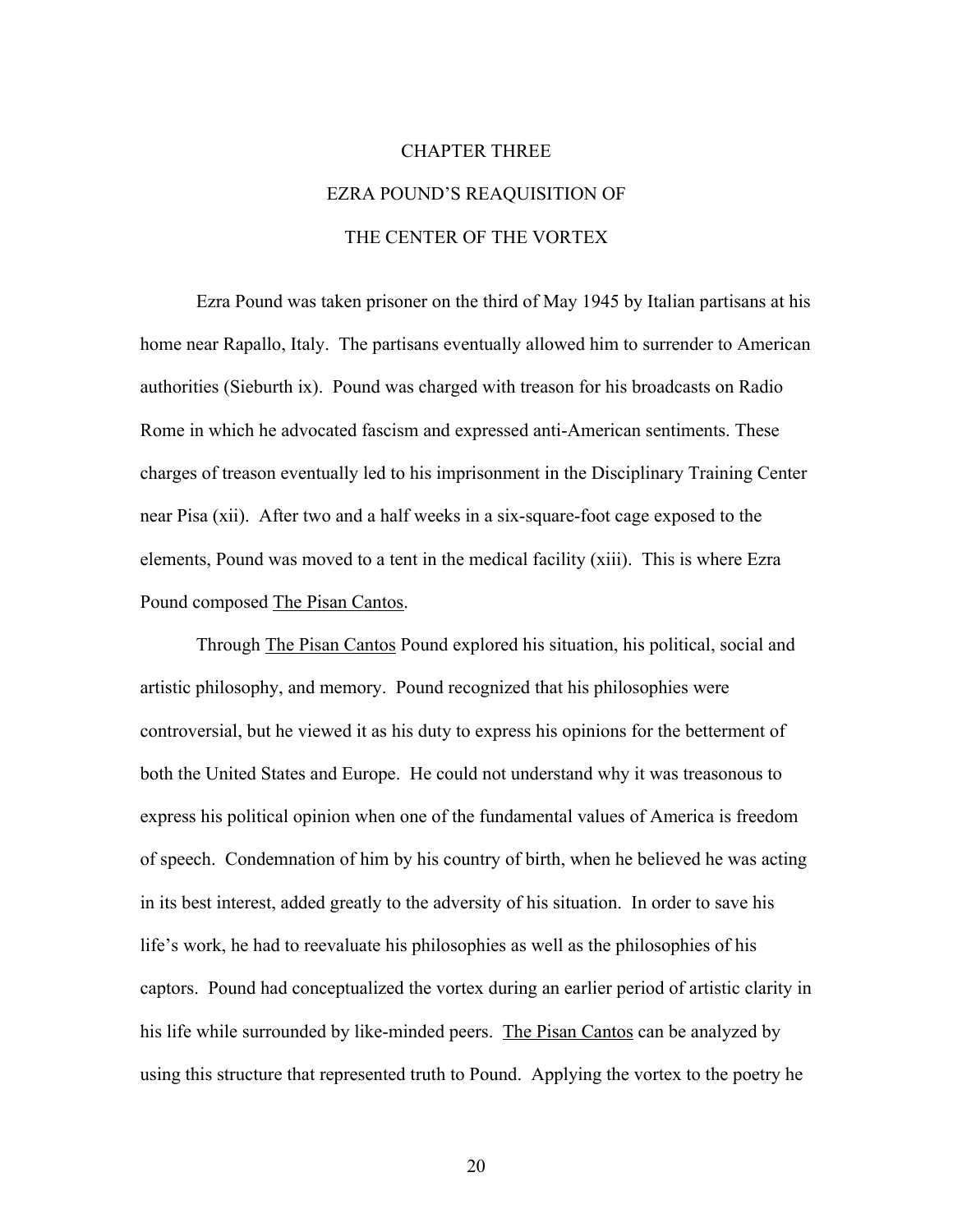composed during his time of imprisonment can establish Pound's position at the beginning of his incarceration in relation to where Pound believed it should have been, according to his definition of an artist: at the center of the vortex. Once a starting point is established, the process by which Pound returned to the center of the vortex can be explored.

Pound's conceptualization of the vortex draws heavily on Henri Gaudier-Brzeska's writings on it. Through quoting Gaudier-Brzeska in A Guide to Kulchur (1938), Pound asserts that "[T]he driving power was life in the absolute-- the plastic expression the fruitful sphere" which when "thrown through space, … is the soul and object of the vortex" (63). In its simplest form, the vortex is how life sustains and defines itself through time. Life, while often taken for granted, becomes a prominent consideration during times of war. Gaudier-Brzeska and Pound were both profoundly affected by war; World War I resulted in Gaudier-Brzeska's death and World War II resulted in Pound's imprisonment. Gaudier-Brzeska's consideration of the vortex while immersed in the war is essential to applying the vortex to The Pisan Cantos because of the relevance of his wartime experience to Pound's experience. Gaudier-Brzeska catalogued the vortex through time, relating it to different eras. He expanded the vortex beyond a term only used to define the art of a movement into a tool to define different cultures throughout history. One of the vortices he uses to describe a particular culture is the vortex of war, which he describes with respect to different cultures that were driven by this vortex: "[t]he men of Elam, of Assur, of Bebel and Kheta, the men of Armenia and those of Canaan [who] had to slay each other cruelly for the possession of fertile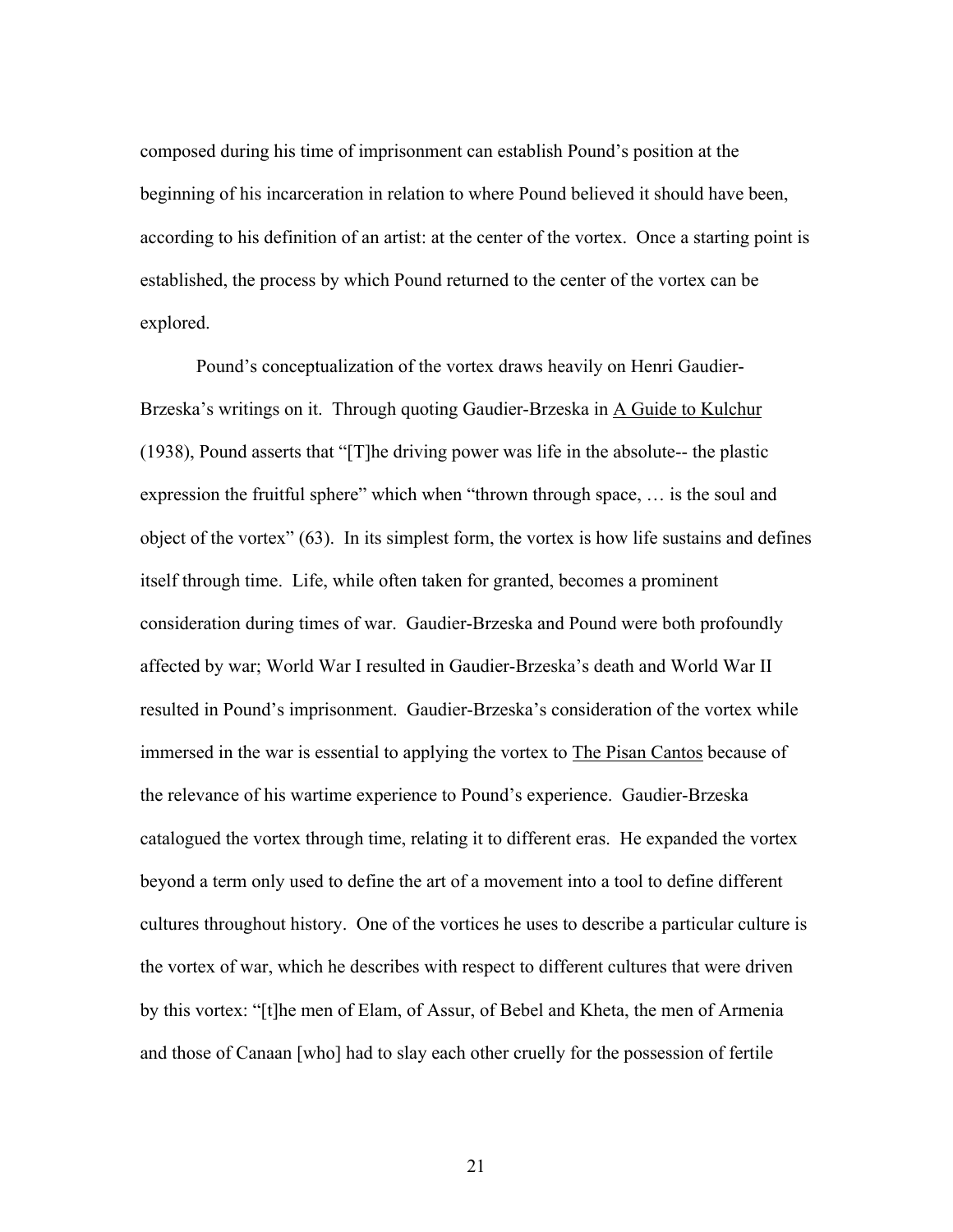valleys" (Pound, Guide to Kulchur 65). Life depended on the ability to cultivate land for these different cultures, so the earth became the sphere at the center of the vortex, surrounded by violence and conflict. World Wars I and II were recurrences of the vortex of war, only the motivations dictating war were no longer agriculturally based. While land was being fought over, it was only for the purpose of possession and power, no longer for its life-sustaining capabilities.

Even though Gaudier-Brzeska died in combat, his favorable outlook on war in general remained constant during his experiences as a soldier. As quoted by Pound in Gaudier-Brzeska: A Memoir, Gaudier-Brzeska wrote from the trenches: "With all the destruction that works around us nothing is changed even superficially. LIFE IS THE SAME STRENGTH, the moving agent that permits the small individual to assert himself" (27). War provides the common man with the ability of overcome his own inconsequentiality by taking part in a struggle larger than his own existence. Gaudier-Brzeska echoed the ideals of many of his fellow Vorticists in his assertion that war served as a social purging. War "TAKES AWAY FROM THE MASSES NUMBERS UPON NUMBERS OF UNIMPORTANT UNITS, WHOSE ECONOMIC ACTIVITIES BECOME NOXIOUS" (27). War was beneficial for both the individual and society. It briefly provided the common individual with the clarity of purpose that the Vorticists generally reserved for their own artistic vision. Belief in country provided soldiers with the stabilizing center necessary to cope with the chaotic conditions of war and organize their current situation into a manageable vortex.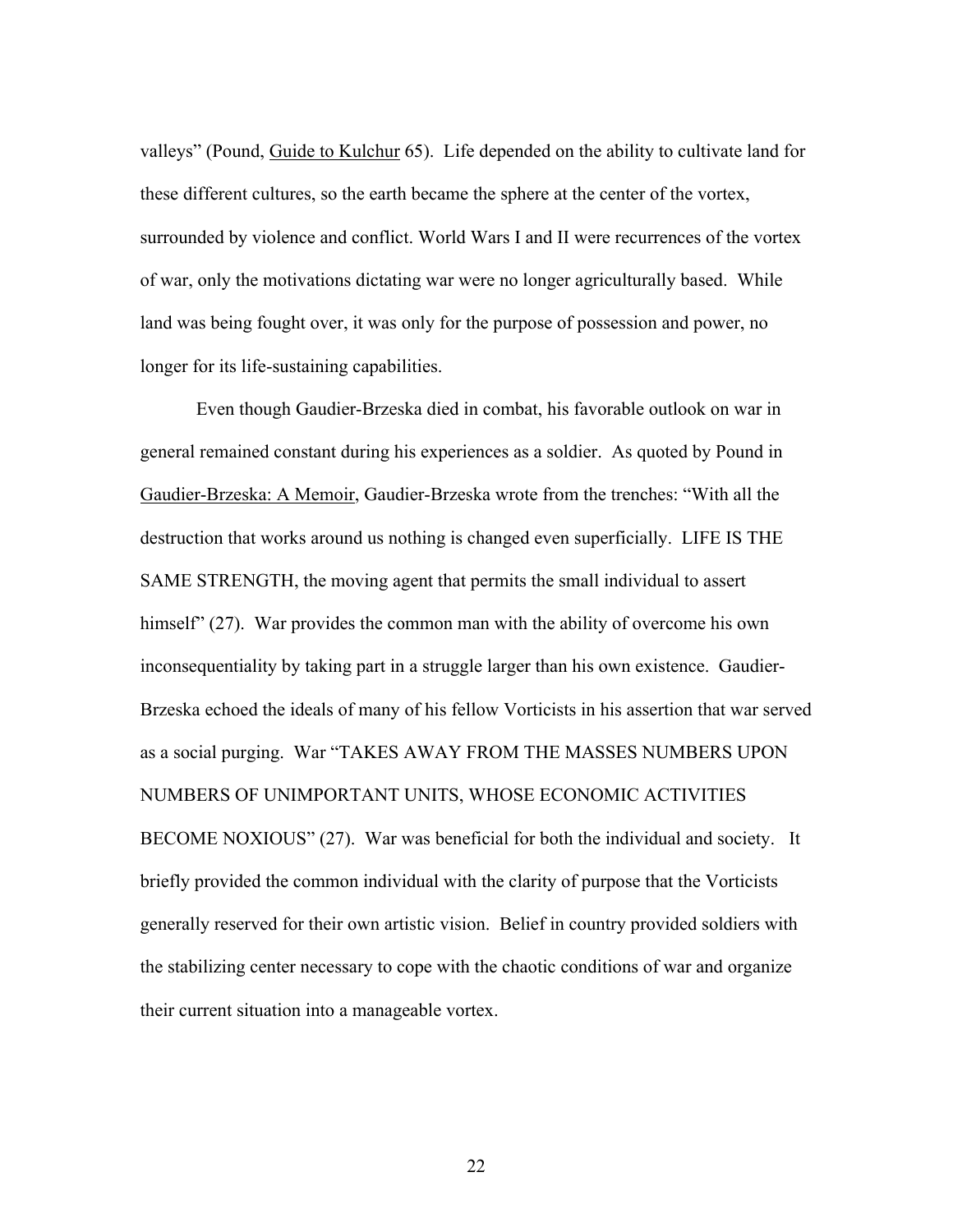In relation to art he claimed: "MY VIEWS ON SCULPTURE remain absolutely THE SAME" (Pound, Gaudier-Brzeska 27). This is shown in the language Gaudier-Brzeska used to describe the war. In Blast, Gaudier-Brzeska claimed: "Sculptural feeling is the appreciation of masses in relation" (Lewis 155). Gaudier-Brzeska's description of the war, from his article on the vortex written from the trenches, is dependant on how human masses related to each other: "HUMAN MASSES teem and move, are destroyed and crop up again" (Pound, Gaudier-Brzeska 27). Gaudier-Brzeska did not find the images war provided him to be artistically pleasing, but he came to this conclusion by processing them according to his unyielding view on sculpture. In this article quoted by Pound, Gaudier-Brzeska discusses the shape of an enemy rifle that he finds. He decided the shape displeased him. Gaudier-Brzeska describes how he remedied that displeasure: "I broke the butt off and with my knife I carved in it a design, through which I tried to express a gentler order of feeling, which I preferred" (28). He does not find the same artistic value as the social value he finds in war, but this does not change his sculptural process. In his first article on the vortex in **Blast**, Gaudier-Brzeska claims "[w]ill and consciousness are our VORTEX" (Lewis 158). In his second article on the vortex written during World War I, Gaudier-Brzeska maintains that "IT IS THE VORTEX OF WILL, OF DECISION, THAT BEGINS" (Pound, Gaudier-Brzeska 28). The center of Gaudier-Brzeska's vortex continued to be his will until he died in the war. The solidarity of his center allowed him to retain a stability of artistic viewpoint even when faced with the violence and chaos of World War I. Gaudier-Brzeska's philosophical opinions on the vortex were influential to Pound, but the stability of his system of beliefs was influential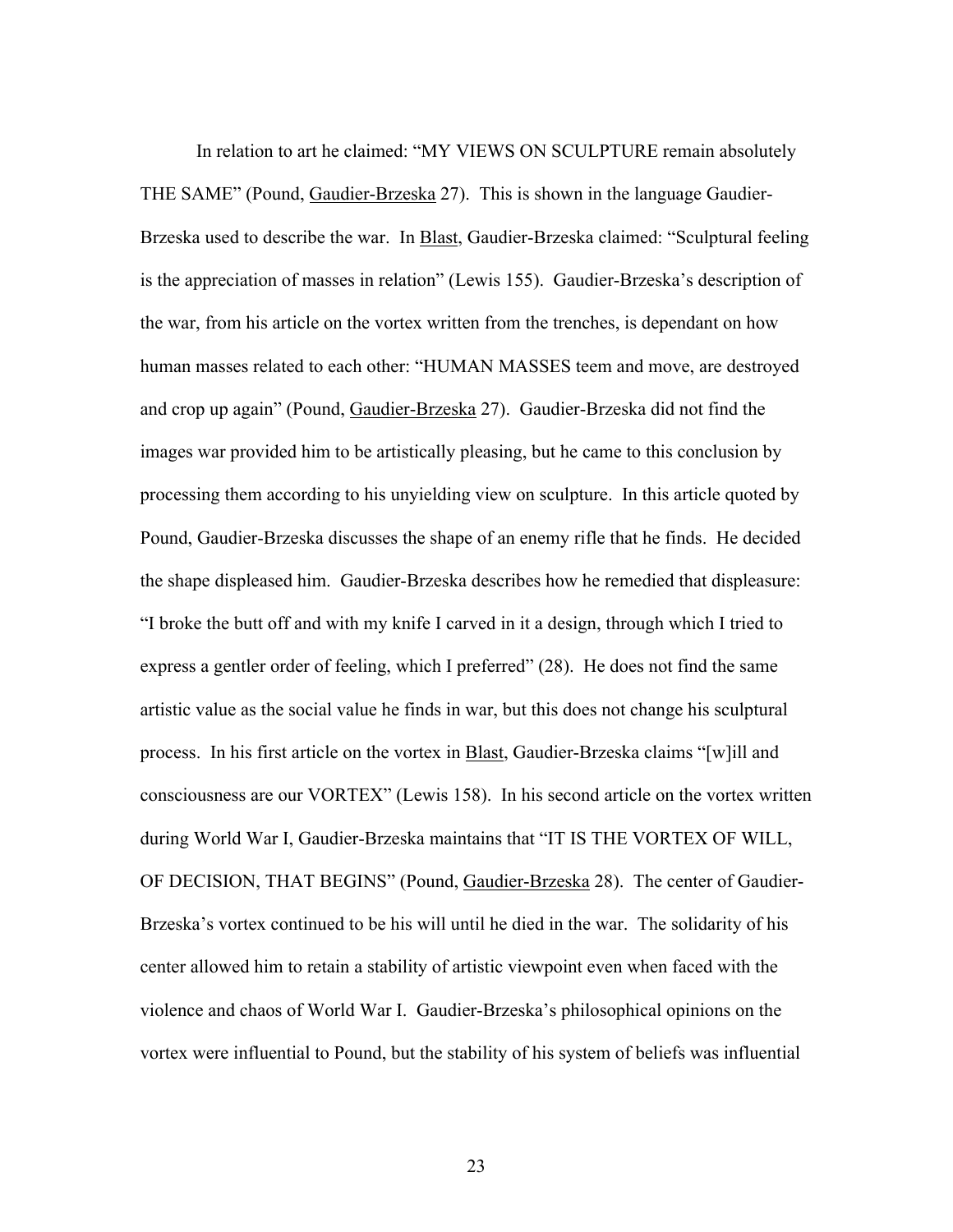as well. It served as a paradigm of solidarity prominent in Pound's continued support of fascism throughout The Pisan Cantos even though his support of fascism was the cause of his imprisonment.

While Gaudier-Brzeska was celebrated by France for his bravery in the war and for giving his life to France, and the United States imprisoned Pound for promoting treasonous ideas. Despite being impacted in different ways, both artists were deeply impacted by the war, and both artists were able to hold on to their core artistic beliefs when faced with the harsh reality of war. Pound maintained his political beliefs while imprisoned in Pisa, lamenting the death of Mussolini and "The enormous tragedy of the dream" that died with him in the opening lines of The Pisan Cantos (3). Both artists were able to adhere to their ideals when faced with the adversity of war. The Vorticists' goal was to "get deeply enough immersed in material life to experience the shaping power amongst its vibrations" (Munton 179). Neither of these two men could have gotten more deeply immersed in material life than they did through the actions that led to Gaudier-Brzeska's death and Pound's imprisonment. The fundamental core of Vorticism lived beyond the expiration of the movement through Gaudier-Brzeska and Pound's unflinching immersion into whatever situation they were experiencing.

While Pound was in captivity, the atomic bomb was dropped on Hiroshima, Japan. The atom, the smallest constituent of matter recognized at the time, is essentially the building block of all physical existence that provides the core to organize the structure around, making it inextricably relevant to the center of the vortex. The center of the vortex is the permanent and essential part of the vortex. The destruction of the center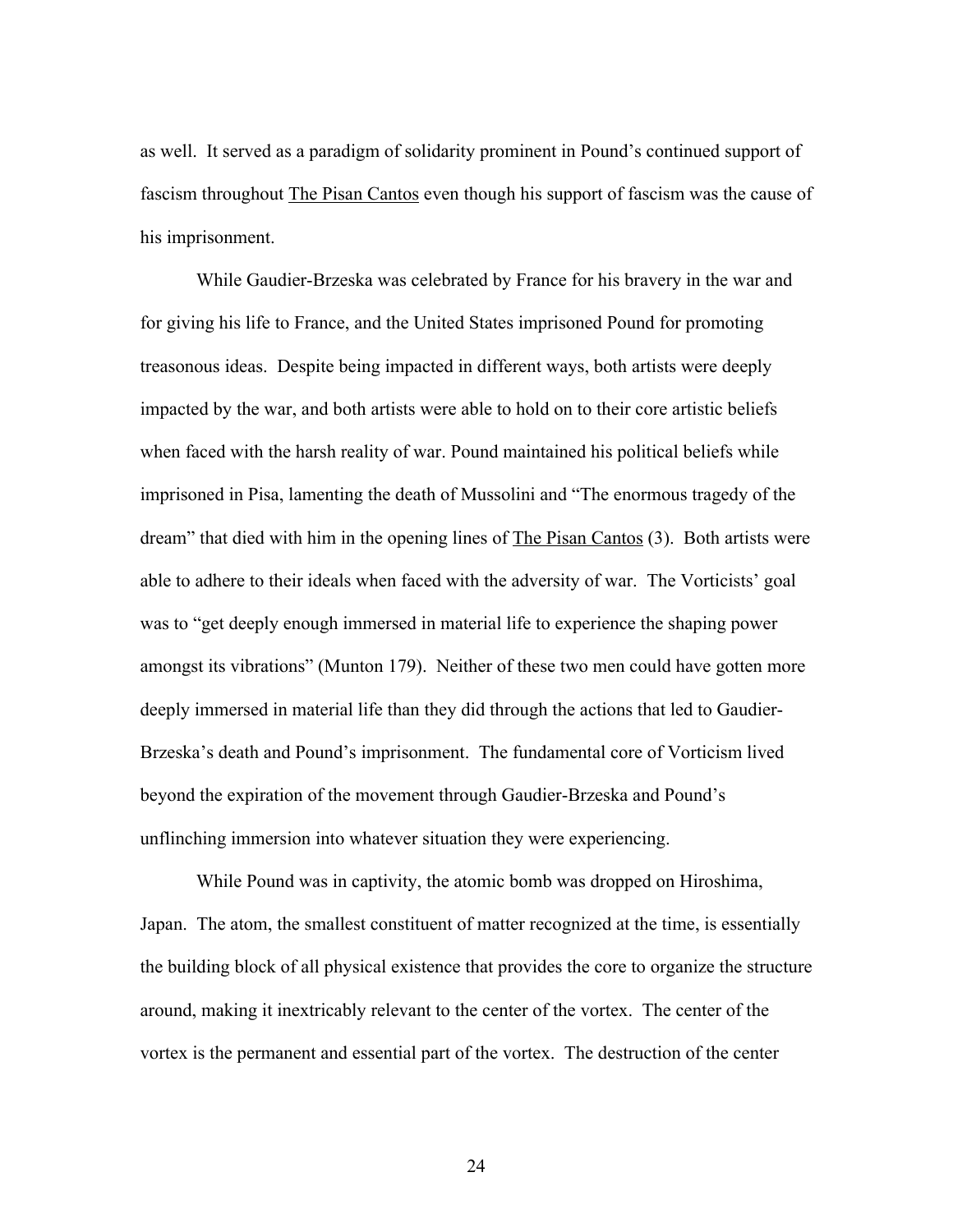results in the destruction of the vortex. To date, the splitting of the atom is the most complete and wide-spread form of destruction experienced by humanity. The sphere of Gaudier-Brzeska's cultural vortex, as he describes in Blast, is the driving force of life; therefore the destructive efficiency of the newly acquired ability to split the atom becomes the antithesis of Gaudier-Brzeska's sphere. The sustainability of this sphere is no longer a certainty. In light of this, Pound questions: "can they again put one together/ as the two halves of a seal, or a tally stick?" (Pound, The Pisan Cantos 45). The Chinese seals that Pound is referring to are split down the middle at the onset of a conflict between empires, and then rejoined when the conflict is resolved as a sign of trust between warring peoples. Even though the sides of the seal are rejoined, the split down the center serves as a reminder that trust can be broken again. In theory, those in possession of nuclear weapons will refrain from their use due to the idea of mutual destruction, but the knowledge of how to split the atom cannot be unlearned. Gaudier-Brzeska's vortex of life is no longer a certainty. The existence of such a technology serves as the split in the seal where the sides have been rejoined, a constant reminder that the trust can be broken again. Pound heard about Japan signing the armistice "in the s.h. a suitable place/ to hear that the war was over" (Pound, The Pisan Cantos 45). The shit house was a suitable place to find out about the end of the war not only because of the mass destruction used to end the war, but also because it meant the victory of the economic, social and political systems he was imprisoned for opposing. This provided quite a blow to Pound's belief system. All of his political ideals had been overcome during the War and he had been personally condemned and imprisoned for expressing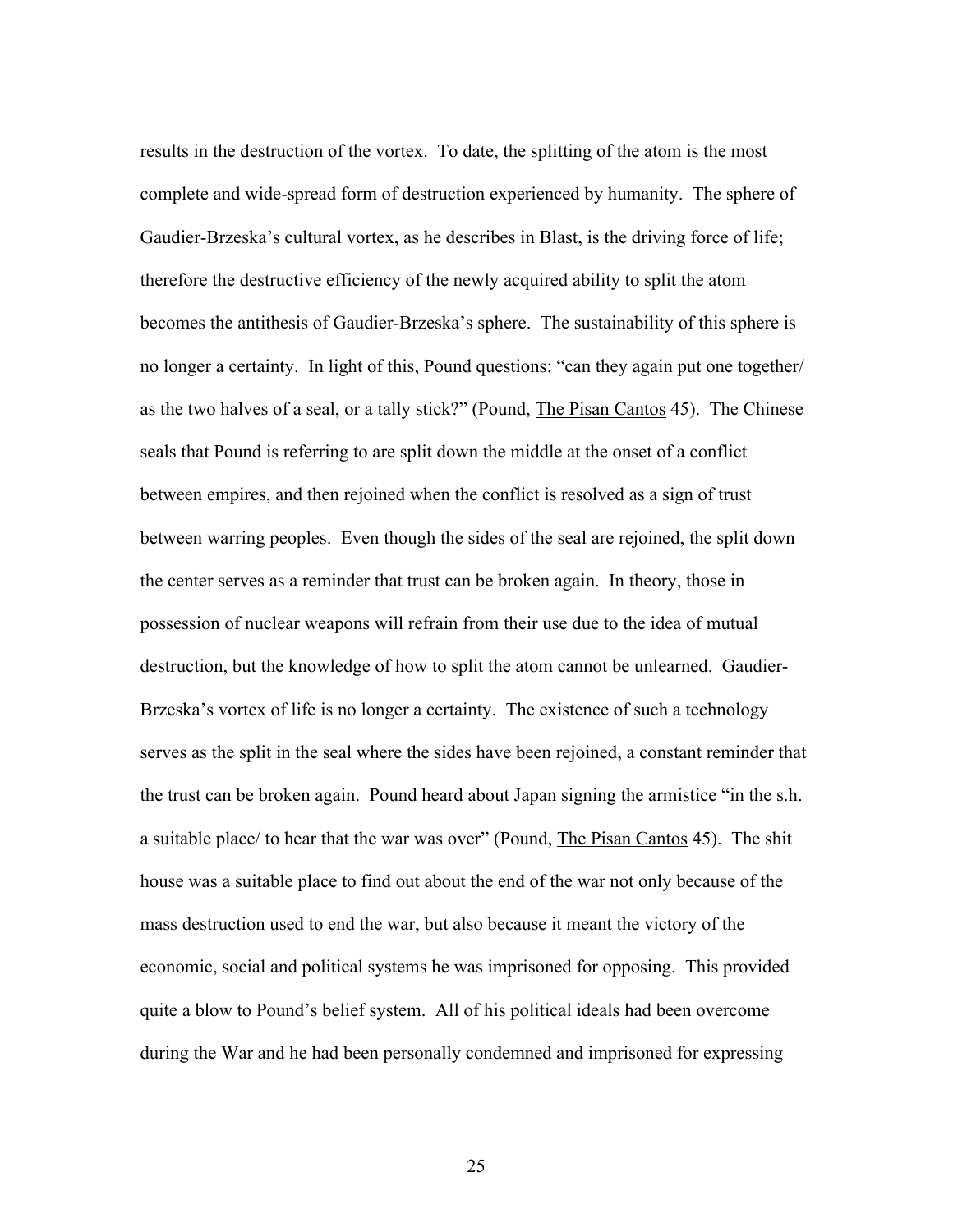beliefs that he held with complete conviction. Pound's position at the calm center of the vortex had been attacked. Pound did not seem to be able to master the commotion of his current situation, as is the role of the Vorticist, and for a time, the commotion overcame him.

During the upheaval of Pound's position at the center of the vortex, the only certainties became Gaudier-Brzeska's vortices of war and destruction. War became a purpose that stood alone, independent of causes and consequences. "The chess board too lucid/ the squares are too even...theatre of war.../'theatre' is good. There are those who did not want/ it to come to an end" (Pound, The Pisan Cantos 55). War can become so consuming that it becomes a game and a form of entertainment. A world that knows nothing but the strategies and actions of war can lose its ability to find meaning outside of war, motivating it to sustain the conflict as long as possible. In this vortex of seemingly perpetual war, individuals get caught up in the turbine and lose sight of the value of life. Complete immersion in the violence can lead to the idea "that excess population/ demanded slaughter at intervals" (Pound, The Pisan Cantos 35). Similar to Gaudier-Brzeska's "great remedy," the enactors of war invert the original sphere of life in the absolute and replace it with what they see as the cleansing power of violence. The sphere, or center, of the vortex during war is "[d]eath, insanity/ suicide degeneration" (Pound, The Pisan Cantos, 35). The axis that holds the vortex together during times of war is the power to limit life, not the power to sustain it.

There is some limit to humanity's ability to destroy. Pound writes: "the clouds over the Pisan meadows/ are indubitably as fine as any to be seen/ from the peninsula/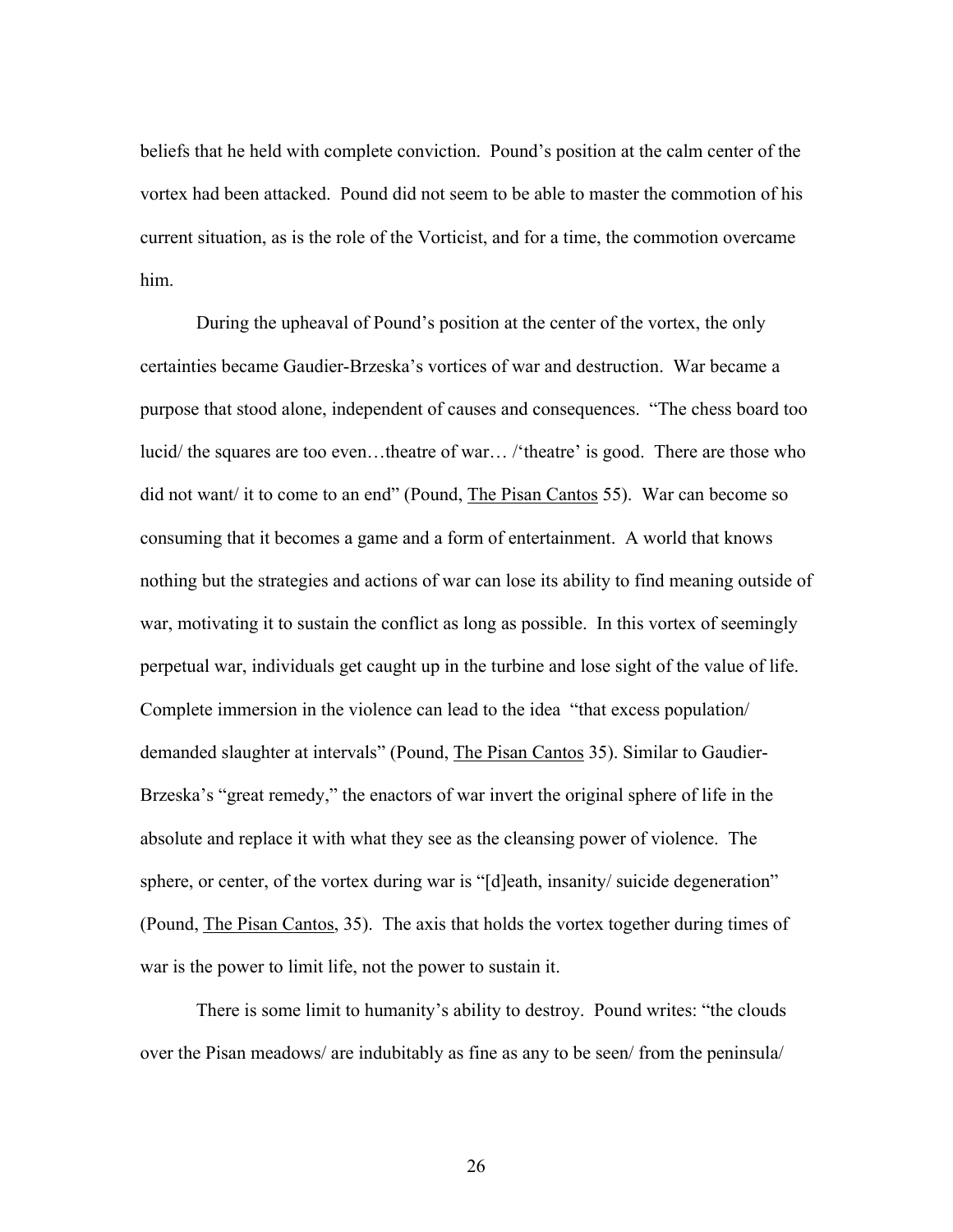[the barbarians] have not destroyed them/ as they have Sigismundo's Temple" (Pound, The Pisan Cantos 37). The barbarians, or the Allies, destroyed classic architecture of Italy and other opposing countries, but they did not have the ability to ruin certain aspects of nature. There is tragedy in the destruction of these archaic structures, but there is also solace in the continuation of nature's beauty. Pound's experience of natural beauty serves as the starting point for his reacquisition of the center of the vortex. Pound had to find the aspects of his present in which he could find meaning and which were not controlled by his captors. Pound possesses no more control over nature than his captors, but recognizing the limit of their power helps him begin to master the commotion once again.

The Pisan Cantos express a belief in a ruler governing by right, which is not obtained by war. At the end of Canto 76, Pound offers a warning to those who establish their right to rule in this fashion: "woe to them that conquer with armies/ and whose only right is their power" (41). The ruling class should have the ability to lead, not solely the ability to dominate. The victory of the Allies, in Pound's opinion, was a product of power derived from superior destructive ability, not the ability to govern. According to Pound, in a violent conflict, at least one contender is fighting under misguided motivations. In the circumstance where one side of the contest is fighting for a just cause, this does not justify the war, only the cause. He maintains that "there/ are/ no/ righteous/ wars" (Pound, The Pisan Cantos 61). Pound emphasizes his belief in this statement by placing each word on a separate line, centered on the page. This five-word statement constitutes the last five lines of Canto 78, using an exaggerated form to draw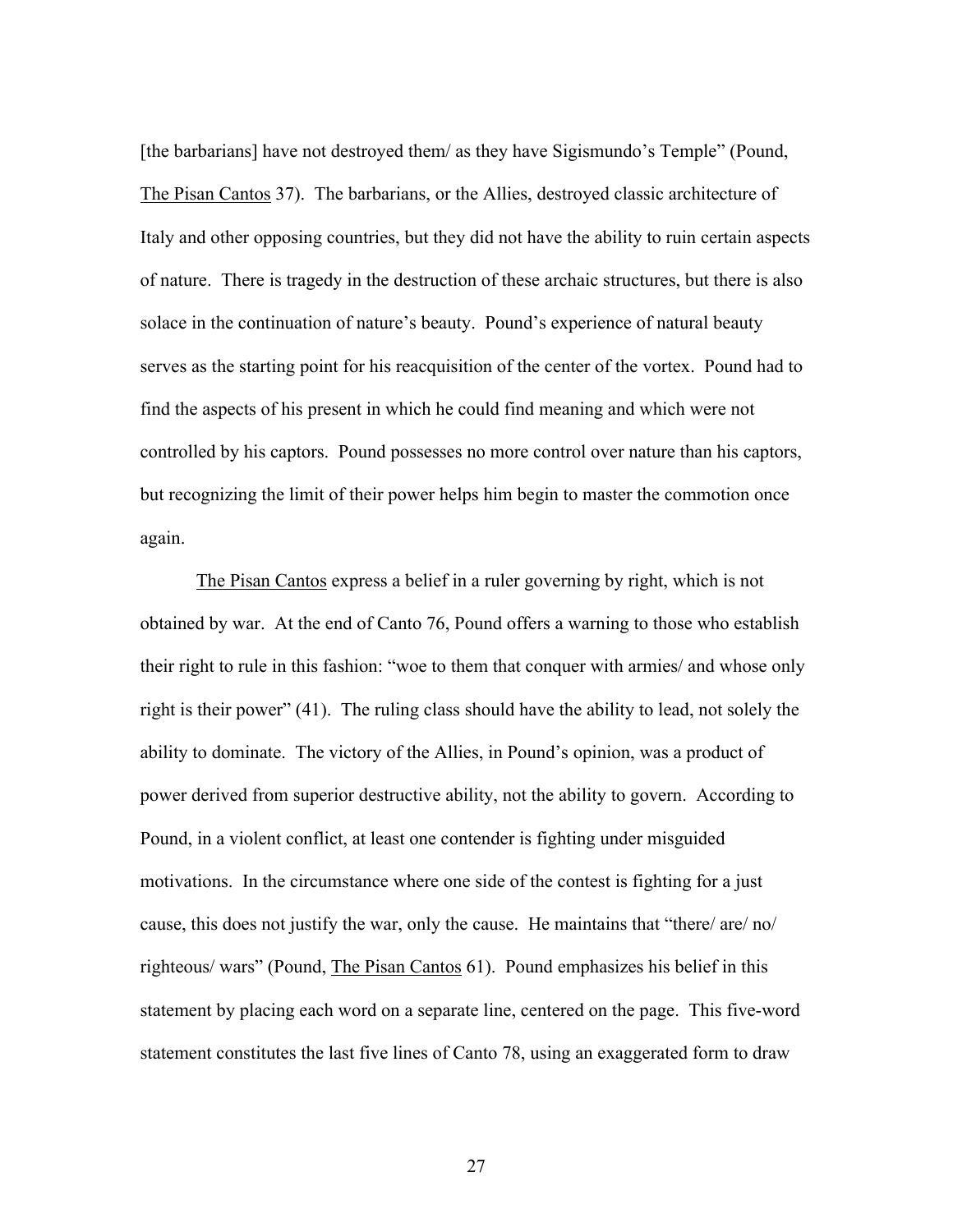attention to the simplicity and clarity of the statement. Similarly, and in the heyday of Vorticism, Lewis used unconventional typographical techniques in **Blast** to defy readers' expectations. Pound is using this same method to draw readers' attention. The unexpectedness of this formatting is intended to shock the reader into concentrating on this part of this poem. Pound works through his belief system by using broad concepts to help him approach clarity. After having been removed from the eye of the vortex, he was forced to reorganize his doctrine. By setting aside the simplistic concepts of which he was certain, Pound acquires the freedom to explore more complex aspects of his doctrine.

Pound believed that language took the form of a vortex. In Canto 74 Pound discusses "the man with an education/ and whose mouth was removed by his father/ because he made too many *things*" (4-5). The educated man creates ideas, which are made up of words. Pound emphasizes the power and concreteness of words and ideas through his phrasing. The educated man does not express opinions, he "makes *things*." The newness of the ideas that the educated man creates inspires fear in others, which is why his father removed his mouth. Pound is the educated man in this scenario. The U.S. government attempted to "remove his mouth" because of the ideas he created on Radio Rome. These ideas were made up of words, which Pound believed are like "great hollow cones of steel... charged with a force like electricity, or, rather, radiating forces from their apexes" (Materer 140). In The Pisan Cantos, the concept of words charged with energy is prevalent in Pound's recurrent use of Chinese ideograms. Almost every time a Chinese symbol is used in these Cantos, it is immediately following the English translation. Primarily, this serves the purpose of drawing the reader's attention to certain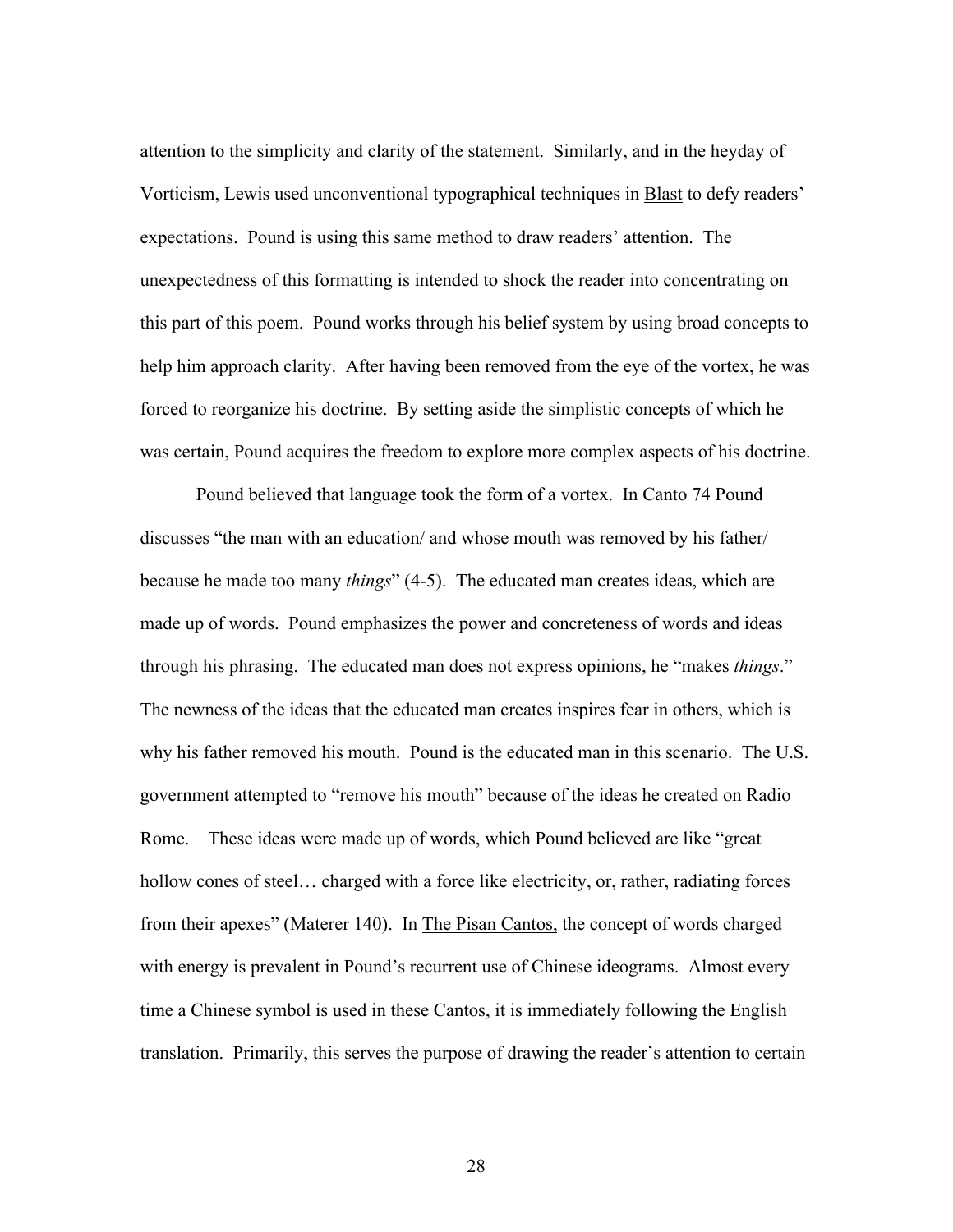words. With attention brought to a word, the reader can experience the full force that Pound intended to radiate from that particular word. It also provides a visual representation of those words. The examination of how the ideogram operates visually can create a more active experience and facilitate participation with the content rather than surface level analysis.

One of the most commonly used ideograms in The Pisan Cantos is the symbol for "chung." This symbol is a rectangular shape with a line or spike drawn through the center. This translates as "middle." Pound also translated it as "pivot," "mean," or "axis." This ideogram exemplifies the vortex. In its translation are all the components of the structure. The "axis" holds the vortex together, and "pivot" implies the swirling motion of the turbine around the axis. The shape even resembles a vortex, with the enclosed shape moving around the vertical spike. The shape that the Vorticists chose to include in Blast to represent the vortex bore a similar construction; it consisted of a vertically oriented cone with a line moving through its center to represent its axis. Shortly after the use of the ideogram "chung" in Canto 76, Pound employs the ideogram "ch'eng," which means "sincerity." Pound looked at this ideogram as "[t]he precise definition of the word, pictorially the sun's lance coming to rest on the precise spot verbally" (The Pisan Cantos 132). This ideogram in conjunction with the ideogram representing "axis" is definitive of Pound's belief in words charged with energy. The ideogram's fusion of imagery and language, particularly in an ideogram of unparalleled clarity such as this one, provides the axis from which to radiate meaning.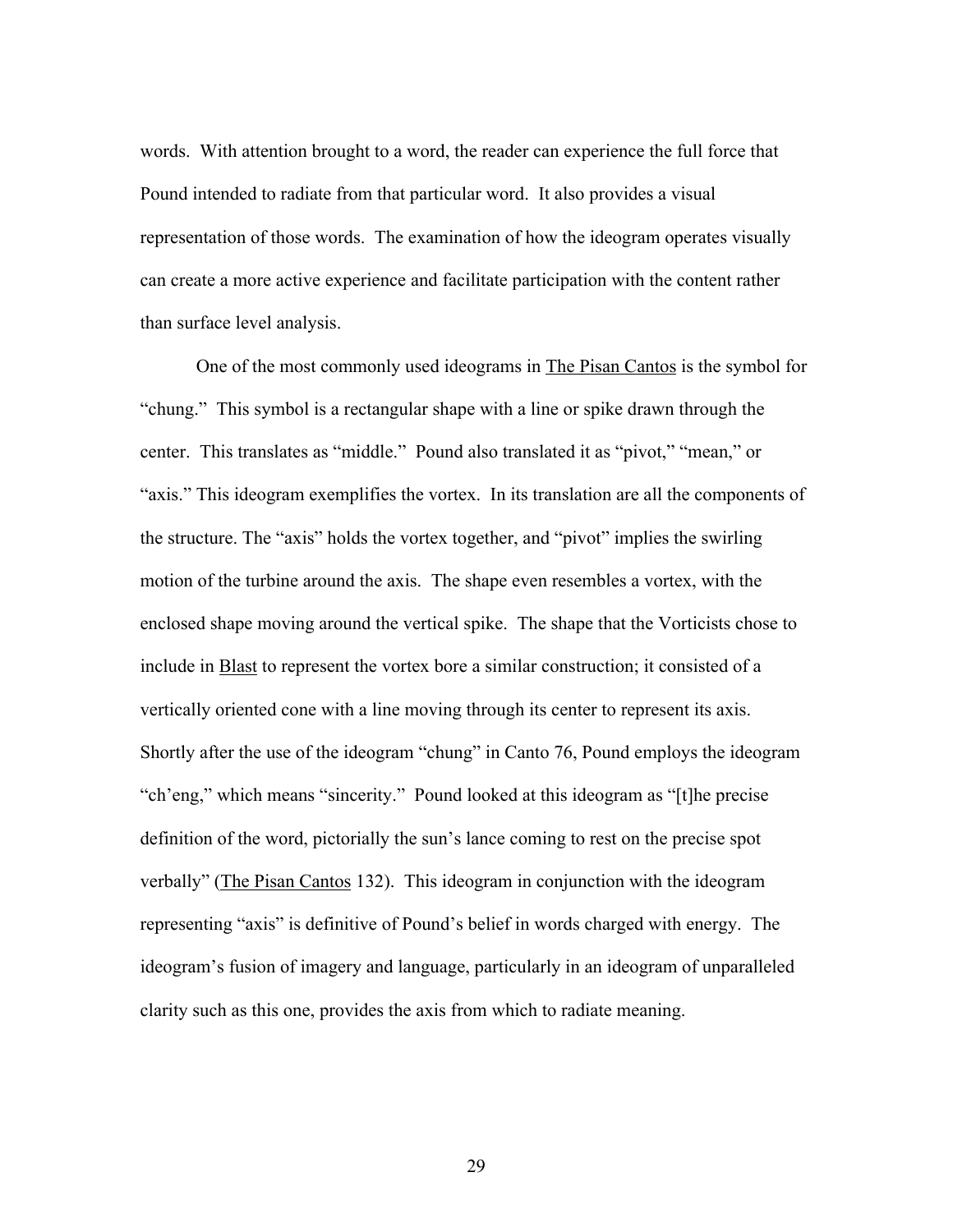The ideogram is not the only manner in which Pound uses this attention-drawing repetition. Talking about the ruling class, Pound states "having got 'em (advantages, privilege)/ there is nothing, italics *nothing*, they will not do/ to retain 'em" (Pound, The Pisan Cantos, 52). "Nothing" is repeated as well as "italics," in word and form. By using the word "italics" as well as the style, Pound draws attention not only to word use and placement, but also to the calligraphic nature of the word's composition. In this manner The Pisan Cantos create an aesthetic in form as well as in content.

The spoken aspects of language are also addressed in The Pisan Cantos. At the beginning of Canto 81 he quotes in Spanish: "Hay aqui mucho catolicismo-(sounded catoli*th*ismo)/ y muy poco reliHion" (Pound, The Pisan Cantos 95). Pound concentrates on the pronunciation in this quote, making sure to point out that the "c" in "catolicismo" is pronounced with a "th," as well as capitalizing the "h" in "reliHion" to ensure that the reader does not pronounce the word with a "g" as it is spelled. Pound saw words as vortices, with each word providing a center from which it can radiate meaning. Pound ensures that the reader has the most precise conceptualization of the word by providing the pronunciation of word as well as its written form so that each word can radiate the maximum meaning. Specification of dialect and pronunciation can provide the core of each word's vortex with stability and poignancy.

In Canto 83, Pound describes W.B. Yeats's process for composing poetry, specifically, his poem "The Peacock." When Pound and Yeats lived together at Stone Cottage, Yeats would repeat the lines of his poetry over and over again trying to find the perfect inflection to give the words: "made a great Peeeeacock/ in the proide ov his oiye/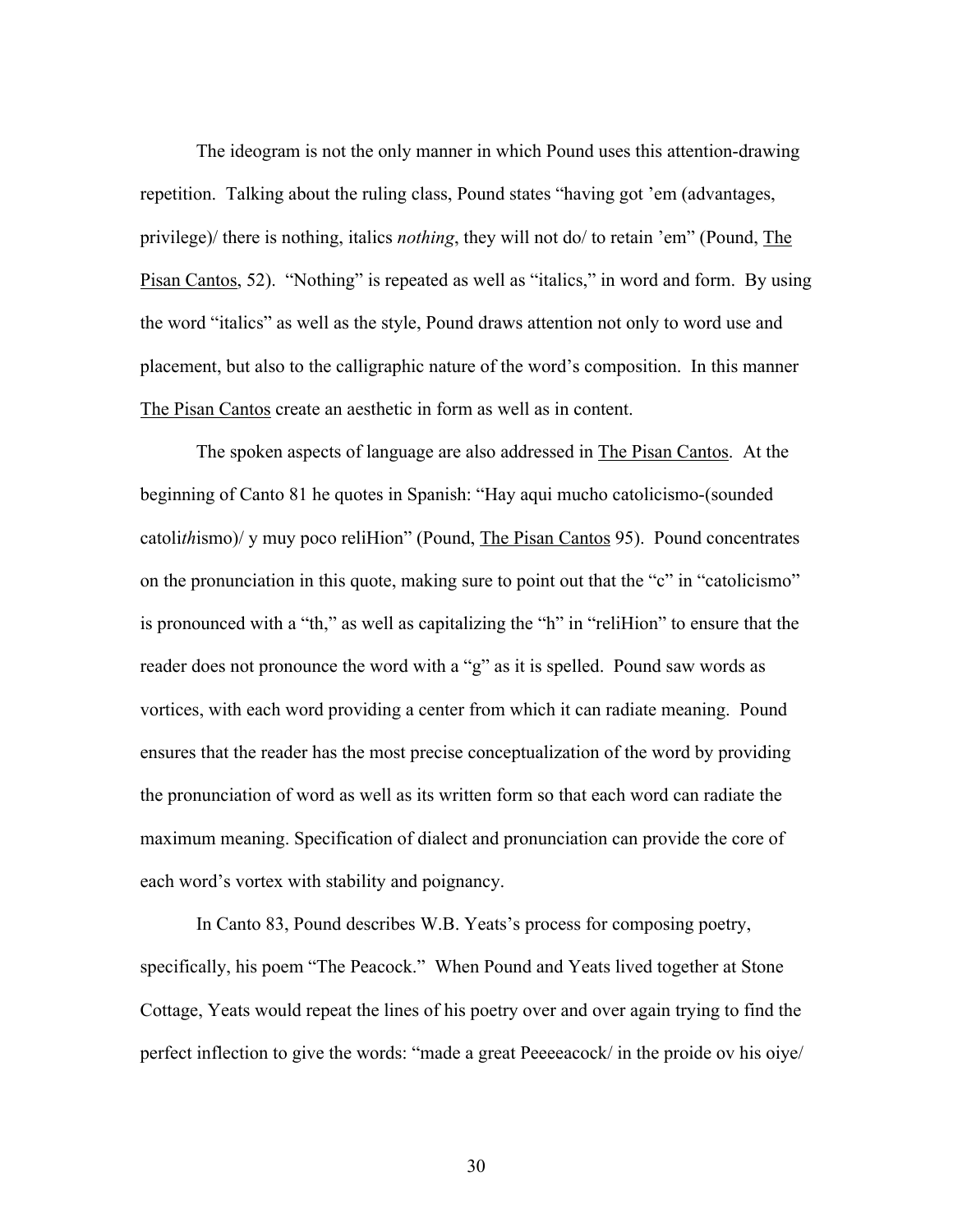had made a great peeeeeeecock in the... / made a great peacock/ in the proide of his oyyee" (Pound, The Pisan Cantos 112). The function of a poem when spoken is equally as important as how it functions in written form. Pound's examination of the language of his poetry relates back to the "primary pigment" of art, as he discussed in **Blast**, that he claims is indispensable to the Vorticist (Lewis 153). The primary pigment is the most efficient medium to convey a particular message. As the primary pigment of The Pisan Cantos, language's many intricacies must be explored. The language of a poem exists in phases; how it is composed, how it is read, and how it is spoken. By examining the language in all of these phases, the reader better understands how the word can achieve its maximum efficiency and energy.

All of these aspects of language on which Pound places importance contribute to the energy that the language radiates. Pound refers to Henri-Martin Barzun in Canto 77 (50). Barzun had the idea of recording several voices at the same time reading the same poem. This is similar to the concept of the multiple aspects of language that Pound employs to convey meaning in his poetry. The auditory and visual aspects of the language used in The Pisan Cantos contribute as significantly to the poetry as the literal meaning, inundating the reader with as many stimuli as possible. In this manner, Pound is "presenting one facet and then another until at some point one gets off the dead and desensitized surface of the reader's mind, onto a part that will register" (Pound, Guide to Kulchur 51). Pound is trying to reach a larger audience by presenting this multitude of facets. No reader is going to register every facet, and many readers are going register different facets. The multitude of facets allows the reader to choose which facet registers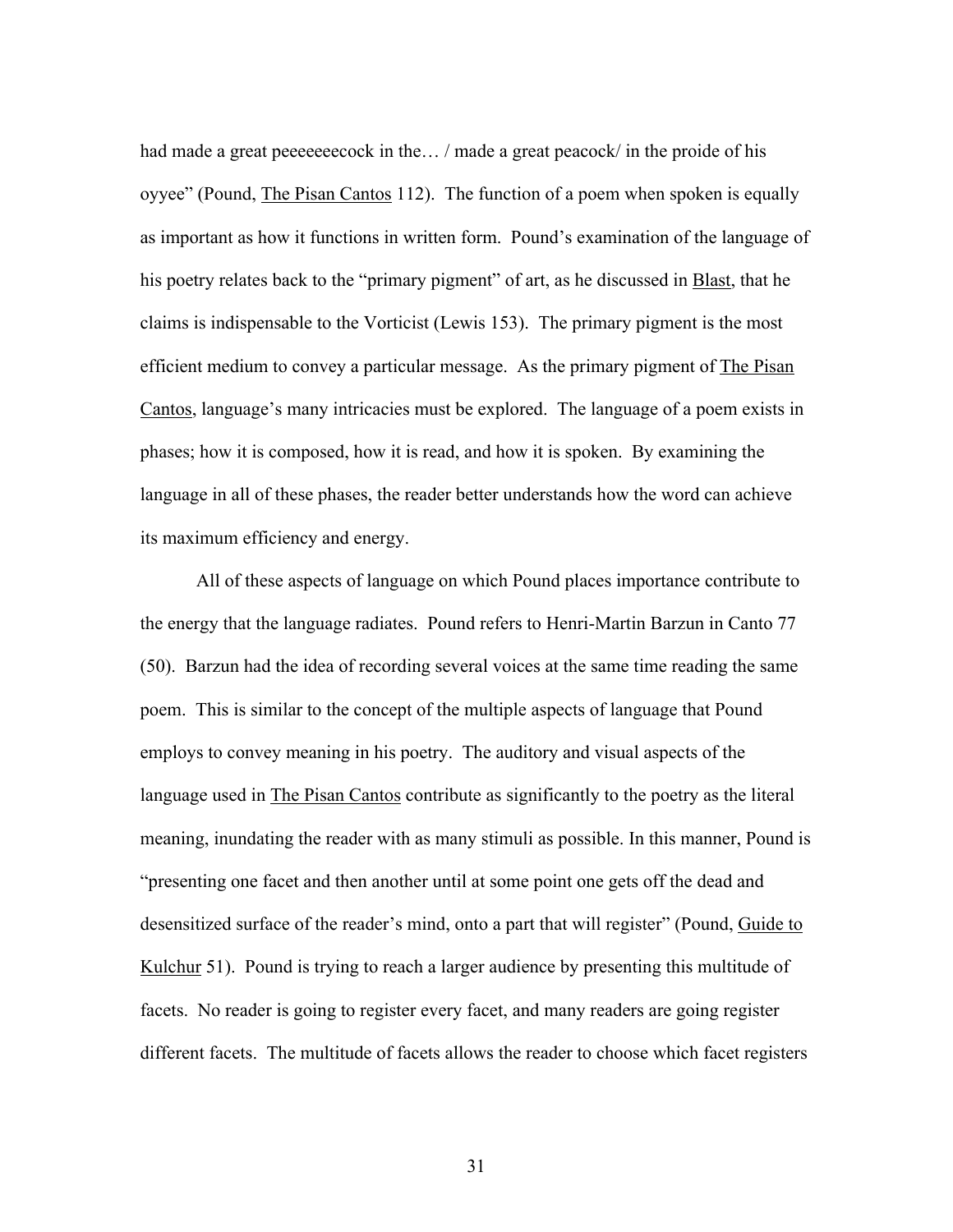most efficiently and then use that facet as the center that the chaos of the rest of the poem can be organized around.

Without this center, instability of perspective can make it difficult for the reader to organize The Pisan Cantos. This instability of perspective can be examined through the metaphor of the "periplum." In Canto 59, Pound defines the term "periplum" "not as land looks from a map/ but as sea bord by men sailing." It stems from the Latin word *periplus*, which is a type of circumnavigation that uses the view of land from the sea for direction. "Periplum" implies a constantly shifting perspective, as the ship moves with the wind, tide, and condition of the sea. The periplum defines the limitations and variation of instant perception. It is a source of human fallacy. The periplum is the perspective that results from being overcome by the commotion, rather than mastering it. It is a failure to achieve the center of the vortex.

Failure to achieve the center of the vortex can result in a dangerous lack of clarity. Mob mentality is a direct result of immediate perception, a dangerous periplum view resulting from each individual defining his or her objective from the unstable position of the negotiation of everyone else's opinion. Pound describes the hanging of "Ben and la Clara *a Milano*/ by the heels at Milano/ That maggots shd/ eat the dead bullock" (Pound, The Pisan Cantos 3). After being captured and immediately executed, Mussolini and his mistress were hung by their heels and symbolically executed again. Regardless of the opinion held on Mussolini's actions and politics, the actions taken on his body and the body of his mistress were gruesome and inhumane acts enacted to satisfy the bloodlust of a mob that continually grew by feeding off the communal need for vengeance. Pound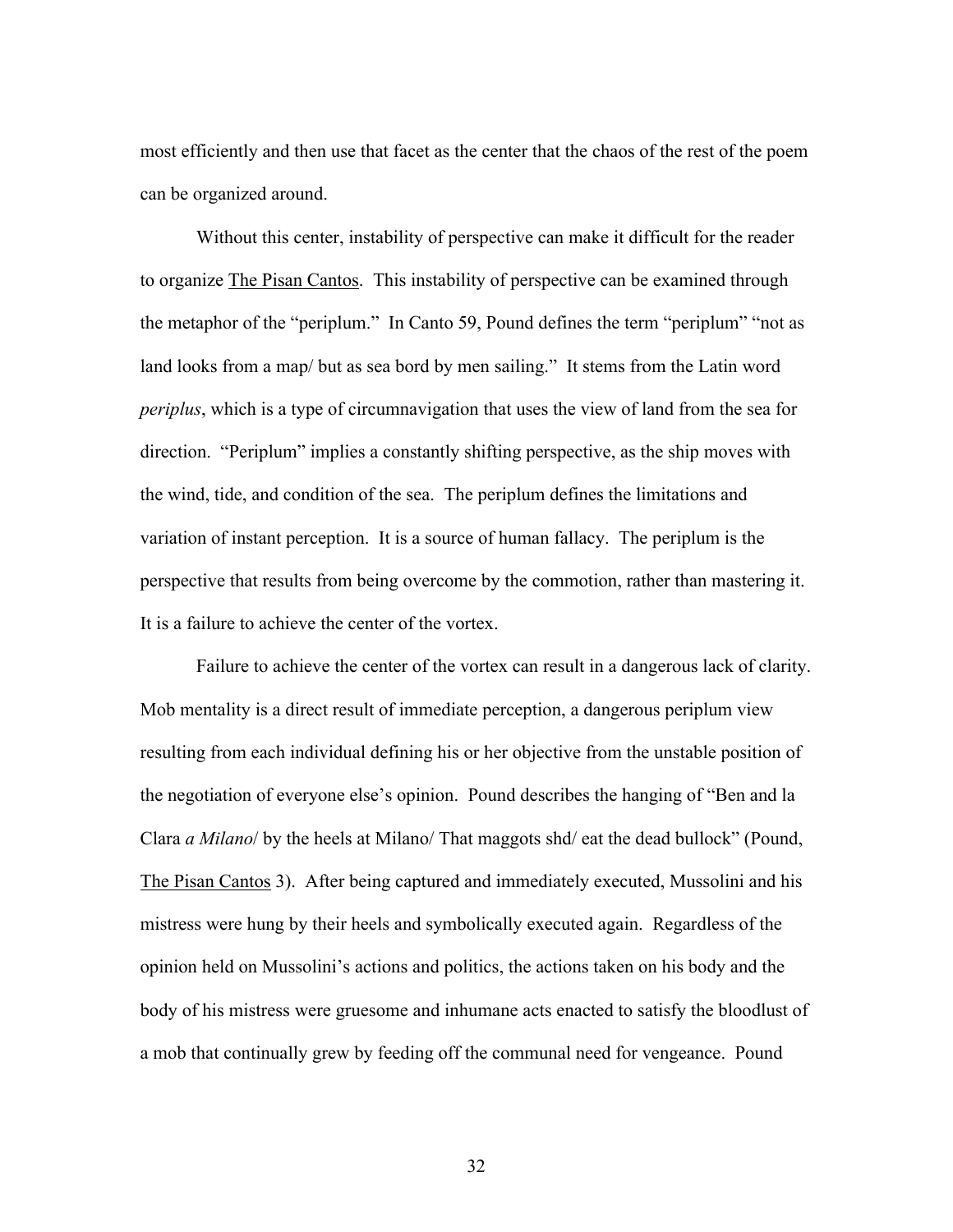advises the reader to "[f]ear god and the stupidity of the populace" (Pound, The Pisan Cantos 3). The lack of capitalization when referring to god implies an ambiguous non-Christian deity. This ambiguity makes the fear of god an apprehension of uncertainty. Fear of "the stupidity of the populace," in contrast, is a very specific fear, particularly in the context of the previously related execution of Mussolini. The perspective of an individual caught up in a mob mentality is defined by chaos, when the goal of the individual should be to define and organize the chaos.

By opening this series of cantos with a condemnation of Mussolini's death and a declaration of the danger of the general population's stupidity, Pound makes it clear that he has not renounced his fascist beliefs, and he thereby sets the tone for the remaining cantos. The flaws in the American view of politics and global relations are a recurring theme throughout The Pisan Cantos. At the beginning of Canto 84, Pound relates an experience he had in Washington with two senators in 1939. The purpose of the visit was to discuss economic policy and help the U.S. avoid their upcoming involvement in World War II, but Pound received, from Idaho senator William Edgar Borah, the response "I don't know what a man like you/ would find to *do* here" (The Pisan Cantos 15). Politicians are unable to look at issues in a manner outside of the prescribed channels of problem solving, which limits their problem-solving abilities. The hubris of American politicians establishes that only people within the system are equipped to evaluate the country's situation. This school of thought also implies that those indoctrinated into the system must look at issues from a particular, American, viewpoint. In reference to President Franklin Roosevelt's economic plan, Alabama senator John Hollis Bankhead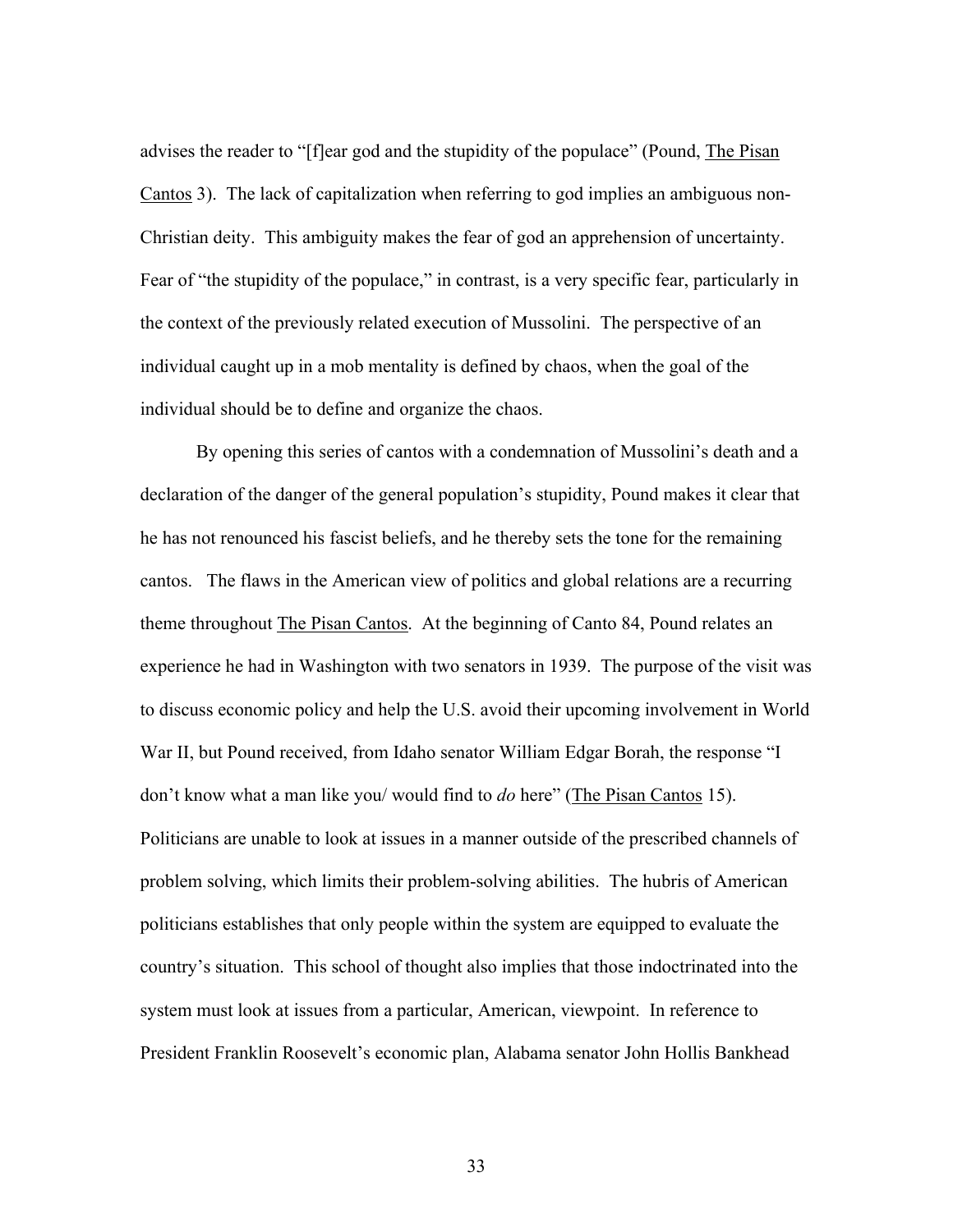said "he chop an change all the time/ stubborn az a mule, sah, stubborn az a MULE,/ got th' eastern idea about money" (Pound, The Pisan Cantos 15). Pound was deeply immersed in Eastern thought, especially considering that during the composition of The Pisan Cantos, a copy of Confucius's writings was one of the few works of literature he had access to. Senator Bankhead's hypocrisy is evidenced through his refusal to consider foreign economic views, while simultaneously declaring President Roosevelt "stubborn az a MULE." The Senator's credibility is further challenged through Pound's representation of his southern accent, as well as his choice of comparing President Roosevelt to a bastardized farm animal. By exaggerating the Senator's accent, Pound feeds into the common conception of Americans as ignorant slaveholders. This is the persona that Pound chooses to represent American politics, exemplifying the flawed, periplum navigation of those directing the actions of the nation. The democracy of America becomes a way for it to validate its periplum view. Whatever actions it takes are supported by the country's history and individual responsibility is eliminated by the group mentality of congress. This is why Pound found fascism to be the most adequate form of government for the general population. The most qualified individual is able to achieve a singular vision for his country, allowing him to organize and energize the social chaos through the clarity of his principles.

Pound defines America through its extended condoning of slavery at several different points throughout The Pisan Cantos. Pound compares Pisa to purgatory in Canto 77 with "in limbo no victories, there, are no victories--/ that is limbo; between decks of the slaver" (48). Pisa, the carrying compartments in a slave ship, and limbo all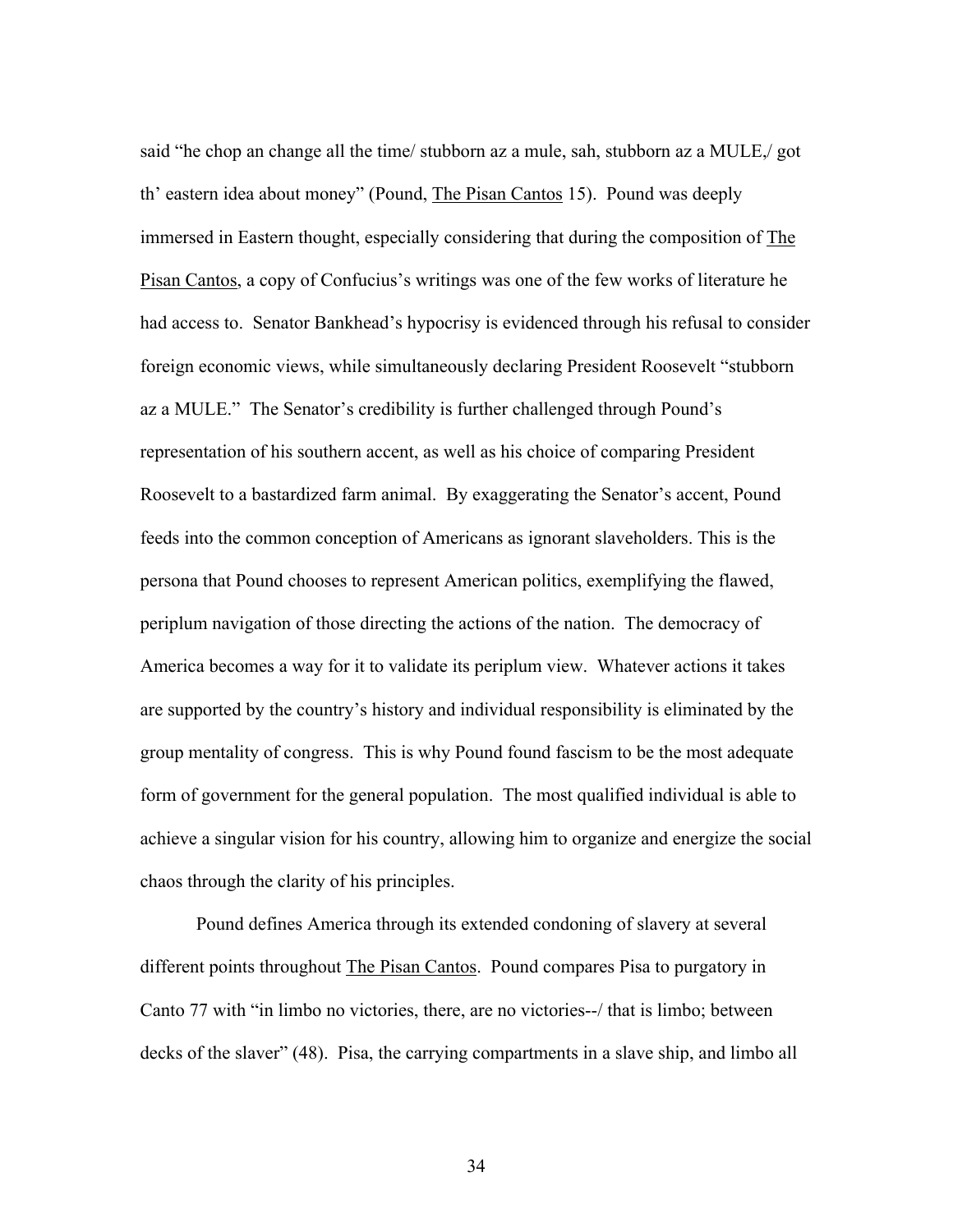function in essentially the same way. They provide a horrifying stagnation of experience. There are no victories, everything continues without change. Slavery and the detention center at Pisa are both products of U.S. creation, and purgatory provides a reference for comparison. In order to provide an adequate reference to the conditions of these two individual institutions, Pound has to access the supernatural and eternal. The detention center is in many ways a continuation of slavery. The irony of the U.S.'s periplum view is made evident through "all the presidents/ Washington Adams Monroe Polk Tyler/ plus Carrol (of Carrolton) Crawford" present in the detention center (Pound, The Pisan Cantos 14-15). Many of the African American detainees were named after American Presidents and heroes. The Africans who were abducted into the slave trade were taken from their home country against their will and then later given the names of the people who founded the country that enslaved them. Some of the African Americans who inherited this legacy were Pound's fellow prisoners at Pisa. Imprisonment is presented as what America exchanged for slavery, a different institution derived from the same unstable perspective. The alternative to imprisonment is to do the government's bidding as soldiers, a choice not far removed from slavery. The stigma slavery left on America prevents it from progressing. In his article on the vortex in **Blast**, Pound discusses how the relevant parts of the past need to be energized in the present in order for an efficient vortex to exist. America's attempt to ignore the effect slavery had on its present at the time of World War II prevented it from moving beyond the stigma.

Pound does not exclude himself from falling victim to the periplum. His relation of his conversations with the Idaho and Alabama senators comes from nothing but his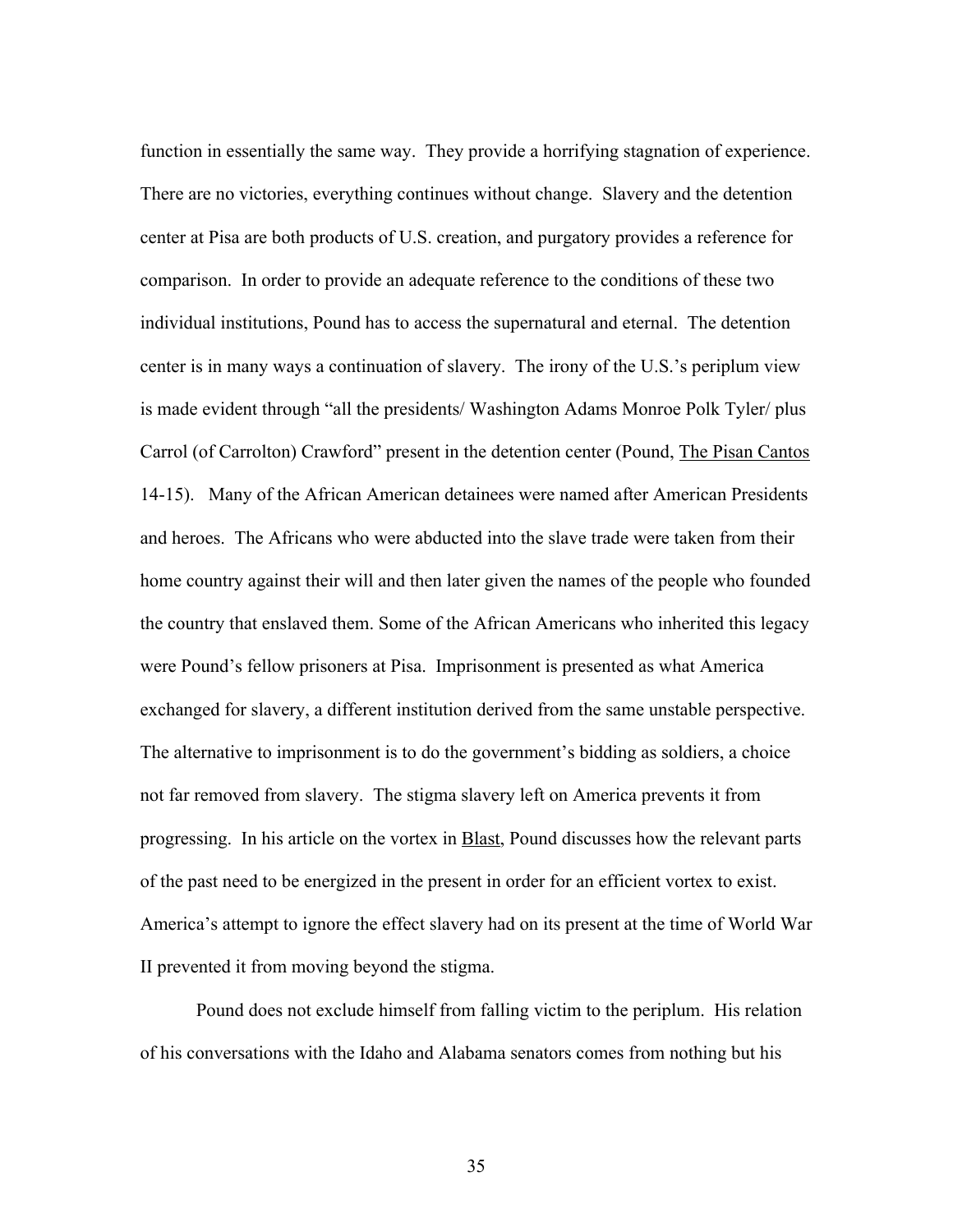memory of what happened approximately six years before. It is not a precise recreation, but rather his reconstruction of how to best convey the meaning of the transpired events. His portrayal of Senator Bankhead's accent is used to convey what the conversation meant to Pound, not to create an accurate depiction of an individual with whom the majority of readers will be unfamiliar. The actual occurrence of the conversation is insignificant to how the memory of it shapes Pound and adds to the chaos of his current situation that he must organize by rediscovering the center of his vortex.

Much of The Pisan Cantos is Pound's negotiation of his memories of the past; separating what is ultimately inconsequential from what is indispensable in the evaluation of himself and his condition in Pisa. In his essay on the vortex in **Blast**, Pound claims that the important aspects of the past are "pregnant in the vortex, NOW" (Lewis 153). One use of the composition of The Pisan Cantos, for Pound, is his search for memories that are indispensable to the vortex that represents his experience in the detention center. Pound often refers to the Odyssey in conjunction to the periplum. His study of the past is similar to Odysseus's journey home, often leading him astray in his search for his ultimate goal. "Pound's Odysseus-figures and Pound himself, who dons them as his masks, are far more home-deserters, outward bound on their quest for knowledge" than home voyagers who have lost their path (Baumann 66). Pound's epistemological impulses led him away from the United States and ultimately to the detention center at Pisa. Though he does not believe his imprisonment is just, he has to examine the events of his life that have led to his current situation as well as those that are pivotal in defining him as an artist.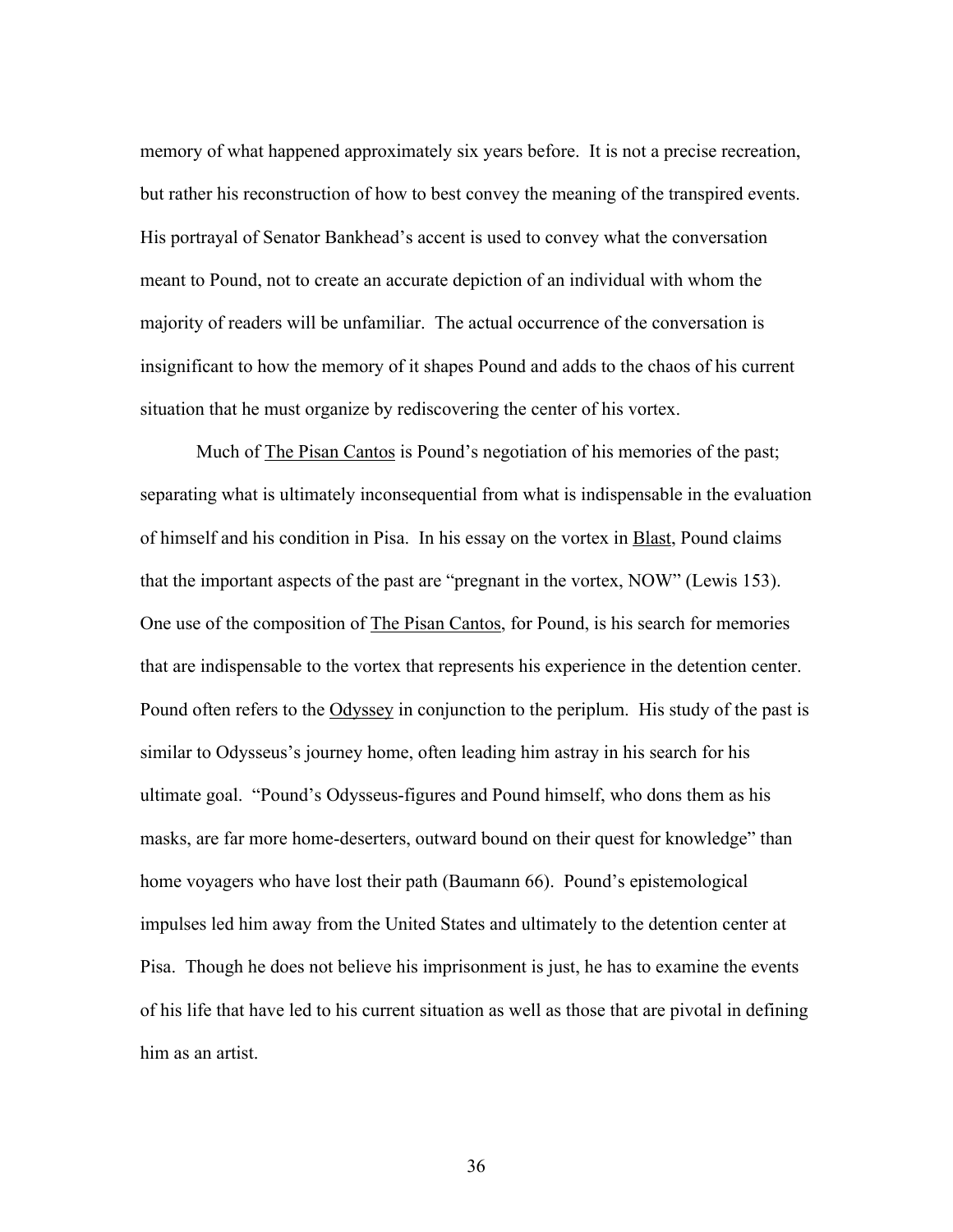In order to separate significant memory from the inconsequential, Pound has to define what makes memory important. In Canto 76, he compares the memory of James Joyce to the memory of Miss Norton, a lady he met once who had an uncanny ability to recollect inane conversations. "Miss Norton's memory for the conversation/ (or "go on") of idiots/ was such as even the eminent Irish writer/ has, if equaled at moments (?sintheticly)/ certainly never surpassed" (Pound, The Pisan Cantos 34). While Miss Norton's memory rivals that of Joyce, it is the quality of the recollection that comes into question. Miss Norton catalogues the irrelevant conversations that hold no consequence to the present or the future, but Joyce's memory results in great works of art that will continue to be relevant far into the future. Relevant art is pregnant with memory, or the past, in order to energize the future, as Pound dictates it should in his article on the vortex in Blast.

In order to ensure that his work contained the energized parts of the past that are relevant to his identity as an artist, Pound reconstructs certain memories that are pivotal to his poetic career. Later on in Canto 76, Pound recollects his inner conflict before publishing his first book of poetry. He remembers trying to decide whether to deliver his manuscript to the printer or to "chuck the lot into the tide-water" (Pound, The Pisan Cantos 38). Pound's decision to act at this time in his life is inextricable from his decision to compose at Pisa. Despite the desperate nature of his situation, Pound acts instead of merely sustaining himself. He does not chuck the experience away; he embraces it in order to energize it into poetry.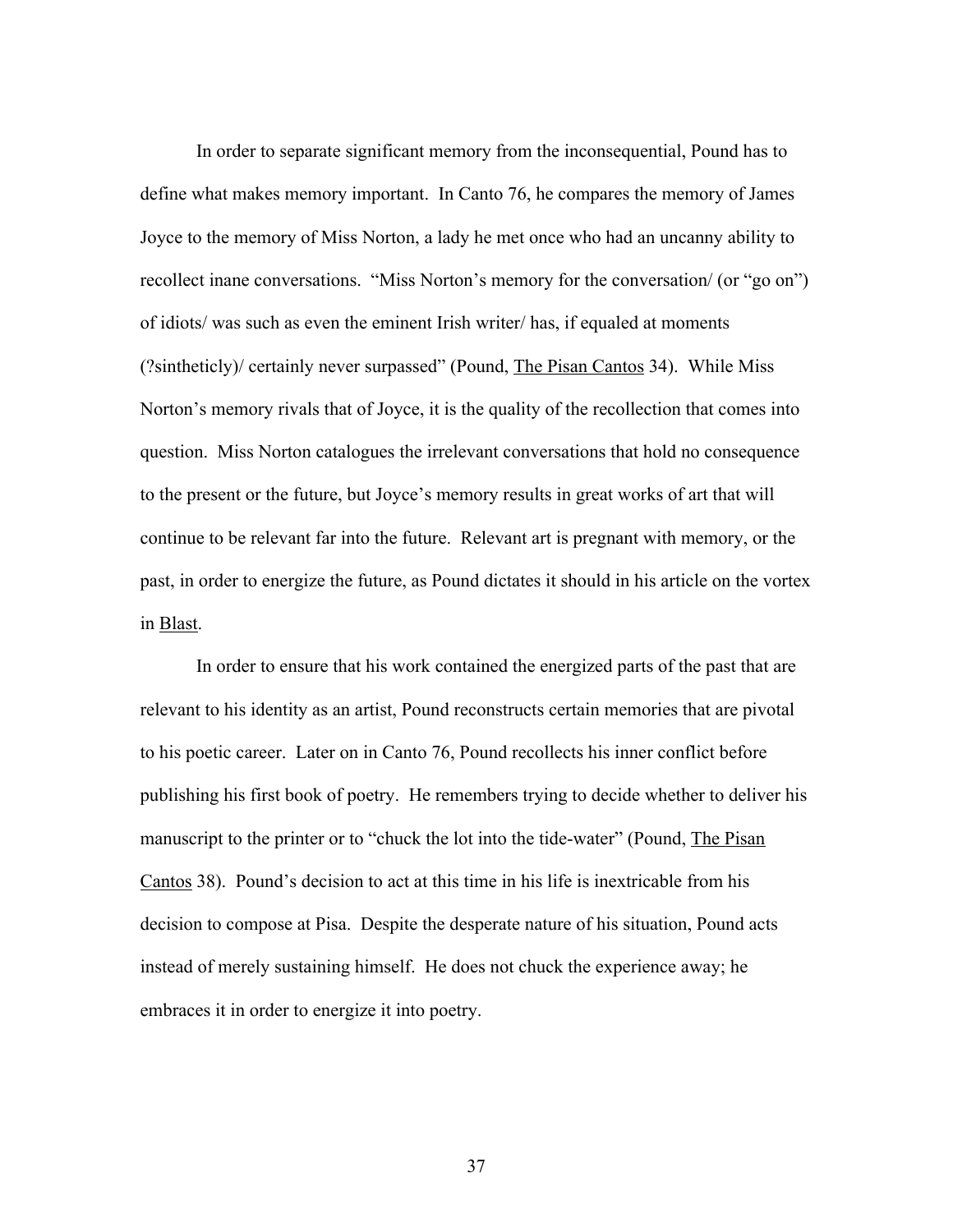Pound maintains "a belief in the universe as a system of energies that is unified at some mysterious point or 'node.' The artist's place is at the still center of this energy vortex, or at this node of organic development" (Materer 138). Despite this, immediate experience and captivity remove him from this center while he is composing. Throughout The Pisan Cantos Pound refers to the periplum while looking at celestial objects. In Canto 74 "the great periplum brings in the stars to our shore" (19). In Canto 77 he places periplum in parentheses in the line following his reference to "the sun that is god's mouth" (68). The Earth, along with the other planets, moves around the Sun in a vortical pattern. This reinvents the periplum as the view of the center of the vortex from a point in its wall. As an artist, Pound's place at the center of the vortex is distorted by his resentment of captivity, exposure to the elements, and stunted source of news. Concerning the politics surrounding the end of the War, Pound and Pisa both are considerably removed from the center of the situation.

Pound uses The Pisan Cantos to reacquire the center of the vortex. He shifts through memory and reorganizes his current situation through the composition of these Cantos, with the ultimate goal of reestablishing himself in the proper place of an artist. For Pound "[t]he ultimate form of the vortex is a pattern of hope" (Materer 62). Hope is expressed from the beginning of The Pisan Cantos. The inversion of Eliot's line from "The Hollow Men" "not with a bang but a whimper" serves as a testament that his spirit has yet to be broken. Mussolini's death and his imprisonment occur "with a bang not with a whimper" (Pound, The Pisan Cantos 3). Though their political ideas may have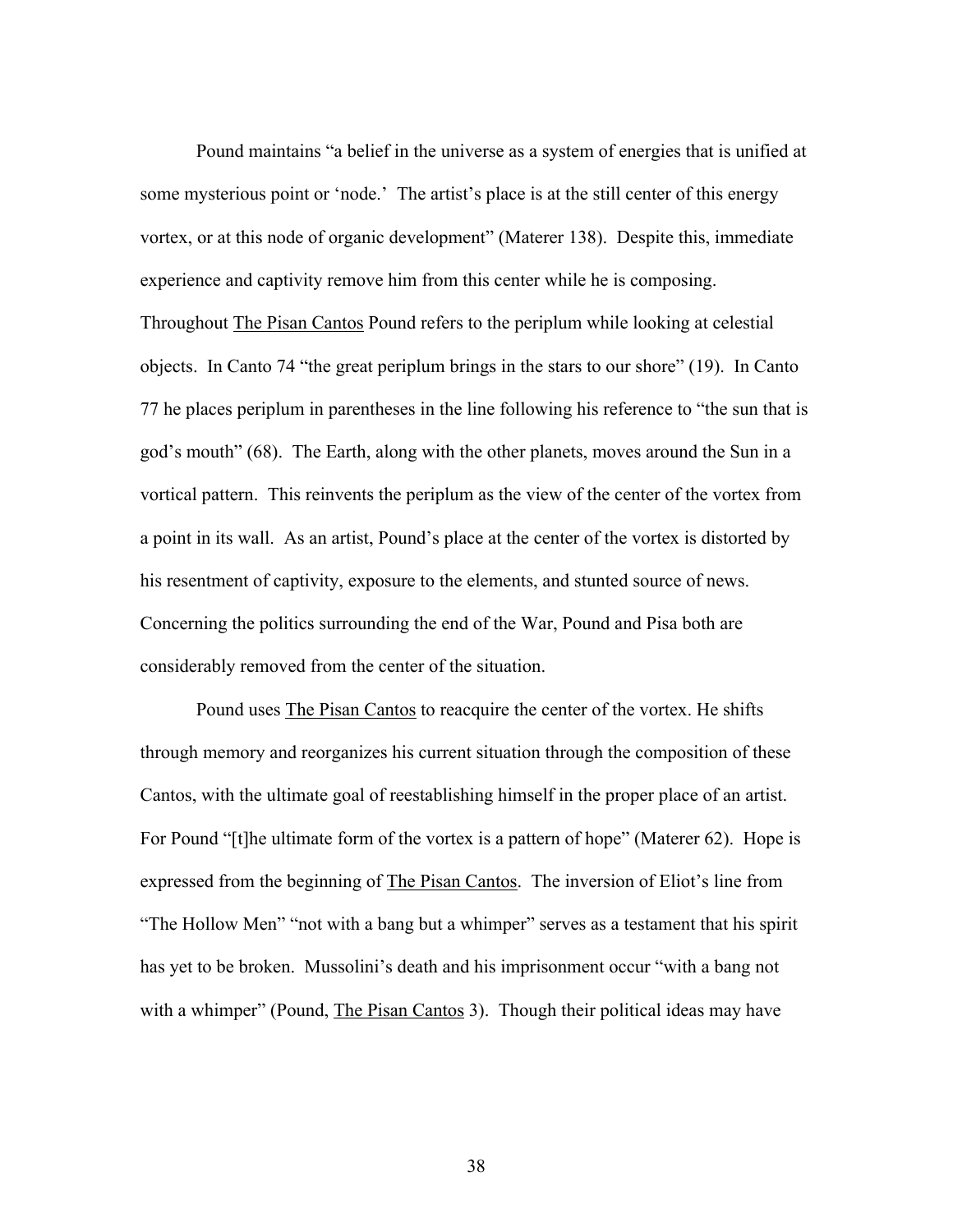been overthrown, they left an impression on the world. The idea is now in existence so the cause can be taken up again at a later date.

For Pound, this hope is a product of recognizing what he has succeeded in and accepting what he has regretted. In Canto 76, he writes in Italian what translates into "I have had pity probably not enough," and shortly after follows this with another Italian phrase that translates into "paradise is not artificial, nor is hell" (Pound, The Pisan Cantos 38). Hell is embodied in the detention center and the regrets he has about the past. By accepting these regrets he is able to concentrate on memories of past relationships and experiences, and, by residing and taking comfort in these, he is able to construct an earthly paradise in which his place at the center of the vortex once again becomes secure. This allows Pound in Canto 81 to express faith in his legacy and pride in his actions. He maintains that "[w]hat thou lovest well remains" (98). Pound took care in his writing, even when his desk was a box in captivity, and he took comfort in the relationships he had had. Despite being accused of treason, "[w]hat thou lovest well is thy true heritage" (99). Pound believes his legacy will be his writings, and even if many do not agree with them, "error is all in the not done" (100). Pound continued to energize his past and present into his art even while imprisoned, and his belief in poetry provided the stable axis needed to maintain his vortex.

Though the density and complexity of his art can be overwhelming, the vortex provides a tool to analyze Ezra Pound's poetry and philosophy. World War II created a seemingly insurmountable level of chaos, both globally and for Pound personally. This chaos is fully represented in The Pisan Cantos, and the vortex provides the reader with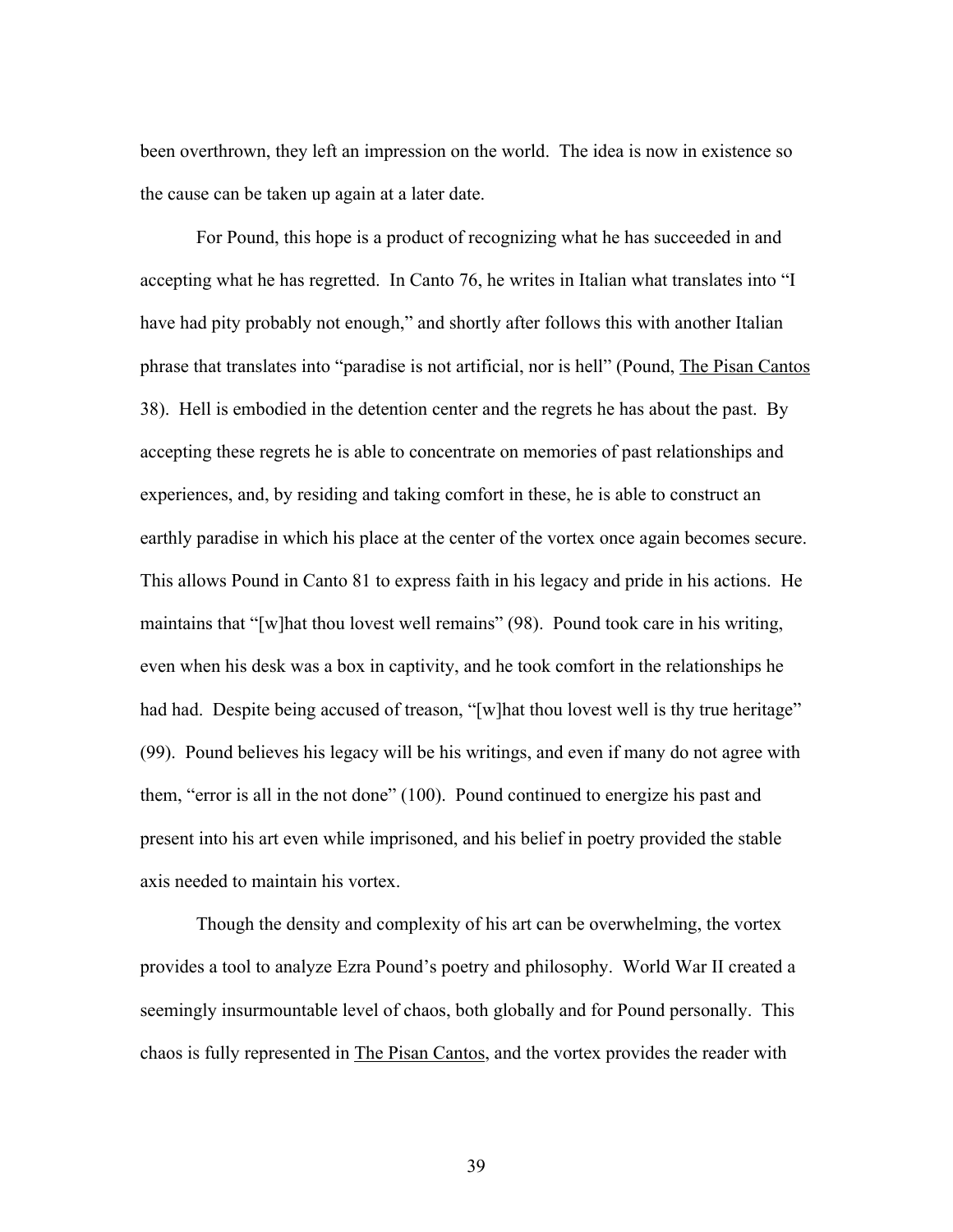the means to organize this chaos. Pound defined the vortex in Blast early in his career and reiterated his belief in it in Guide to Kulchur later on. Through his recurring support of the vortex, Pound supplied his readers with a critical tool that can be used to extract meaning from his art with maximum efficiency. As a critical tool, the vortex functions through defining the core meaning of the work, the calm, energized center that can organize the chaos of Pound's poetry. The vortex provides the reader with the ability to examine individual aspects of poetry and how they function in the structure of the work, preventing the smaller components of the art from being lost in the attempt to look at the work as a whole.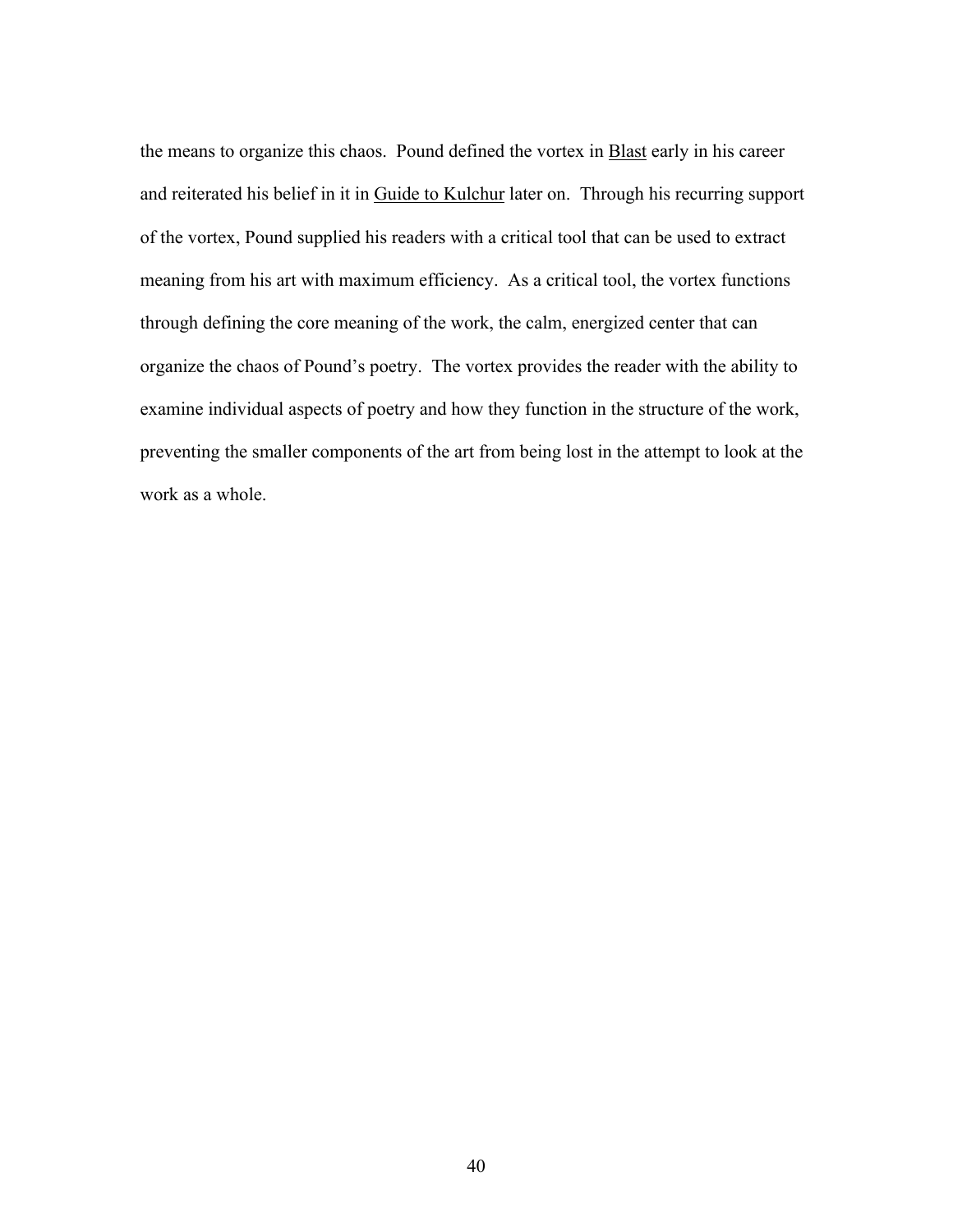#### CHAPTER FOUR

### FAITH AND CHAOS IN T.S. ELIOT'S FOUR QUARTETS

T.S. Eliot's Four Quartets as a whole has a breadth of perspective on World War II that many poetic examinations of the war lack. W.H. Auden's "September 1, 1939" concentrates on the uncertainty of the beginning of the war. H.D.'s Trilogy draws from her experience of the German bombings of London. Even Ezra Pound's The Pisan Cantos, which relies heavily on his memories of the past, is dependant on his perspective of imprisonment at the end of the war. All of these war poems concentrate on one specific experience of the war. The composition of Four Quartets started in the years leading up to the war with the original publication of "Burnt Norton" in 1936, and continued through the war and the air raids on London until the publication of all four poems together in 1943.

Four Quartets consists of four poems: "Burnt Norton," "East Coker," "The Dry Salvages" and "Little Gidding." Each five-part poem is named after a physical location. The themes of humanity's relationship to time, social dissatisfaction, violence, and salvation are present in all four poems through the recurring images of the seasons, destruction, and both physical and purgatorial fire as well as the repetition of beginnings and endings.

Though Eliot was never in the Vorticists' circle, he was consumed with many of the same philosophical dilemmas as the movement's members. Surprising, Eliot directly uses the image of the vortex in "Little Gidding," speaking of "a vortex that shall bring/ The world to that destructive fire" (25). This shows that while he was not a Vorticist, the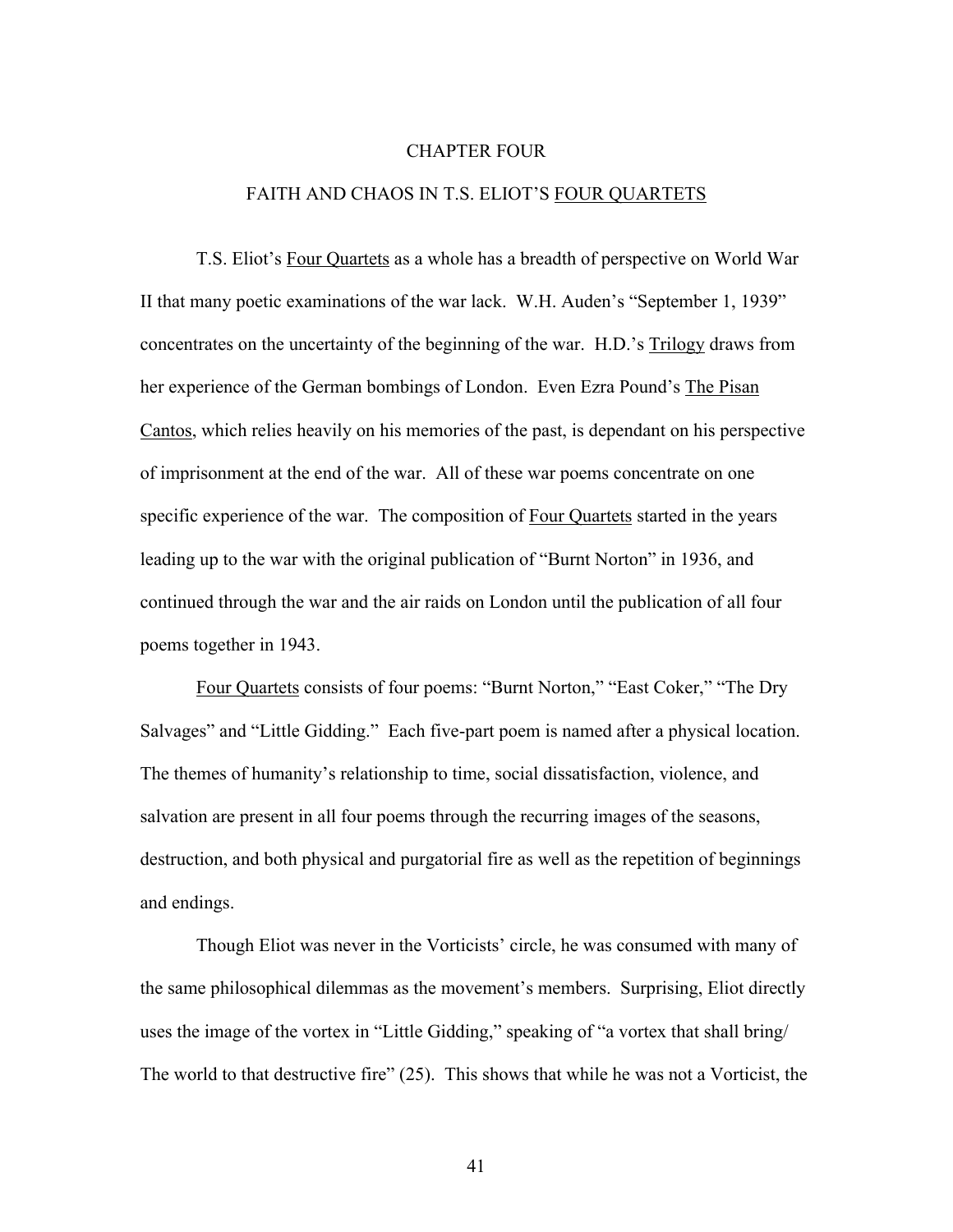idea of the vortex is something he contemplated. One such dilemma that plagued both Eliot and the Vorticists was the most effective way to experience the present and the effect of the past and the future on this experience. Eliot explores all of these dilemmas in Four Quartets, and though he had very different goals than the Vorticists had, he used much of the same methodology that they used to come to a resolution. In Blast, Wyndham Lewis states that "[t]he Vorticist is not a slave to Commotion, but its Master" (148). Eliot used Four Quartets to master the commotion of World War II. The poem conveys a complete sense of the chaos that the war created and the faith necessary for an individual to survive and maintain a place in society through its relation of such an extensive experience with violence and turmoil. Like the turbine of the Vorticists, the outer turbine of the vortex when applied to Eliot is the swirling chaos of his current situation. Unlike Lewis and his comrades, Eliot needed more than a concentration on existing solely in the present to provide the stabilizing, coherent center of the vortex. Instead, Eliot used a core of faith to organize the outer chaos around him.

Part of the outer turbine of Eliot's vortex as represented through Four Quartets is made up of swirling doubt and despair derived from the impossibility of perceiving time in its totality and from the instability of reality. This causes Eliot to question language and poetry's ability to affect reality. Reality itself becomes an object of distrust. In part I of "Burnt Norton" Eliot states that "human kind/ Cannot bear very much reality" (14). Eliot addresses the idea of a complete reality in his doctoral dissertation Knowledge and Experience in the Philosophy of F. H. Bradley in which he refutes the idea of an Absolute Experience (Materer 143). Absolute Experience is a complete and objective record of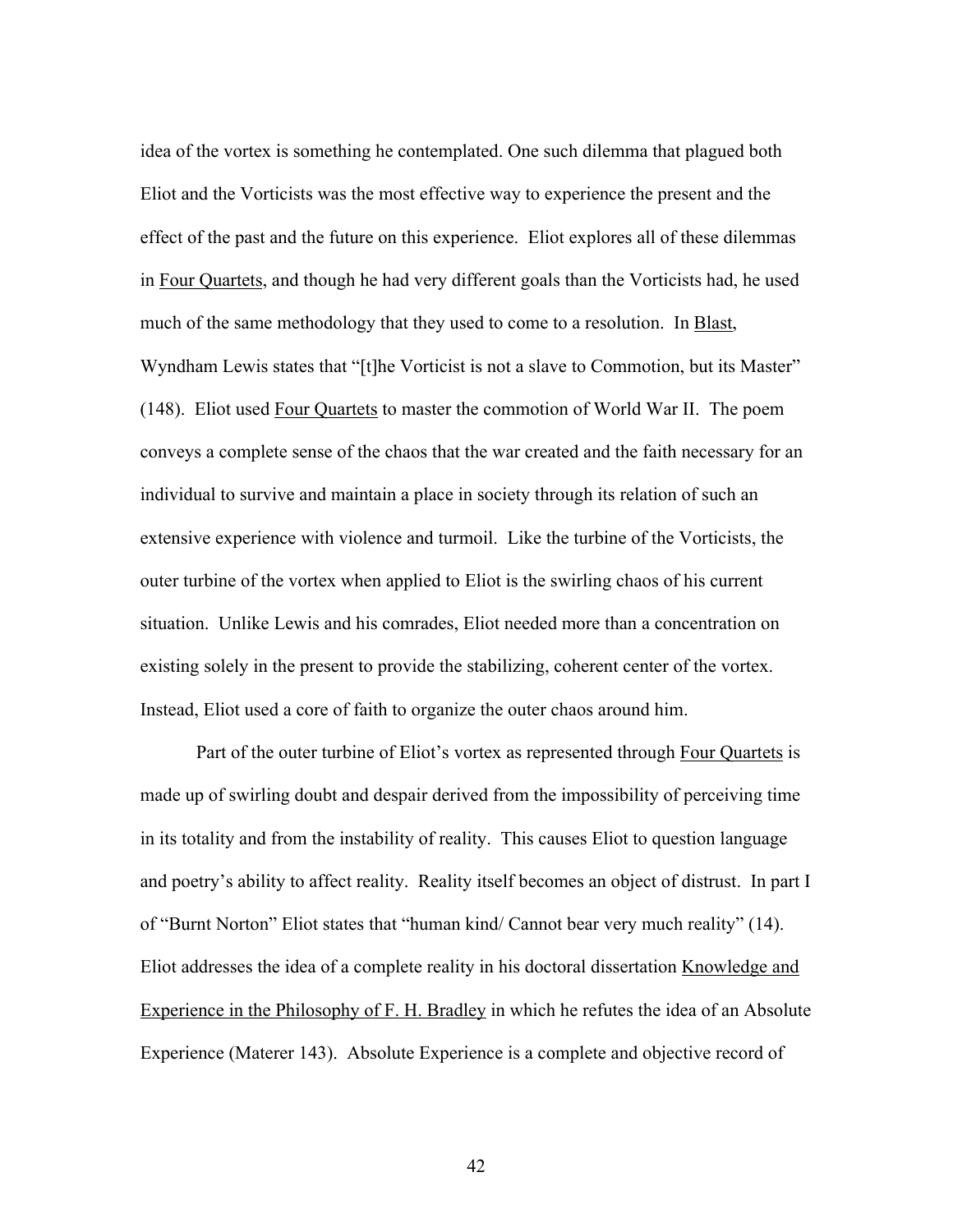events. It embodies the past and the present as the complete, communal human experience, devoid of the subjectivity of individual perception. The impossibility of removing human perception and bias from experience motivated Eliot to a preference for "immediate experience, which is a partial but direct perception" (Materer 144). The transitory nature of immediate experience prevents it from being translated into philosophical truths.

Eliot's distrust of absolute experience manifests itself in Four Quartets in the collision of past, present, and future. The fleeting nature of immediate experience creates a need to define the present from a philosophical standpoint, even if the definition cannot be entirely efficient. The present is a negotiation of the past and the future, making "all time eternally present," as expressed in "Burnt Norton" (13). The present is contingent on the past, and the future will result from the course the present takes. Pound describes this experience as the past being "pregnant in the vortex, NOW," which will ultimately give birth to the future (Lewis 153). In this sense, the past and the future, in the forms of causation and potentiality, always exist in the present.

As would seem to contradict the idea of the vortex, throughout Four Quartets Eliot continues to express time in terms of dualities. Like Lewis in Blast, Eliot found meaning in the consideration of extremes. He opens "East Coker" with "In my beginning is my end" and closes the poem with "in my end is my beginning" (23, 32). Between the beginning and the end, between the past and the future, one finds the present. Moving ever closer to the center from both sides, the present becomes increasingly smaller. Eventually, the present, or immediate experience, becomes so minute of a center that it is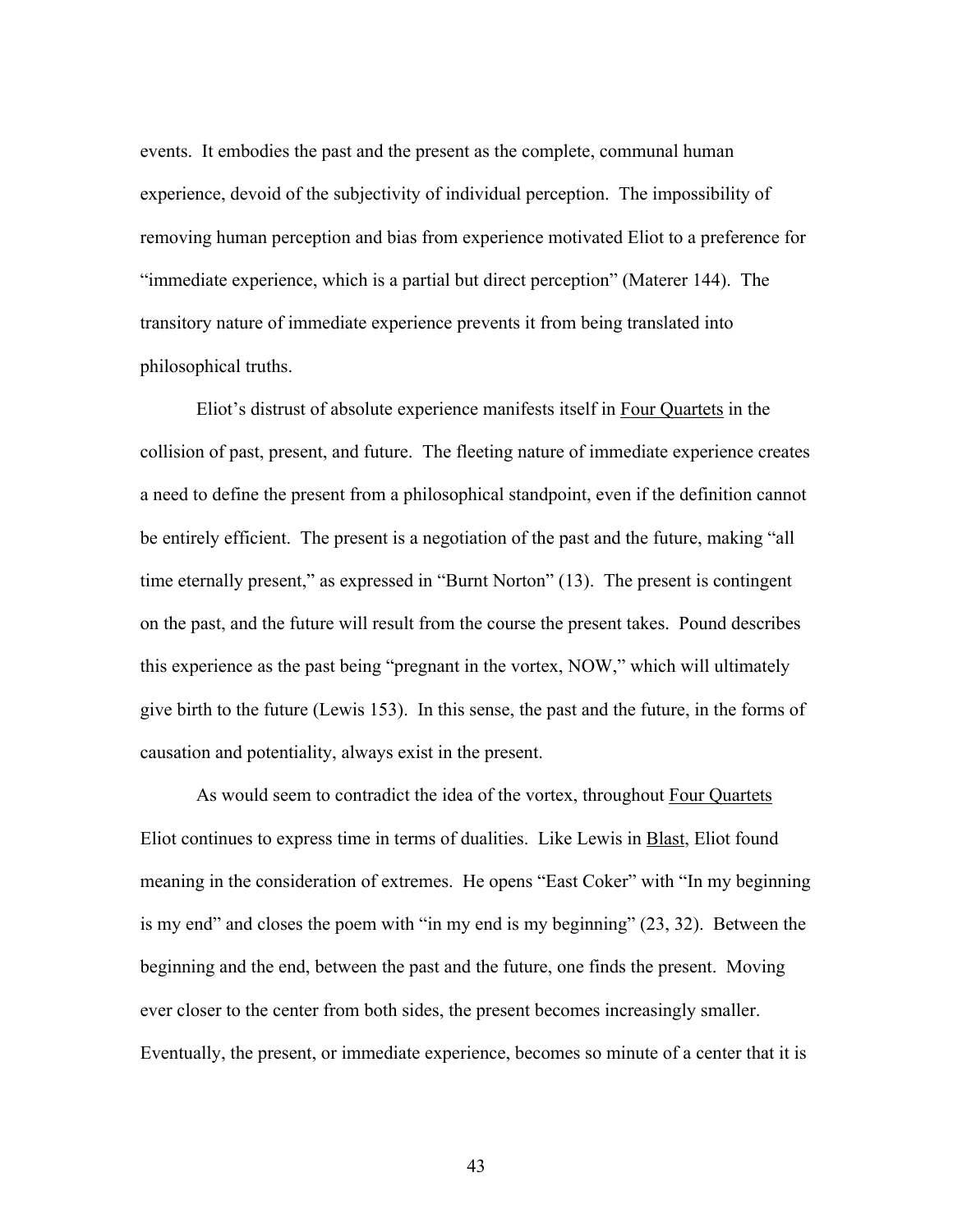impossible to recognize before it passes. Eliot uses the Earth's axis as a metaphor for this pinpoint center. "At the still point of the turning world" is where dualities meet to create a defined reality (15). The intangibility of this pinpoint center adds to the chaos of Eliot's experience, rather than providing the stabilizing core as the present did for the Vorticists. For the Vorticist, this still point is where the artist can create art in complete clarity. Eliot, on the other hand, did not find the present alone to be enough of a center to stabilize the vortex. By defining the present as the negotiation of the past and the future, Eliot is acknowledging that the present is just one moment among many. Recognizing the temporary nature of the present makes it difficult to elevate the importance of the present above that of the past or the future. Immersing oneself in the present is difficult in situations such as war, "but to accept instability as a permanent rather than a temporary condition requires even more faith" (McDiarmid 111). For Eliot, recognizing the possible unimportance of the present in the context of the past and the future fueled the chaos of the vortex's turbine.

Because of his distrust of the Absolute Experience, "Eliot concludes that 'any object that is wholly real is independent of time'" (Materer 152). Removing oneself or the contemplation of an object from time is an impossibility, which Eliot recognizes and expresses in "Burnt Norton" as existing "Only in a world of speculation" (13). This is not to say that there are not entities that exist outside of time. In Part V of "Burnt Norton" Eliot writes that "Love is itself unmoving,/ Only the cause and end of movement,/ Timeless and unmoving" (20). Love exists outside of time, but has a profound impact on existence within time. It is human contemplation of Love that cannot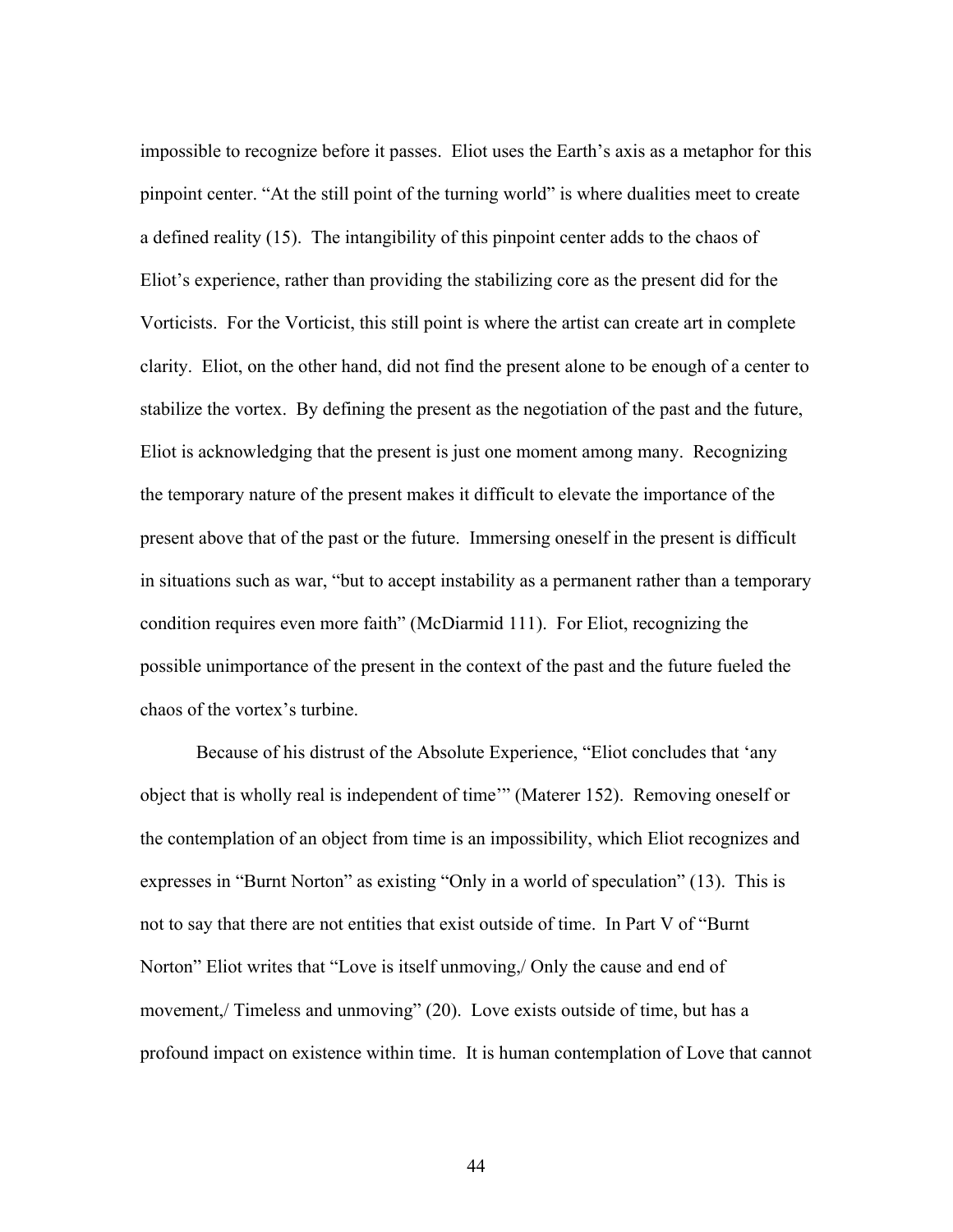escape the subjectivity of time. While the negotiation of opposites may be the best possible way to approximate a truth, the fact remains that "the seeming dualities of experience cause endless philosophical confusions" (Materer 143). The same problems with perception that create the necessity for this philosophical inquisition prevent Eliot from being able see it with complete lucidity. The confusion of perception leaves Eliot still searching for a stabilizing core that will allow him to master the commotion.

Eliot's consideration of time and its effect on the ability to accurately chronicle the present is particularly problematic in the context of World War II. In "East Coker" he refers to "the years of *l' entre deux guerres*," or the years between the first and second World Wars, as "Twenty years largely wasted" (30). In the aftermath of the Great War, the world was given time to try to understand the causes of the War and how to prevent such a thing from happening again. With this failure brought into relief by World War II, the need to examine how to document a global conflict once again became relevant.

Eliot addresses the question of whether language is even an adequate tool for the enactment of change. In "The Dry Salvages" he claims: "We had the experience but missed the meaning" (39). Society took comfort in the end of the war without taking any measures to prevent war's recurrence. People "hid behind the assurance/ Of recorded history" (39). "Recorded" implies that the events are in the past and will remain that way, but Eliot's consideration of time and its ability to always exist in its entirety refutes this argument and makes the cataloging of history in this manner insufficient.

In order to be preventative, if it even can be preventative, the language needs not only to record events, but also to serve didactic purposes. The recording of events by the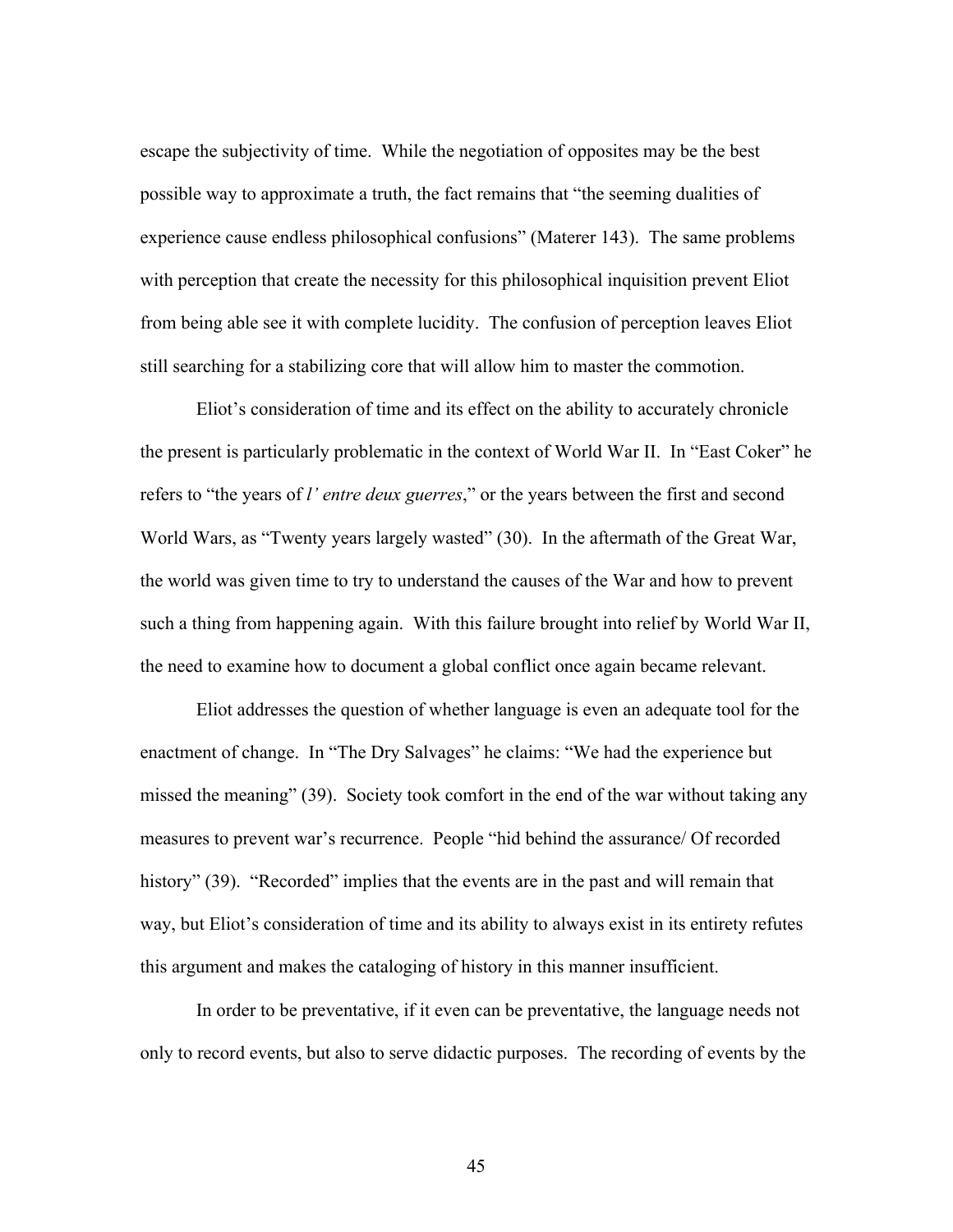historian burdened with objectivity is an act of futility. The unattainable goal of objectivity ensures the failure of the historian. Eliot believed that the poet must make the past interactive with the present. The poet's goal is "*Erhebung* without motion, concentration/ Without elimination, both a new world/ And the old made explicit" (Eliot, Four Quartets 16). The Concise Oxford German Dictionary defines "erhebung" as an elevation or an uplifting. Through the simultaneous consideration of the past and the present, the poet can attain a higher understanding. Unfortunately, the poet lacks the tools for such an enlightened diagnosis. The poet is constantly staging "a raid on the inarticulate/ With shabby equipment always deteriorating/ In the general mess of imprecision of feeling" (Eliot, Four Quartets 31). The poet is always trying to find the most efficient form of expression while struggling with the inadequacies of language and the unorganized confusion of emotion. This is the same problem that inspired Lewis and his contemporaries to create the Vorticist movement, the need to create art that was efficient in order to battle the imprecision of their contemporary social climate. Eliot's idea of efficiency in art was poetry that denoted when philosophy was no longer sufficient and when spirituality must take over.

 According to Eliot, the poet is in constant conflict with words. In the time between the two wars, it should have been the role of politicians to lead the world in a direction that might avoid the recurrence of war, but poets took upon themselves the task of creating a diagnostic representation of the war that would maintain its relevance in the future. Instead, they "only learnt to get the better of words/ For the thing one no longer has to say, or the way which/One is no longer disposed to say it" (Eliot, Four Quartets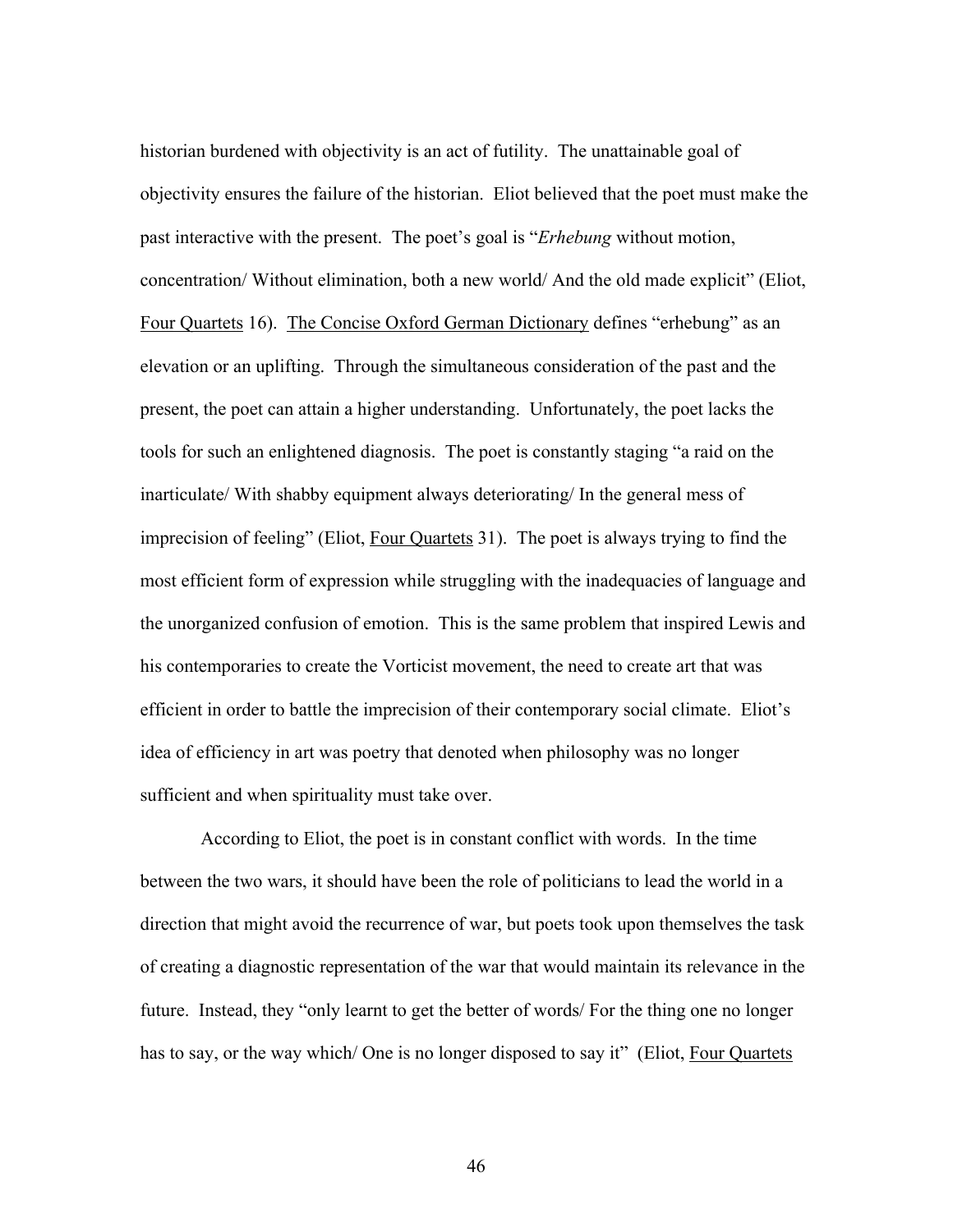30). The poet only discovered outdated messages carried by irrelevant language-based vessels. As Pound states it in Blast: "Elaboration, expression of second intensities, of dispersedness belong to the secondary sort of artist. Dispersed arts HAD a vortex" (Lewis 154). Poetry between the two wars, as defined by Eliot, lacked the energy necessary to create an efficient vortex.

As a result of this failure, on the parts of both the poet and the politician, the time between World War I and World War II was not a time of peace, but a delay of the ultimate conclusion of the conflict. In this sense, Four Quartets "acknowledge[s] the belated arrival, twenty-five years later, of all of Europe to the intellectual and moral ruin of Germany and Central Europe in 1918" (Cooper 122). Once again, the artist was charged with the responsibility of rendering an efficient and diagnostic evaluation of the war and the social climate that resulted from it. The failure to do so after the first war was extremely accessible still due to its proximity, and, as a consequence, success in this endeavor seemed beyond hope.

The need to create language that remained relevant was a source of despair for Eliot. The conflict between the poet and words, as stated in "Burnt Norton," is a product of an unstable language where:

## Words strain

Crack and sometimes break, under the burden, Under the tension, slip, slide, perish, Decay with imprecision, will not stay in place. (19)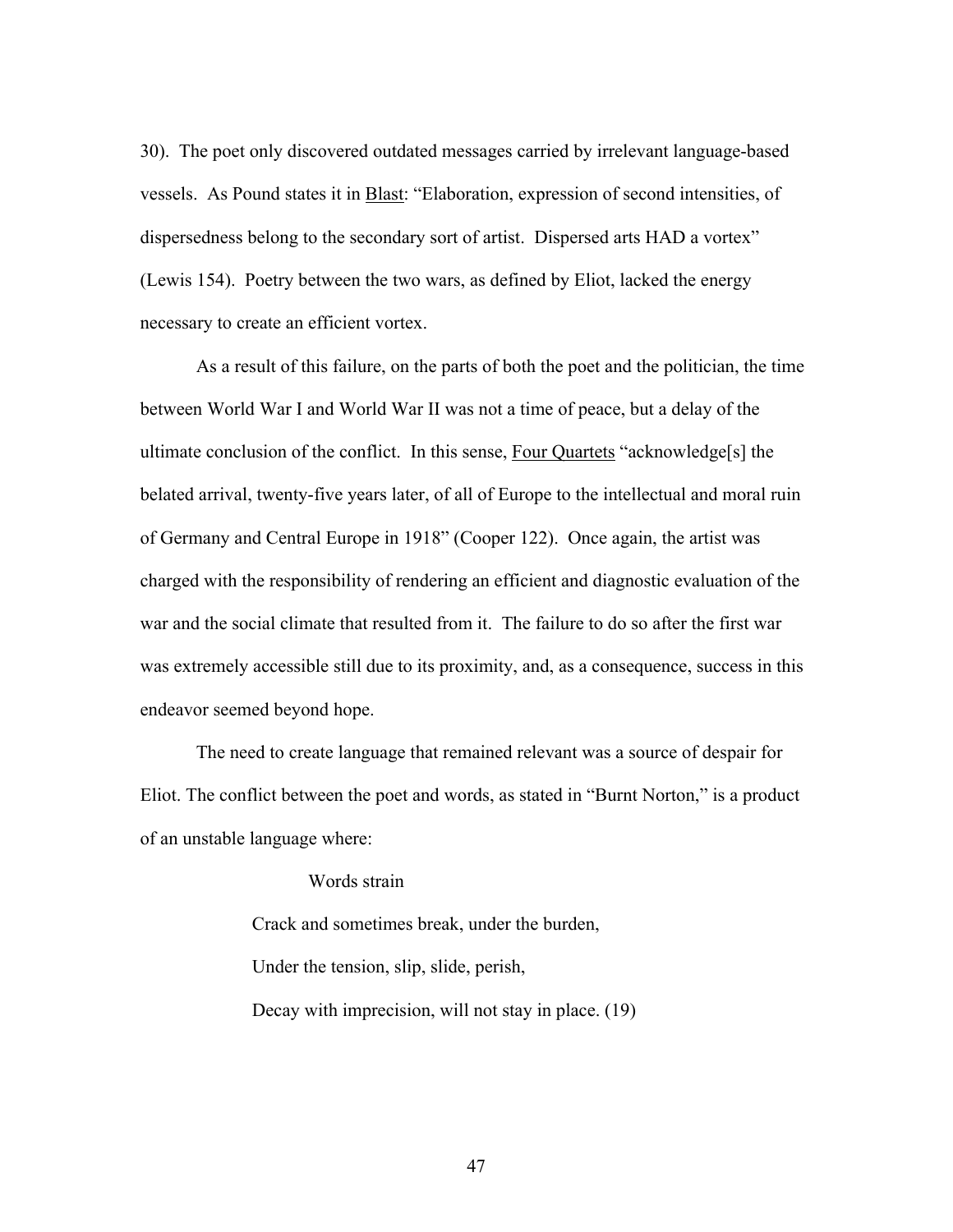Poets are only able to use the words that best convey their emotion and perception, but something is always lost in the translation. The best language-based expression of experience is still a manipulation of a sentiment into something that can be commonly understood. Once it is forced into words, it is then placed against the reader's own experience and the original meaning is further displaced.

The paradox of a poet who doubts the potency of poetry is the marker for where faith must take over. Eliot refers to the poet as the "wounded surgeon" who:

### plies the steel

That questions the distempered part;

Beneath the bleeding hands we feel

The sharp compassion of the healer's art (29)

The condition of the surgeon, or the poet, is almost as dire as the patient. Despite this, the surgeon's sense of duty ensures that he will continue to perform. Eliot refers to the hands of the surgeon as "bleeding hands," explaining that the surgeon's hands are covered in his own blood, not the patient's blood. The hands, as the tools of the surgeon, are wounded, just as words, the tools of the poet, are inadequate. "The sharp compassion of the healer's art" drives the surgeon and the poet to continue to operate with inadequate tools.

This inability to enact change through language seems to imply the impotence of the poet. In Part II of "East Coker," Eliot describes "a vortex that shall bring/ The world to that destructive fire" (25). Here, Eliot is acknowledging the power of the vortex, and highlighting the danger of letting a vortex with an uncontrolled center continue to exist.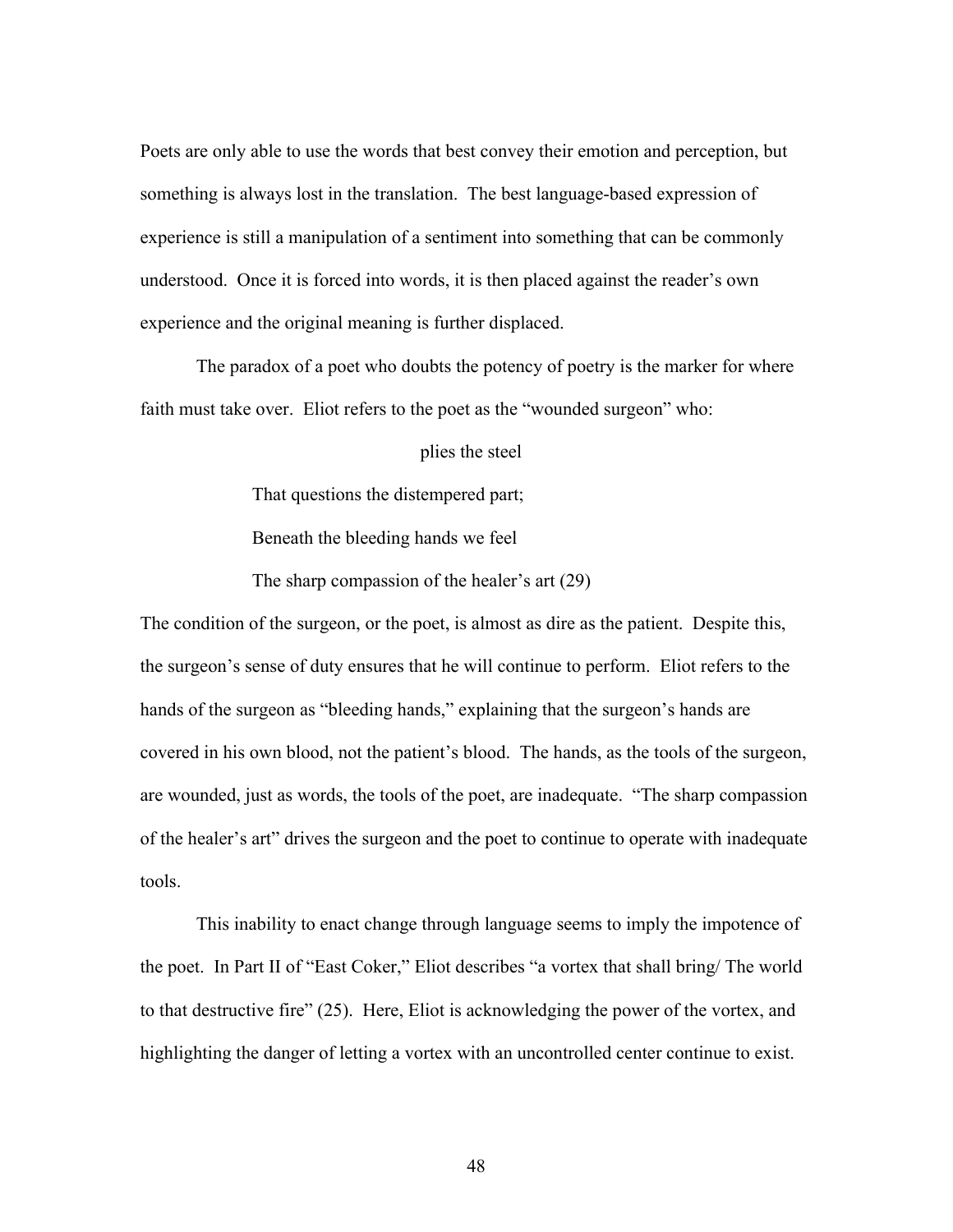With the failure to establish an energized vortex based around art, the sustaining core of the vortex became the product of the destructive force over-taking the world. As we have seen, Henri Gaudier-Brzeska defined cultures throughout history by different vortices. The center of each vortex was the defining aspect of life for the particular culture. The societal mindset of the time was saturated with the war, evoking one of Gaudier-Brzeska's vortices where "cruel nature and temperament supplied them with a stimulant: VORTEX OF DESTRUCTION" (Lewis 157). With a world war occurring every twenty years with increasing severity, the vortex of destruction became the dominant societal structure. In Part IV of "Little Gidding" Eliot alludes to the Herculean myth of the flaming shirt given to the demigod by his wife as an agent of vengeance; "The intolerable shirt of flame/ Which human power cannot remove" (57). This myth "is re-rendered by Eliot as an extraordinary predicate of all suffering" (Mathews 28). War is the cause of this suffering and the inability to translate the experience into the future through efficient poetry ensures that the condition will persist.

Not only does Eliot worry about the continuance of war, he is also concerned with its escalation. In the opening of "The Dry Salvages," he refers to a river as "a strong brown god" (35). He does not capitalize "god" to distinguish that he is referring to the indomitable power of the river, not his own spirituality. Several lines later, Eliot states that:

### the brown god is almost forgotten

By the dwellers in cities -- ever, however, implacable, Keeping his seasons and rages, destroyer, reminder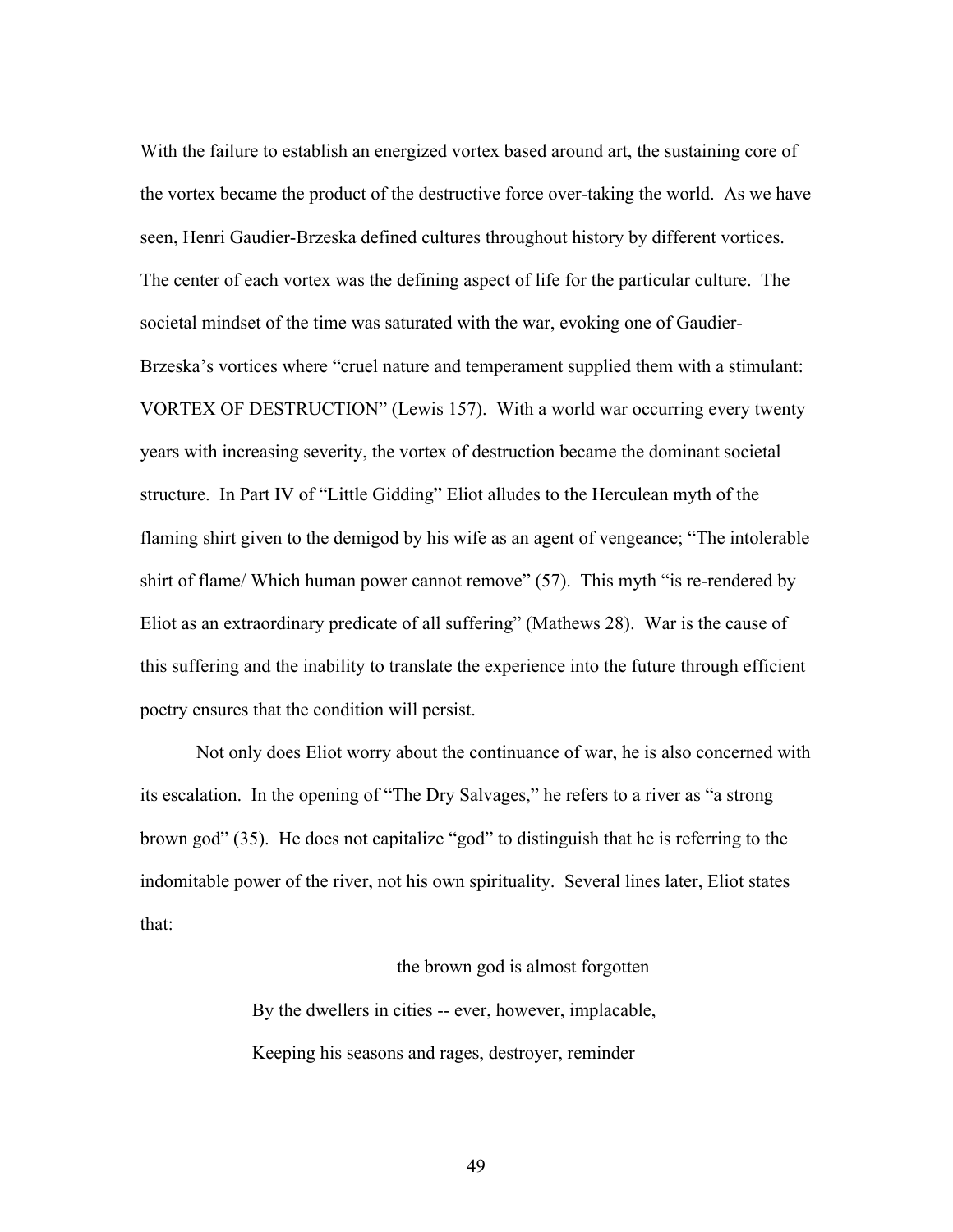Of what men choose to forget. (35)

War has a similar indomitable power. Humanity forgets about it until it swells again, proving its destructive capability incalculable. Pound's question of "can they again put one together/ as in two halves of a seal" in regard to reining in the technology of atom bomb is echoed by Eliot in a more general sense of the overall violence (Pound, The Pisan Cantos 45). In a conversation with Emilio Cecchi, as recalled by Cecchi, Eliot questioned "whether mankind, now capable of reaching such extremes of frightfulness, has a weaker resistance to new and infernal suggestions; whether the wheel of bloodshed can stop at last or will it follow its murderous course" (Cooper 126). The vortex of destruction is evoked yet again by the circular motion of "the wheel of bloodshed." Such apocalyptic considerations are the natural reaction to witnessing the most destructive and widespread period of violence in human history. While these ideas can easily lead to belief systems based around hopelessness and futility, Eliot did not succumb to pessimism. Despite expressing disbelief that poetry and language can change future events, Eliot continued to write. His role as the "wounded surgeon" forced him into action as a poet (Eliot, Four Quartets 29). Eliot immersed himself in the present, as is necessary for an efficient vortex.

If Eliot could not find a functioning alternative to a vortex of suffering and violence centered around destruction, recording his experience of the war would be futile. Because Eliot had to have the motivation to continue composing, "[r]eason could therefore demarcate the place where faith, if necessary and possible, must be called in" (Materer 146). Faith centers him in the calm, ordered eye of the vortex. In Eliot's terms,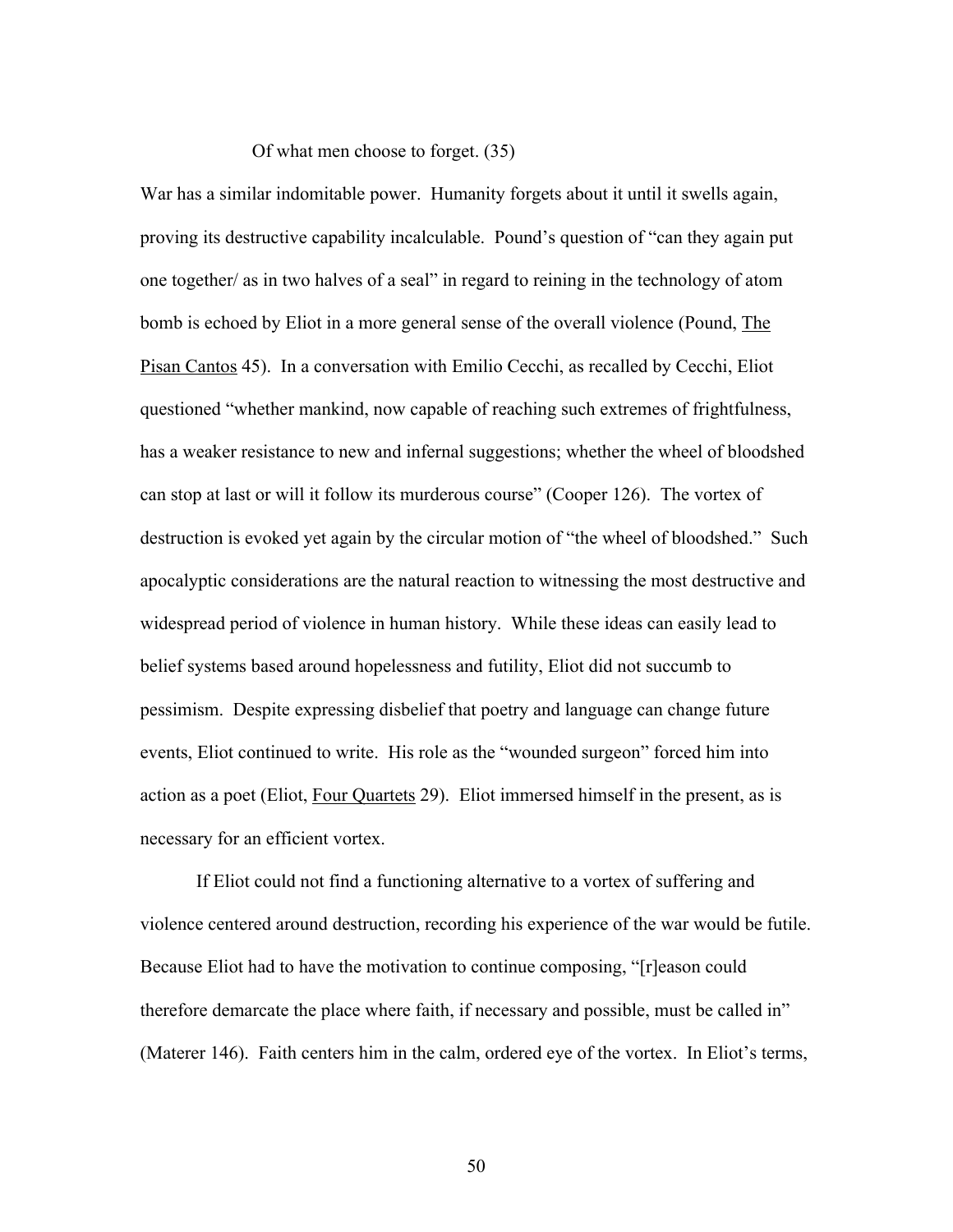it eliminates the intangibility of "the still point of the turning world" (15). Eliot's religious conversion and continued adherence to Anglo-Catholic doctrine is an indispensible part of Four Quartets. From his baptism in 1927, Eliot's religious faith and affiliation with the Church remained steadfast (Surette 48). This provided him with the security of a belief system when belief in humanity was in such a volatile and fragile state. Eliot believed that:

All manner of thing shall be well

When the tongues of flame are in-folded

Into the crowned knot of fire

And the fire and the rose are one. (59)

Faith assured Eliot that, even in death, everything would be well. The war could do its worst, but his faith in salvation could not be destroyed. Eliot organized the chaos of war into a manageable vortex by using faith as the stabilizing core of the structure.

Eliot's strength of conviction was lacked by many of his peers during World War II. Humanism was the popular ideology of the modernist thinker during the time approaching the war. Humanist belief considers humans and their capacity for rational thought the highest power. Due to its popularity at this time, "Darwinism spawned militantly atheistic Humanists" (Surette 47). Eliot saw this as escapism driven "by superficial notions of evolution,/ Which becomes, in the popular mind, a means of disowning the past" (Eliot, Four Quartets 39). Dismissing the past prevents the turbine, the chaos organized around the center of the vortex, from being infused with "[a]ll the energized past" (Lewis 153). Without the infusion of energy, the turbine cannot sustain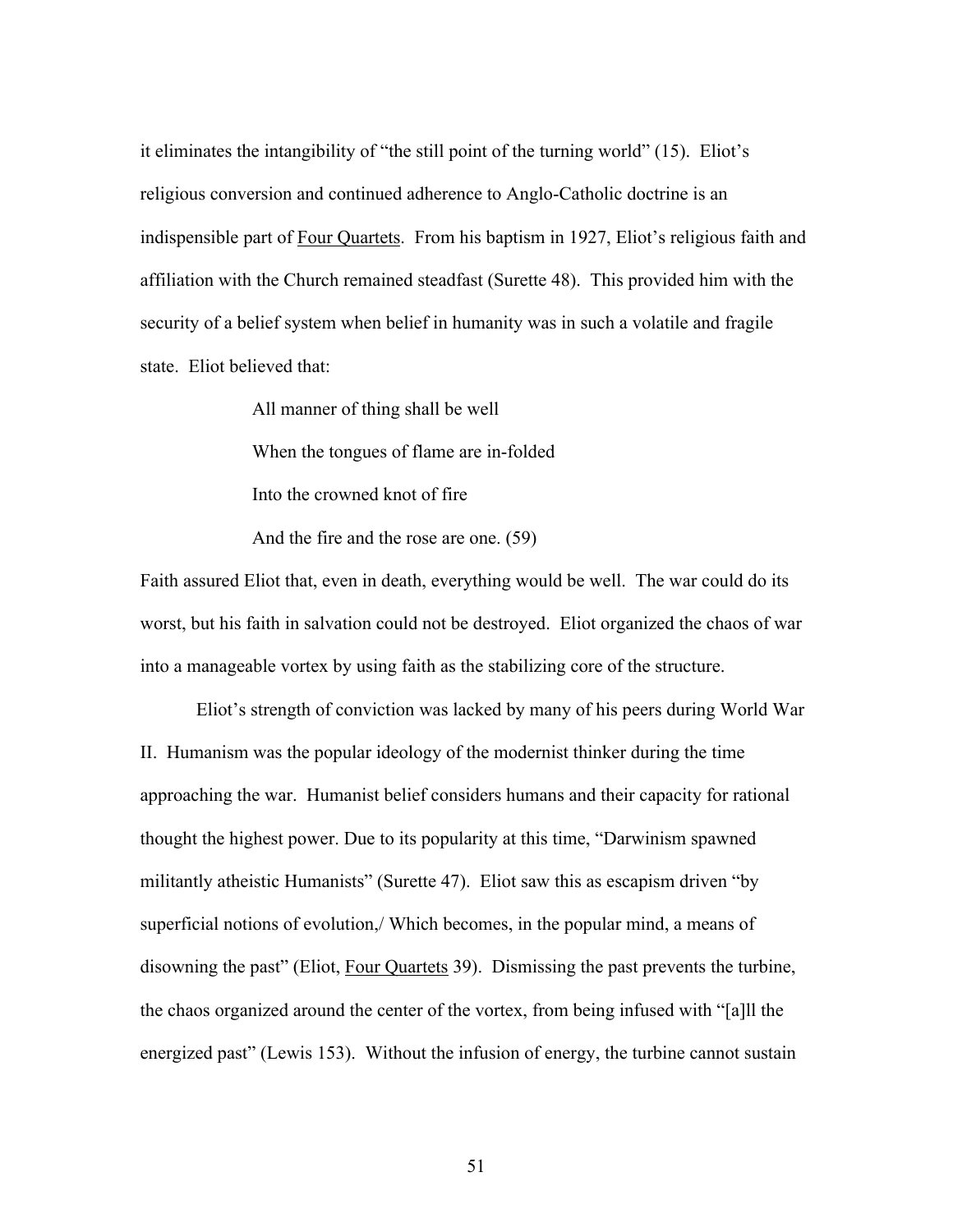its form. Darwinism used in this fashion looks on war as social purging, much as the Vorticists of the early twentieth century looked upon World War I. Like the Vorticists after being faced with the violence of war, the Humanists that so rigidly advocated Darwinism could not sustain their beliefs through the reality of World War II. For a large percentage of the intellectuals of the time, the war represented "the final defeat of all humanist illusions about 'Man'" (Cooper 125). Belief in the human race's ability to govern itself became a difficult concept to support when put into the perspective of World War II. This resulted in a brand of nihilism defined by an "emptiness at the human core [that] seems to explain how human beings are capable of descending into the undreamt of infernos of cruelty and barbarity which characterize European history in midcentury" (Cooper 126). World War II marked a complete loss of faith in humanity for many of Eliot's Humanist contemporaries.

Eliot was fully aware of this difficulty. He represents this difficulty through the previously discussed apocalyptic theme of Four Quartets. He describes this feeling in "The Dry Salvages" as:

### the failing

Pride or resentment at failing powers,

The unattached devotion which might pass for devotionless,

In a drifting boat with a slow leakage. (38)

The blow rendered to the Humanist belief forced the Humanists to reevaluate their dogma. Like the drifting boat with a leak, they were simultaneously directionless and sinking. Returning to Pound's idea of the periplum, Eliot describes the failure of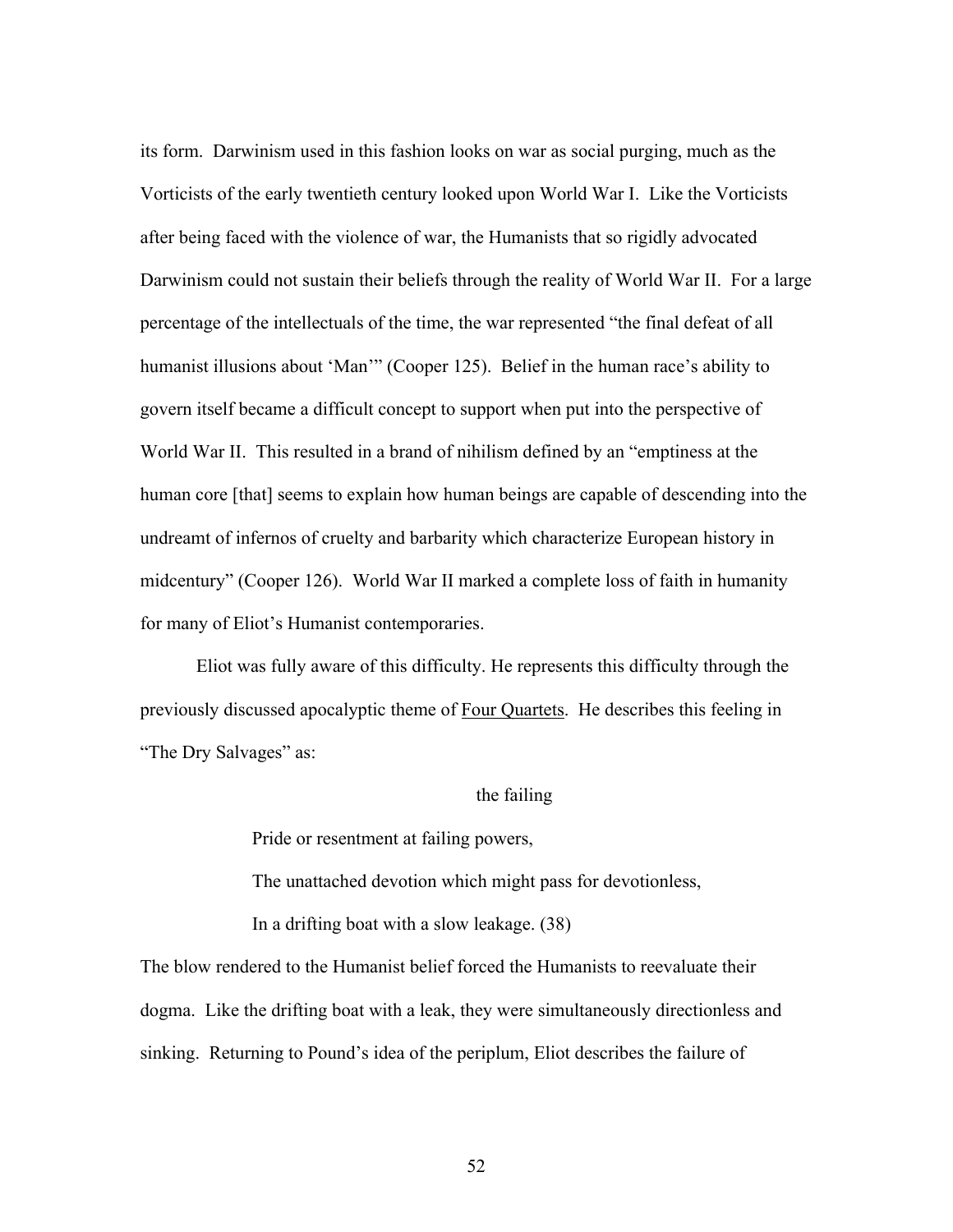Humanism to inspire hope as attempting to navigate the ocean without any discernable landmarks on the shore. The namesake of "The Dry Salvages" "is a small group of rocks, with a beacon, off the coast of Cape Ann, Massachusetts" (Eliot Four Quartets 35). As a landmark, "on a halcyon day it is merely a monument"; with the coastline clearly visible in perfect weather there is no need of such precise points to navigate by (40). For the Humanists, the turmoil of wartime completely obscured both the land and the beacon, leaving them lost and directionless. Without direction, there is no way to organize the chaos, into a vortex or otherwise.

Unlike his Humanist contemporaries, Eliot was able to establish hope through his belief in something beyond the human. Eliot's perception and experience was affected by the war, but faith kept the chaos at bay and the beacon remained visible as "a seamark to lay a course by" (40). Without that belief, one is left with "only the growing terror of nothing to think about" (28). While this periplum view of faith is preferable to being completely directionless, it still represents the search for faith rather than the achievement of faith. The search for faith can become counterproductive to the possession of faith. The search for faith questions the reasons for faith, where as faith, by Eliot's definition, is unquestioning. The search for faith is the obscured view of the center of the vortex from the chaotic turbine.

Philosophical thought could only take Eliot to a certain point, and then had to be abandoned so it would not become detrimental to something more profound. In "East Coker," Eliot states that the proper way to approach faith is to: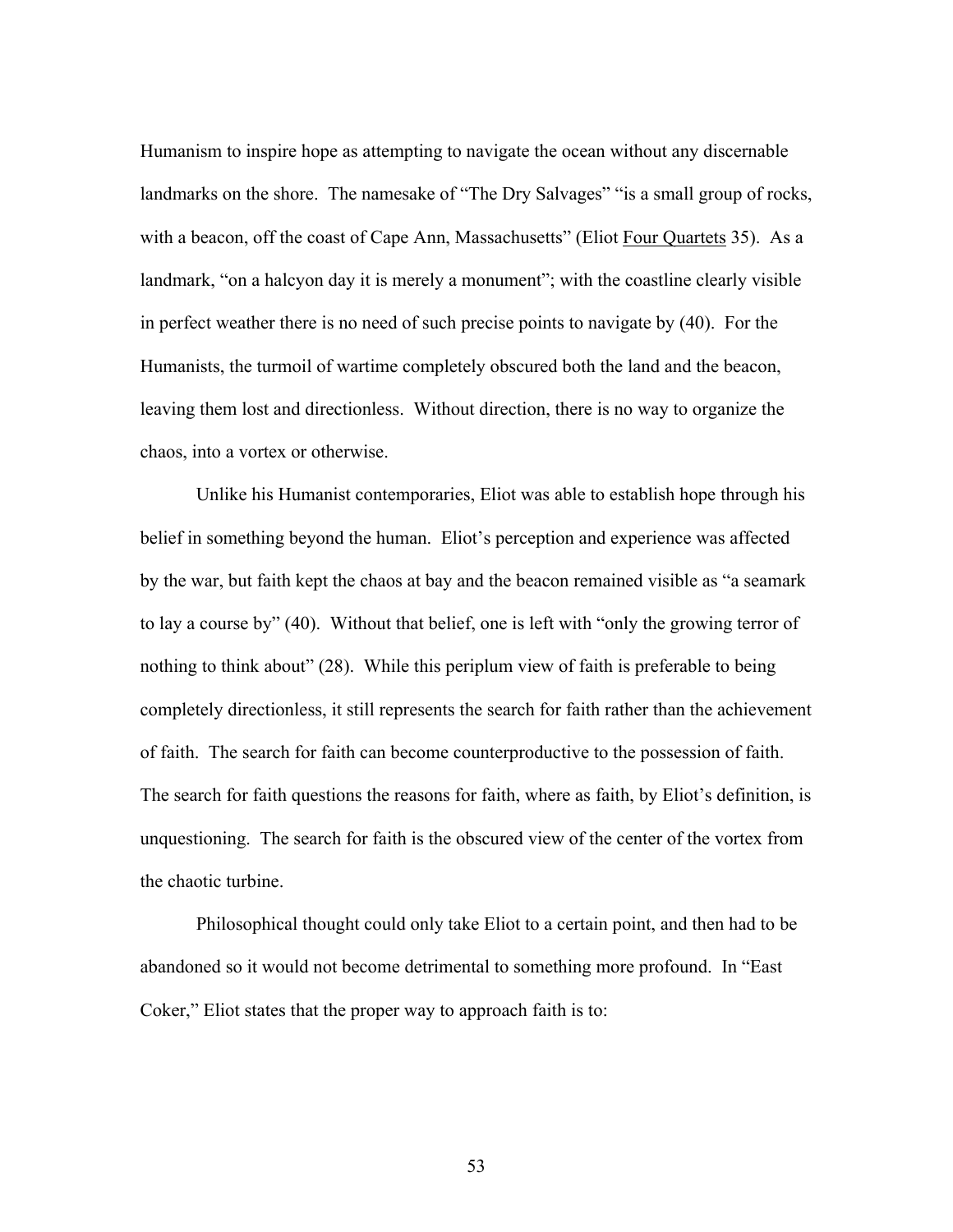wait without hope

For hope would be hope for the wrong thing; wait without love For love would be love of the wrong thing; there is yet faith But the faith and the love and the hope are all in the waiting. Wait without thought, for you are not ready for thought: So the darkness shall be the light, and the stillness the dancing. (28)

This is Eliot's outline of how to move from the periplum view to being firmly established in the center of the vortex. Hope and love both become products of faith in this methodology, radiating from the center of the vortex to energize the turbine with more than just violence. The darkness and the stillness equal Lewis's "centre of the hurricane, the quiet eye of the storm, from which point [he] could concentrate on the chaos raging around [him], and control it" (Edwards 17). The transformation from stillness and darkness to dancing and light is an expression of the control gained from the achievement of faith. From this state of complete calm, one is able to better understand the chaos and in this manner infuse it with order, forming the turbine around the calm of the eye.

Eliot applied the same intensity of belief to his political views as he did to his religious and poetic beliefs. He reacted very strongly to the Munich agreement of 1938 that surrendered Czech land to Germany in exchange for peace (Surette 127). What Britain and France lacked and Germany possessed was a societal belief system that superseded the individual. Though Eliot opposed the Nazi regime, he believed the unity and resolve of its belief system strengthened it. Britain and France, to the contrary,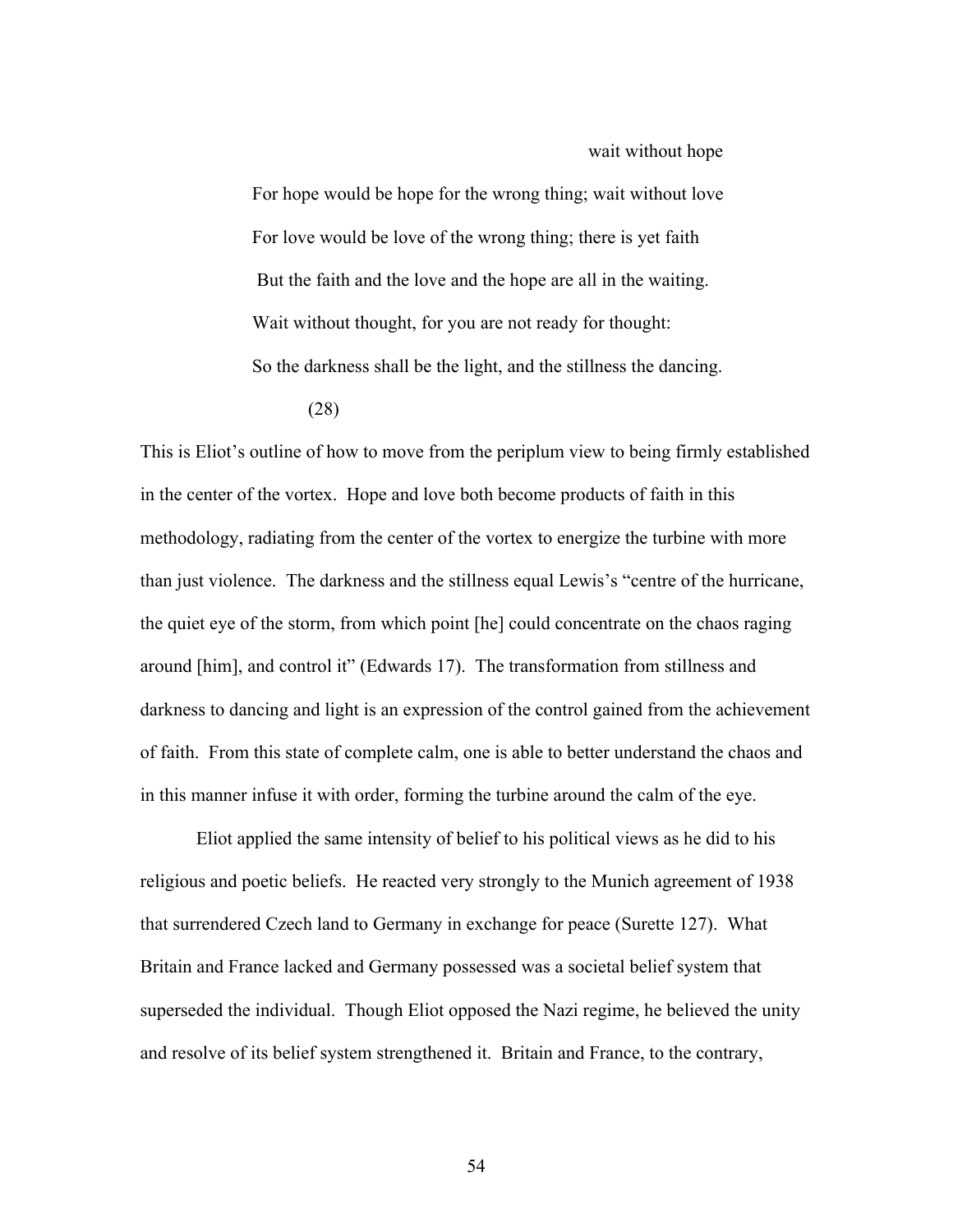compromised their virtue for some kind of peace. The peace they achieved was tainted. This type of compromise contradicts both progress and efficiency. Contrary to the Vorticist ideal of mastering commotion, this marginalized peace promotes an unenergized stagnation and contributes to the chaos. The confusion created by moral compromise is "a dark wood, in a bramble,/ On the edge of a grimpen, where is no secure foothold,/ And menaced by monsters, fancy lights" (Eliot, Four Quartets 26). The compromise of beliefs leads to uncertainty, causing one to be simultaneously distracted by the positive aspects of the situation and terrified of the concessions made to achieve those positive aspects.

Despite expressing dissatisfaction with the conviction of the Allies' belief system, "Little Gidding" has a prominent theme of coming to terms with the past. In this poem, the last of Four Quartets, the speaker encounters a ghostly figure that is "[b]oth intimate and unidentifiable" (53). The figure tells the speaker: "I am not eager to rehearse/ My thought and theory which you have forgotten./ These things have served their purpose: let them be" (53). As a prophetic embodiment of the past, the ghostly figure commands the speaker to let go of things that have already been and are no longer relevant. Echoing "The Lord's Prayer," the figure tells the speaker to "pray they be forgiven/ By others, as I pray you to forgive/ Both bad and good" (53). Forgiveness and acceptance supplement Eliot's definition of faith, preventing one from dwelling on grudges or the past while waiting without thought. Eliot neither dwells on the past, as Pound often does during The Pisan Cantos, nor does he forget it completely as Lewis did. In many ways he adheres more strictly to Pound's concept of using "the past that is vital, the past that is capable of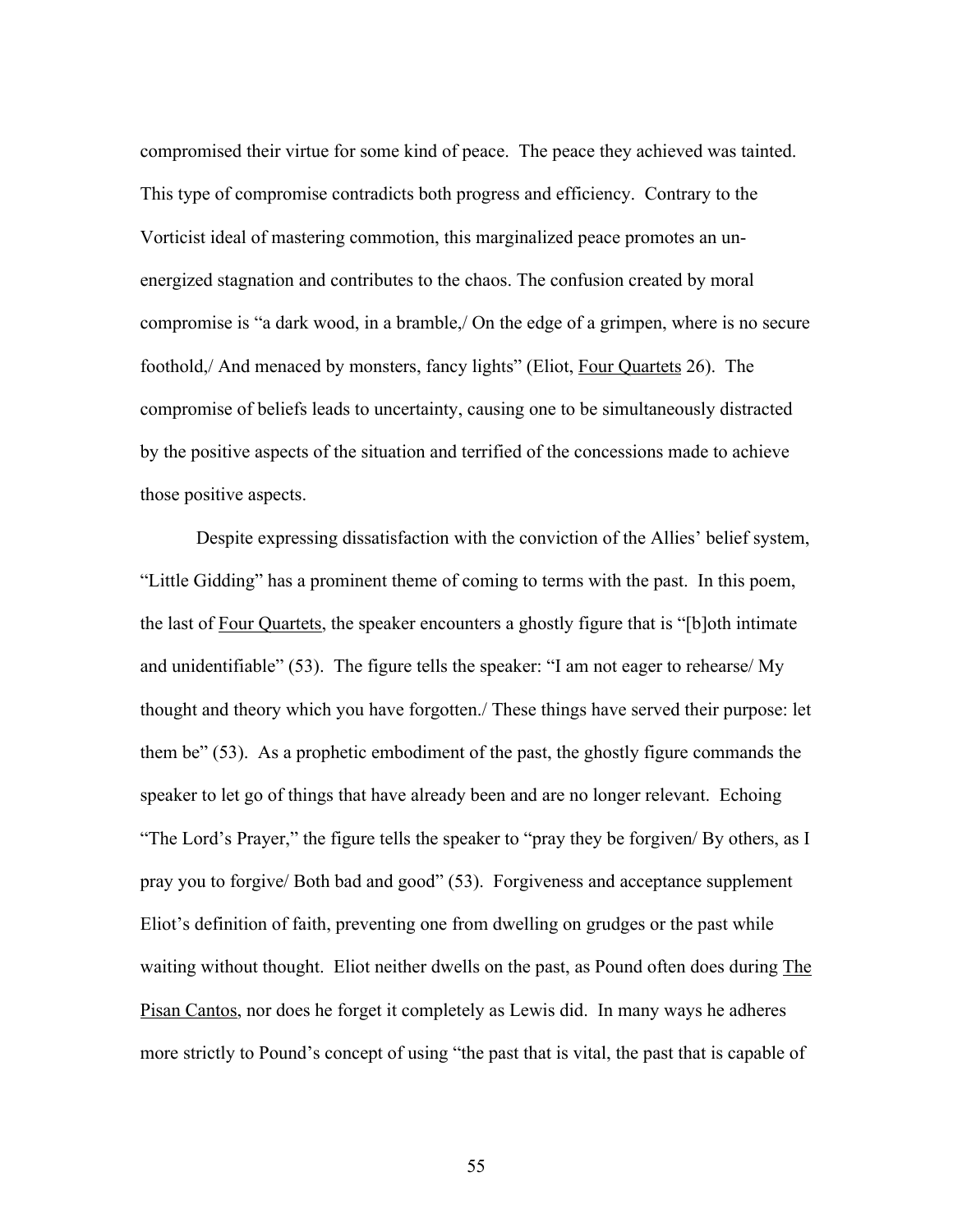living into the future" than Pound does (Lewis 153). The ghostly figure of the past in "Little Gidding" says: "So I find words I never thought to speak,/ In streets I never thought I should revisit" (54). When put into the proper context of the present, the past contains new and relevant meaning, impregnating the vortex with its potential consequences.

Eliot describes the regular change of world power in "East Coker," as evidenced throughout history. He makes the analogy that life resets itself "As, in a theatre,/ The lights are extinguished, for the scene to be changed" ( 27). The relevant parts of the past show that regimes change, power shifts, and eras come to a close so new eras can begin. In the context of the overwhelming tradition of the past, it is unlikely that this war is the final apocalypse, establishing the strong probability that the world would continue beyond the war. One of the most relevant and prominent aspects of the past is regeneration. In the opening of "East Coker," Eliot writes: "In succession/ Houses rise and fall, crumble, are extended,/ Are removed, destroyed, restored" (23). Gaudier-Brzeska recognized the same regenerative property of society throughout history. In his article on the vortex in **Blast**, he described the succession of generations of cultures as a series of vortices. Each culture was defined by a different vortex, based around what each culture placed the most importance on, whether that was religion, agriculture, reproduction, or war. The common characteristic they all shared was that they came to an end and were followed by another, different, culture. Gaudier-Brzeska's final vortex, his vortex, was "[w]ill and consciousness" (Lewis 158). Gaudier-Brzeska was providing the lineage that led to his vortex, but the trend of beginnings and ends hold true for Eliot.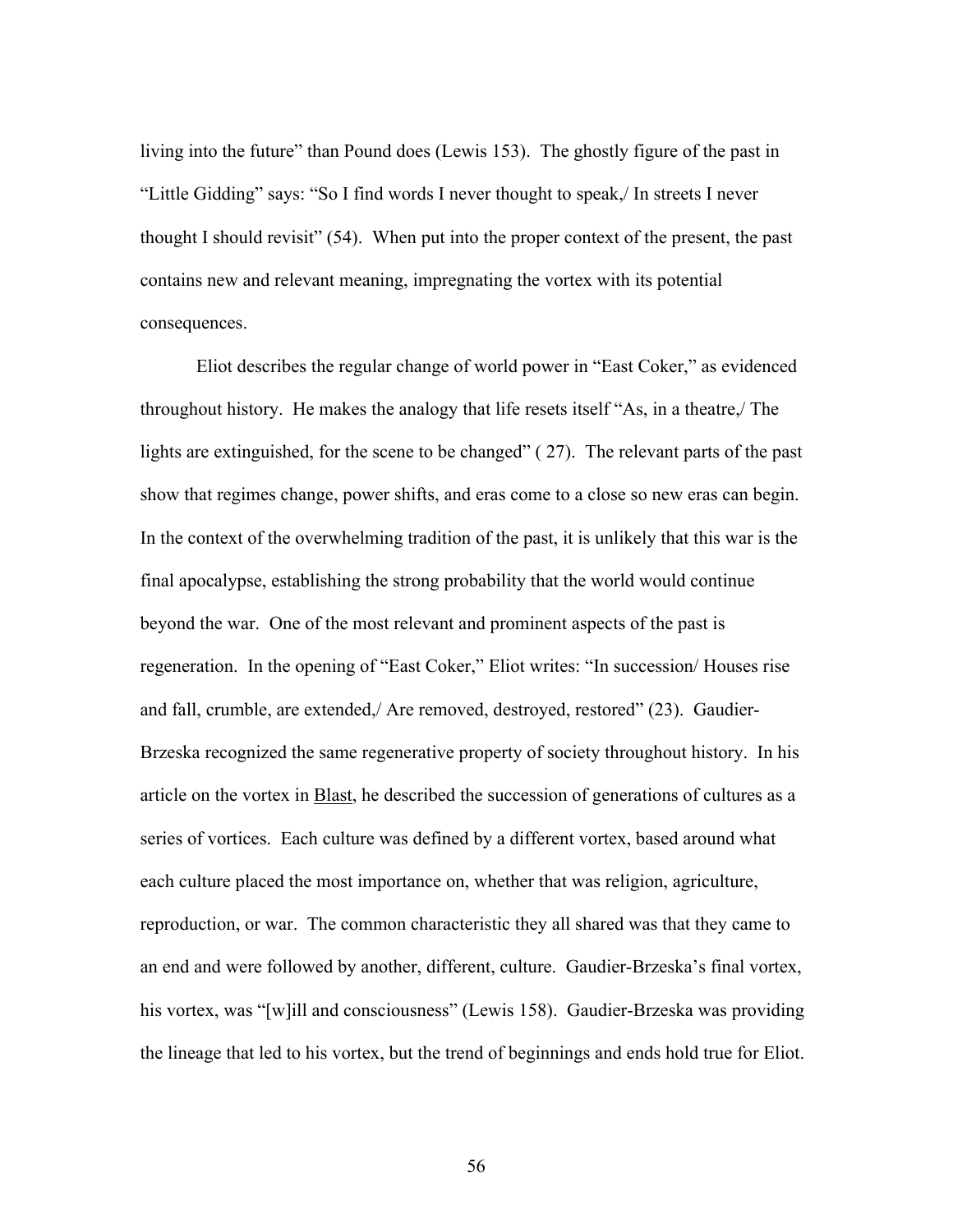Despite expressing his belief that the war will end, Eliot expounds on the suffering that is necessary for this end to come about. "Little Gidding" was written during the air raids on London, and the fire that engulfed the city becomes a metaphor for the Pentecostal fire needed for salvation. He describes the air raids at the beginning of Part IV:

> The dove descending breaks the air With flame of incandescent terror Of which the tongues declare The one discharge from sin and error. The only hope, or else despair Lies in the choice of pyre or pyre-To be redeemed by fire from fire. (57)

 The dove descending in flame is the image of the German dive-bomber, but it is also "a metaphor for the Holy Ghost descending" (Kaplan 43). The two become the same; death by fire from the bombers brings the Pentecostal fire. The German dive-bomber descending from the sky encompassed in flame evokes the image of the vortex, similar to the descent of a tornado when it first makes contact with the ground. As the vortex descends, one has a choice between the vortex of faith and the vortex of destruction. Eliot believed that the individual does not have control over life and death, but the individual does have control over whether death results in salvation or damnation. According to Eliot, this is how one can master the commotion and attain the calm of the center of the vortex.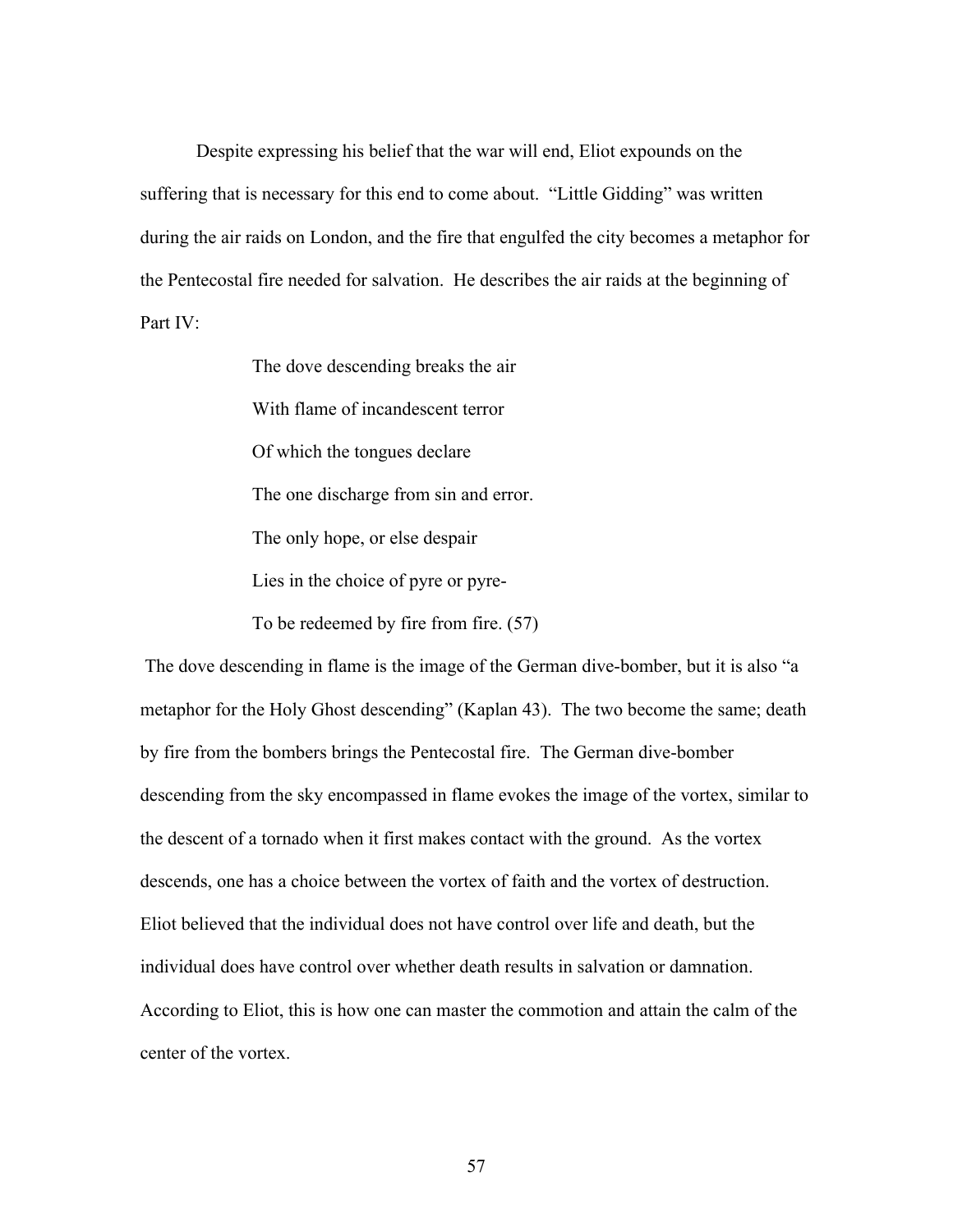The dichotomy throughout Four Quartets of beginnings and ends represents time: "to make an end is to make a beginning" (58). The end of the war would be the beginning of new social and political structures. While it was unclear what that beginning would be, it would still mark the end of the war. As is essential to many vortices, time makes up a substantial portion of the vortex created by Four Quartets*.*  Eliot's philosophical considerations resulted largely in a conclusion that humans are ineffectual when pitted against the overwhelming forces of time. The intangibility of the present that results in the flaws of perception creates the fluidly chaotic outer turbine of the vortex, while faith provides the center that allows the structure to continue.

The violence and upheaval of World War II created a vortex that was centered on a core of destruction. Through Four Quartets, Eliot offered an alternative vortex. Through the enactment of faith, the calm center of this vortex can be achieved. From this center, the turbine is energized with the hope of salvation. Following Pound's definition of the vortex in Blast, Eliot uses the relevant past in combination with the present to create the circumstance with the most potential for a desirable future. Through the use of the vortex in application to Four Quartets, the reader is able to gain insight into how Eliot organized and mastered the chaos of World War II through his center of faith.

The application of the vortex to Four Quartets is important because of its ability to show the multifaceted nature of Eliot's last great work. Although it has the potential to be dismissed for its overt religiosity, through the use of the vortex, Four Quartets can be broken down to examine Eliot's commentary on war, society, language, and poetry, as well as religion. Once these aspects are broken down, their interconnections can be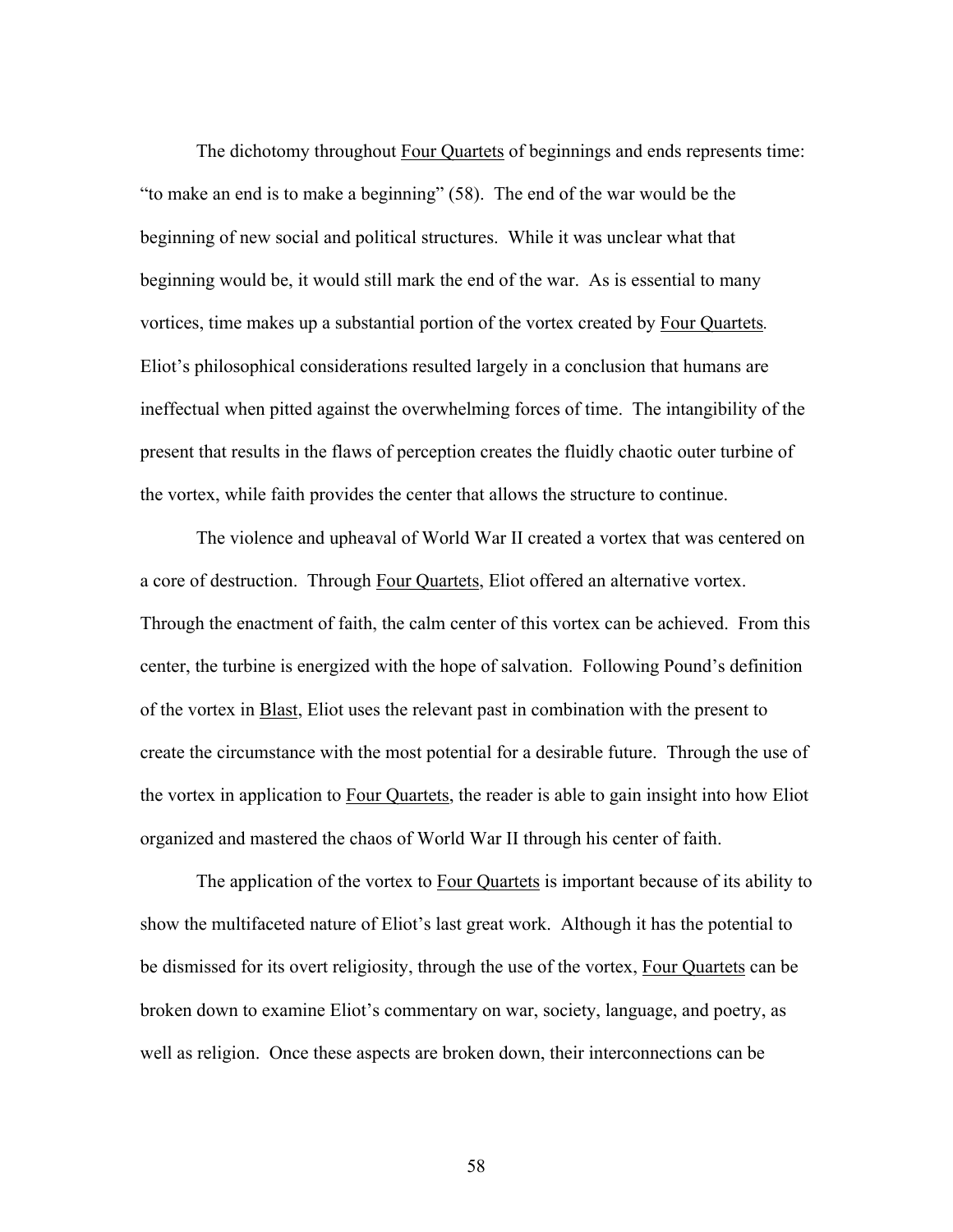explored and it becomes clear how religion fit into Eliot's identity as a poet. Through the structure of the vortex, it can be seen how Eliot's center of faith functions poetically to infuse the chaos of war, society, and the shortcomings of language with order and meaning.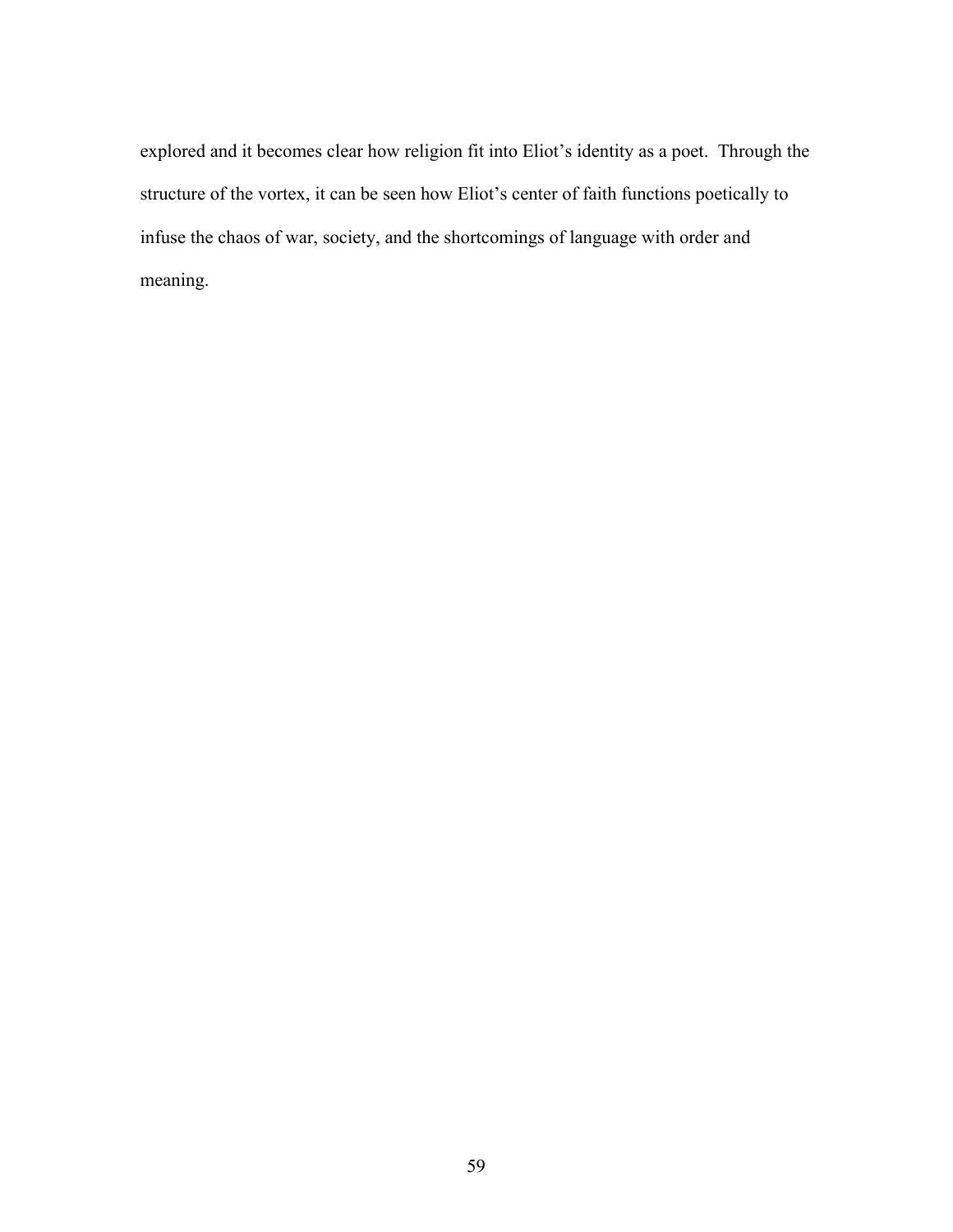# CHAPTER FIVE

## **CONCLUSIONS**

The vortex as a critical tool is equipped to analyze the poetry of World War II through its dependence on chaos. Fear, violence, political strife and uncertainty about the future contributed to the chaos of this time. Art is representative of all of the social aspects of the era that produces it; therefore the art of World War II contained all of these tumultuous components. The vortex succeeds as a tool for evaluating Pound's The Pisan Cantos and Eliot's Four Quartets because instead of trying to eliminate the chaos to find clarity, it organizes the chaos into a manageable structure.

Pound and Eliot recognized the importance of the past. The recklessness of ignoring the past, as Wyndham Lewis advocated, impedes progress and ensures that future generations will inherit the problems of the present. This is evidenced through Eliot's claim in "East Coker" that the time in between World War I and World War II was "Twenty years largely wasted" (30). The world failed to resolve the conflicts of World War I, and was condemned to another global conflict twenty years later. Recognizing how World War II is a direct result of World War I provides insight into the central causes of World War II and thusly illuminates how to approach a resolution. Through Four Quartets, Eliot acknowledged that at the end of World War II, society could not afford to be blinded by the resolution; it had to take steps to ensure that a war of this scale would not occur again.

Pound and Eliot both express the danger of letting circumstance occupy the center of the vortex. Letting destruction continue unheeded has possibly apocalyptic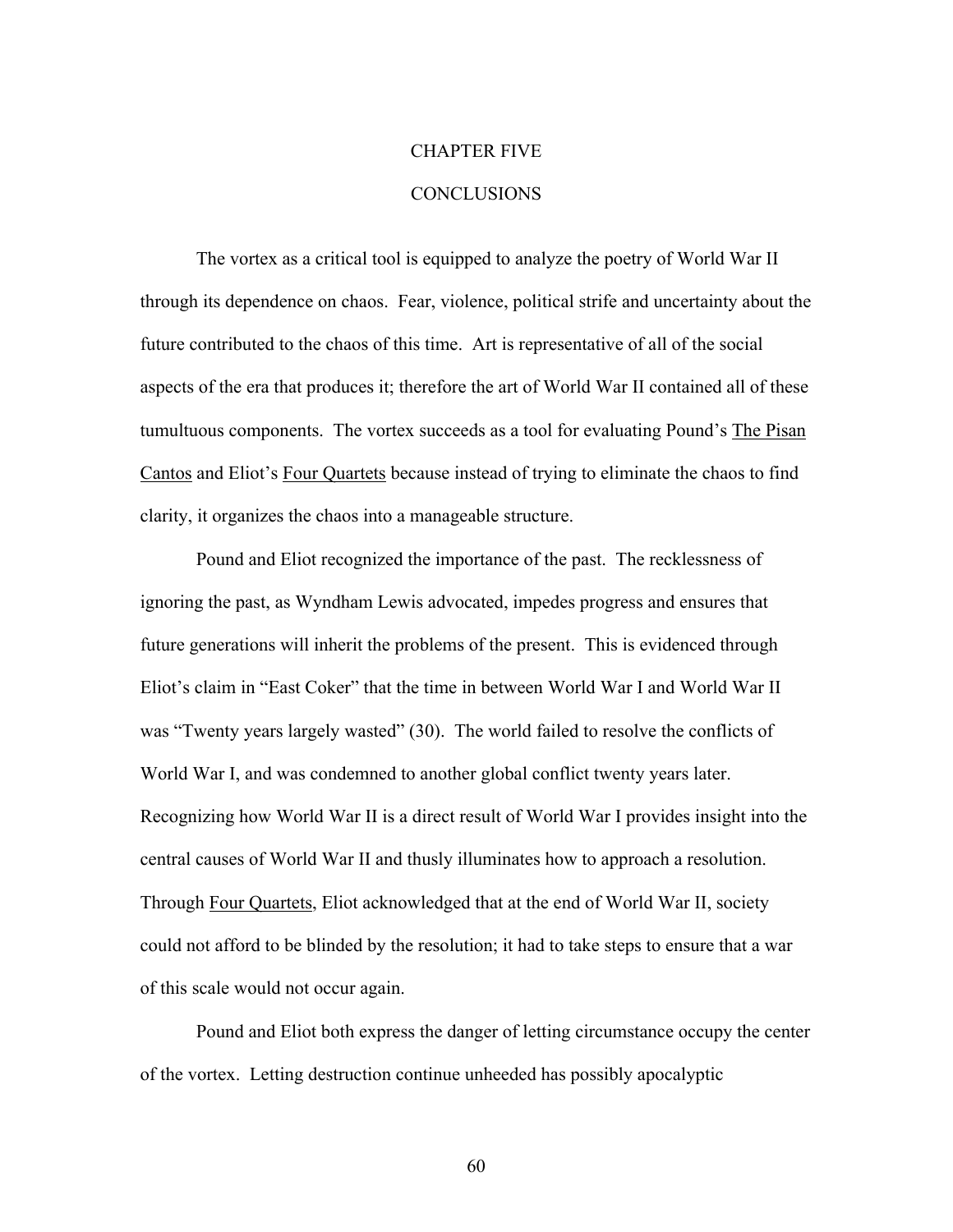consequences. In "East Coker" Eliot discusses "a vortex that shall bring/ The world to that destructive fire" (25). He was concerned that the extreme violence the world achieved in the war had gained so much momentum that it had become unstoppable. Pound supplemented this idea with his discussion of the destructive technology invented during World War II. Upon learning that scientists discovered how to split the atom, Pound asks in Canto 77 "can they again put one together" (45). Not only did World War II increase humanity's capacity for violence, it also led to the discovery of unprecedented technologies of destruction. Left unchecked, the vortex of destruction is now equipped to efficiently bring about the end of the world.

The vortex of destruction is supplemented by the periplum view of the world leaders dictating how the war was fought. This is the view that led England and France to surrender Czech land to Germany in exchange for a tentative peace, as well as motivated the United States to end the war by carrying out the most destructive act in history, the atomic bombings of Hiroshima and Nagasaki. From a position in the chaos, it is impossible to see the totality of the chaos. Acting according to this perspective results solely in reaction. Wyndham Lewis stated in **Blast** that a Vorticist "does not deal in reactive Action only, nor identify the Present with numbing displays of vitality" (Lewis 147). Much of World War II was a contest of which side could react with the most force. The U.S. won this contest through the use of the atom bomb. Despite this, one must wonder about the consequences if neither side agrees to surrender.

Before the periplum view can be replaced with the center of the vortex, the center of the vortex must first be defined. Pound used his memories of the past to reaffirm his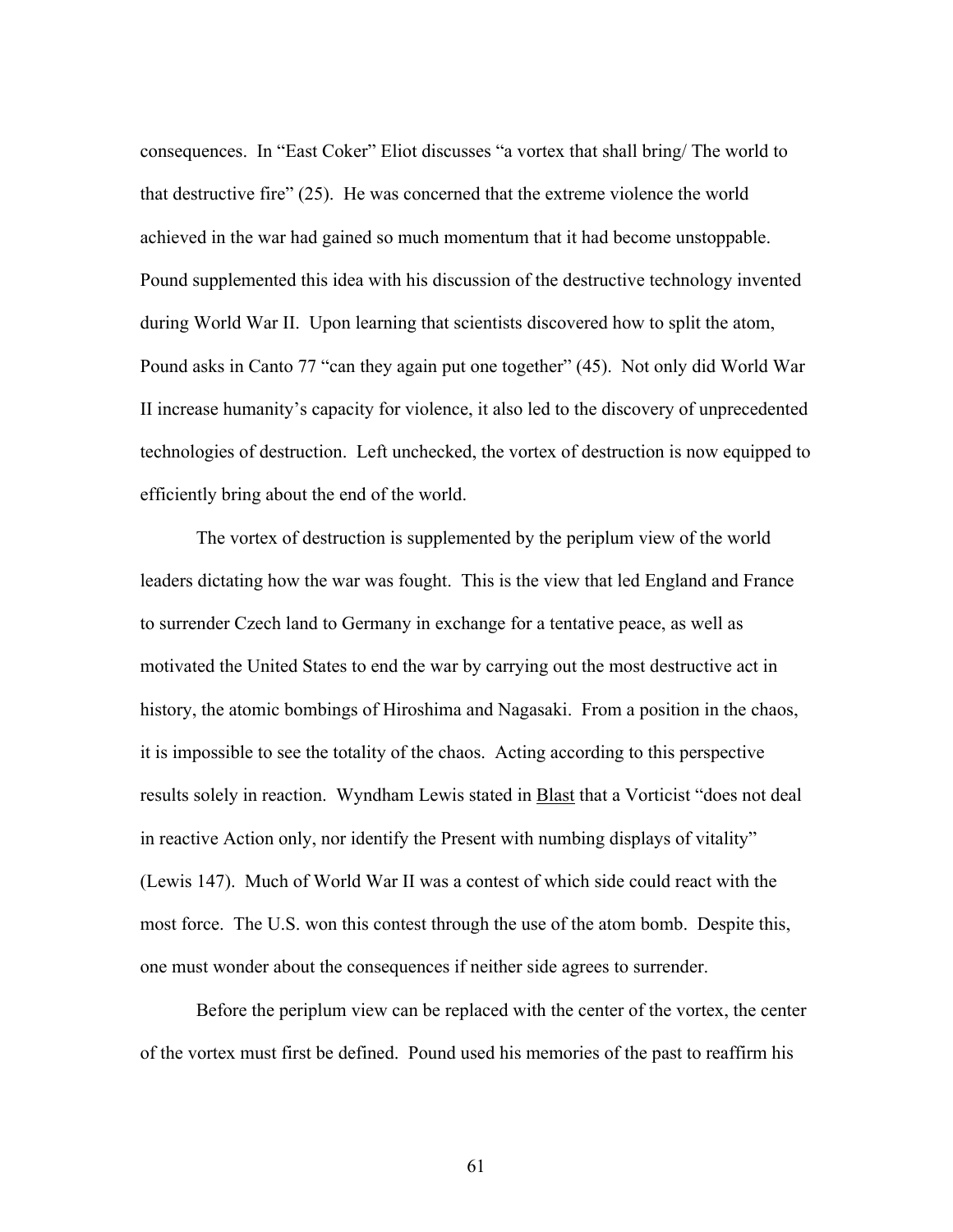belief in his art and return him to the center of the vortex. At the center of the vortex, Pound achieved "ming" (The Pisan Cantos 117). Ming is "the sun and moon, the total light process . . . hence the intelligence" (158). Ming is complete clarity; the state of being that allows him to view the chaos as a whole. Faith is the vessel Eliot used to achieve the center. Four Quartets ends with:

> All manner of thing shall be well When the tongues of flame are in-folded Into the crowned knot of fire

and the fire and the rose are one. (51)

Regardless of the outcome of the war, Eliot found hope in salvation. His belief assured him that everything would eventually be well, either in life or in death. Eliot established himself in the center of the vortex through faith, and from this position he dulled the overwhelming roar of the chaos to a level he could control.

Pound states in Blast that acting from the center of the vortex is "DIRECTING a certain fluid force against circumstance, … CONCEIVING instead of merely observing and reflecting" (Lewis 153). Through applying the vortex to these two works of poetry, the reader can discern how Pound and Eliot directed force against their circumstance, rather than just reflecting on it. They energized the turbine of chaos with artistic expressions of hope.

The vortex is applicable beyond the poetry of Pound and Eliot. The image is utilized by many artists, not necessarily in name but in structure. The W.B. Yeats's gyre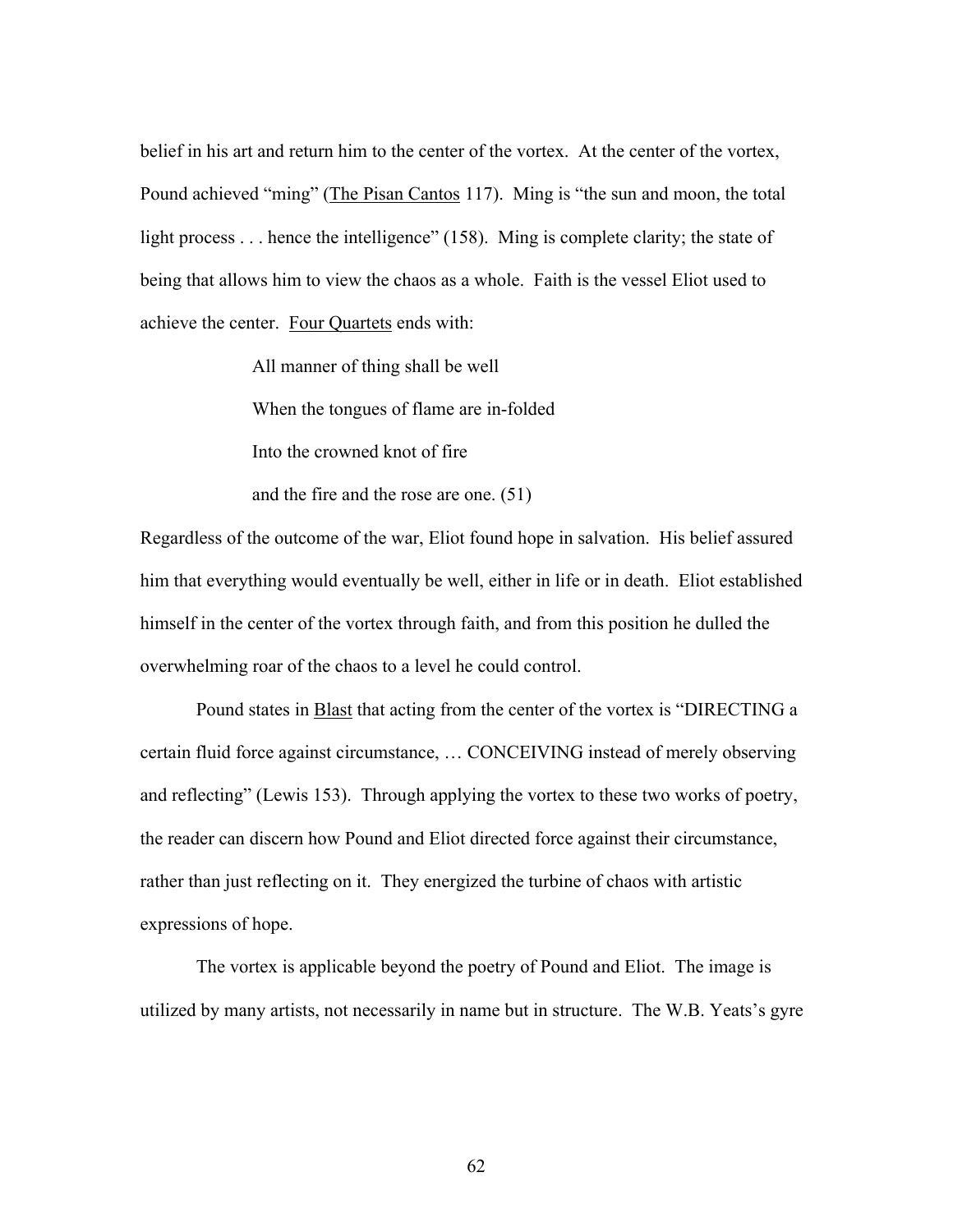of "The Second Coming" is of similar structure and function and is recreated in H.D.'s Trilogy when she writes of the gyre-like motion of the seabirds.

In contemporary society, technology is effecting how art is experienced as well as created. These advances in mass communication have provided a barrage of art and art forms fully representative of the seemingly endless supply or world news. The Internet provides artists with the means to immediately distribute their art to the masses without concerning themselves with the delays of publishing companies. Technology has also made the means to create multi-modal art easily accessible. The fusion of audio, visual, and textual mediums (something both Marinetti and Pound would greatly appreciate) can create complex and comprehensive works of art. In order to make sense of this overwhelming input, the versatility of the vortex can be used to organize the massive influx of art, as well as discern the energizing core that holds multifaceted works together. The goal of the vortex is to master confusion, which makes it an invaluable tool in a contemporary society comprising countless confusions.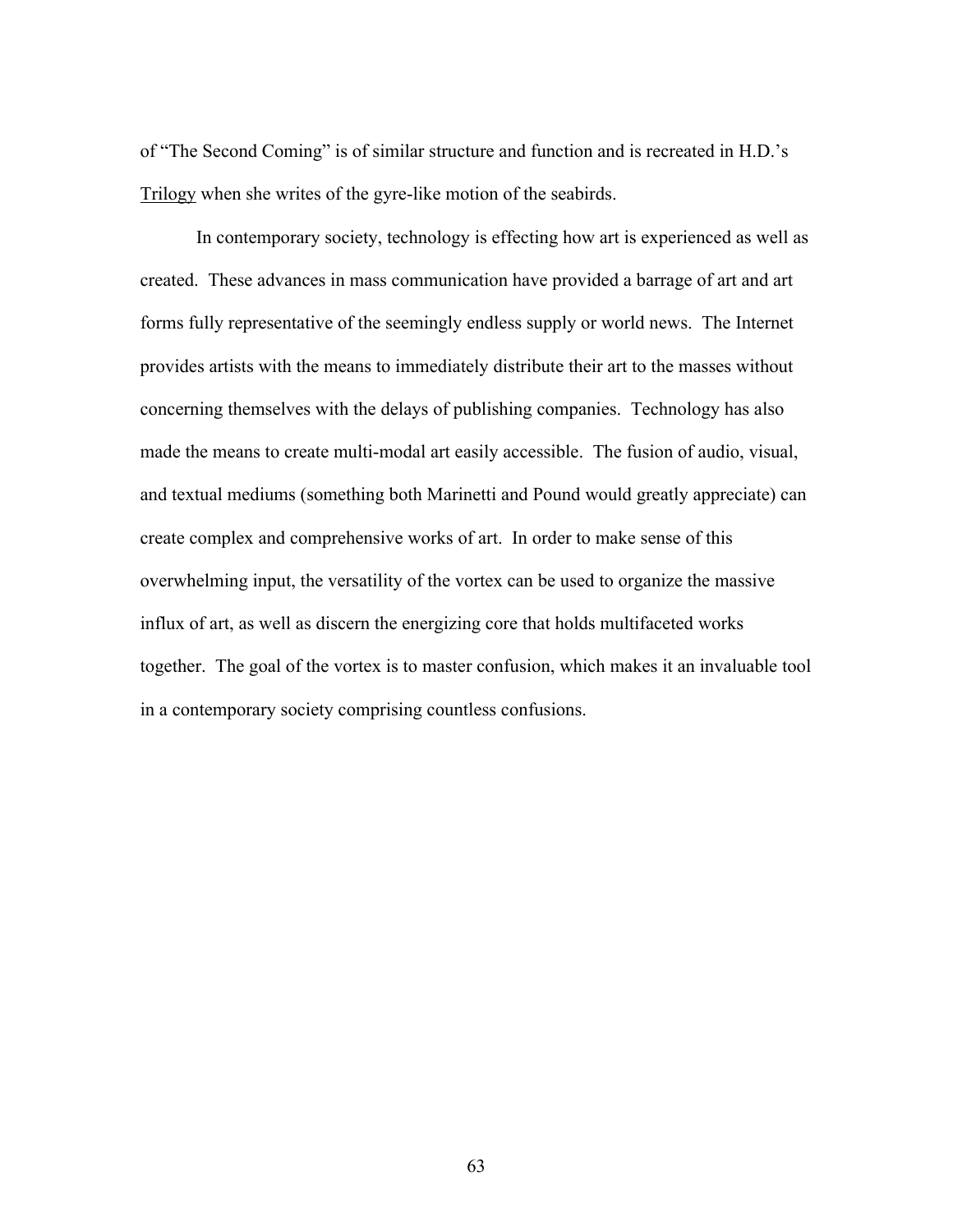#### BIBLIOGRAPHY

Auden, W. H. Selected Poetry of W. H. Auden. New York: Vintage Books, 1971.

Baumann, Walter. The Rose in the Steel Dust. Coral Gables: U Miami P, 1970.

Cooper, John Xiros. T.S. Eliot and the Ideology of *Four Quartets*. Cambridge: Cambridge U P, 1995.

Doolittle, Hilda. Trilogy. 1973. New York: New Directions, 1998.

Edwards, Paul, ed. Blast: Vorticism 1914-1918. Burlington, VT: Ashgate, 2000.

Eliot, T.S. Four Quartets. 1943. San Diego: Harcourt, 1971.

"Erhebung." The Concise Oxford German Dictionary. Ed. Michael Clark and Olaf Thyen. Oxford University , 2004. Oxford Reference Online. Oxford University P. 13 Oct. 2009 <http://www.oxfordreference.com.proxy.lib.clemson.edu /views/SEARCH\_RESULTS.html?y=4&q=erhebung&category=t65a&x=15&ssi d=620278635&scope=book&time=0.854309012093466>.

Hickman, Miranda B. The Geometry of Modernism. Austin: U Texas P, 2005.

- Kaplan, Harold. Poetry, Politics & Culture. New Brunswick: Transaction Publishers, 2006.
- Lewis, Wyndham, ed. Blast 1. 1914. Santa Rosa: Black Sparrow P, 2000.
- Marinetti, F. T. "The Futurist Manifesto." The Documents of Twentieth-Century Art. Trans. Robert Brain. Ed. Umbro Apollonio. New York: The Viking P, 1970.
- Materer, Timothy. Vortex. Ithaca: Cornell U P, 1979.
- Mathews, Steven. "T.S. Eliot's Chapman: Metaphysical Poetry and Beyond." Journal of Modern Literature 29.4 (2006): 22-43.

MacKay, Marina. Modernism and World War II. New York: Cambridge U P, 2007.

McDiarmid, Lucy. Saving Civilization: Yeats, Eliot and Auden Between the Wars. New York: Cambridge U P, 1984.

<sup>-----.</sup> The Complete Poems and Plays: 1909-1950. New York: Harcourt, 1971.

<sup>-----.</sup> The Sacred Wood. 1920. New York: Barnes & Noble, 1960.